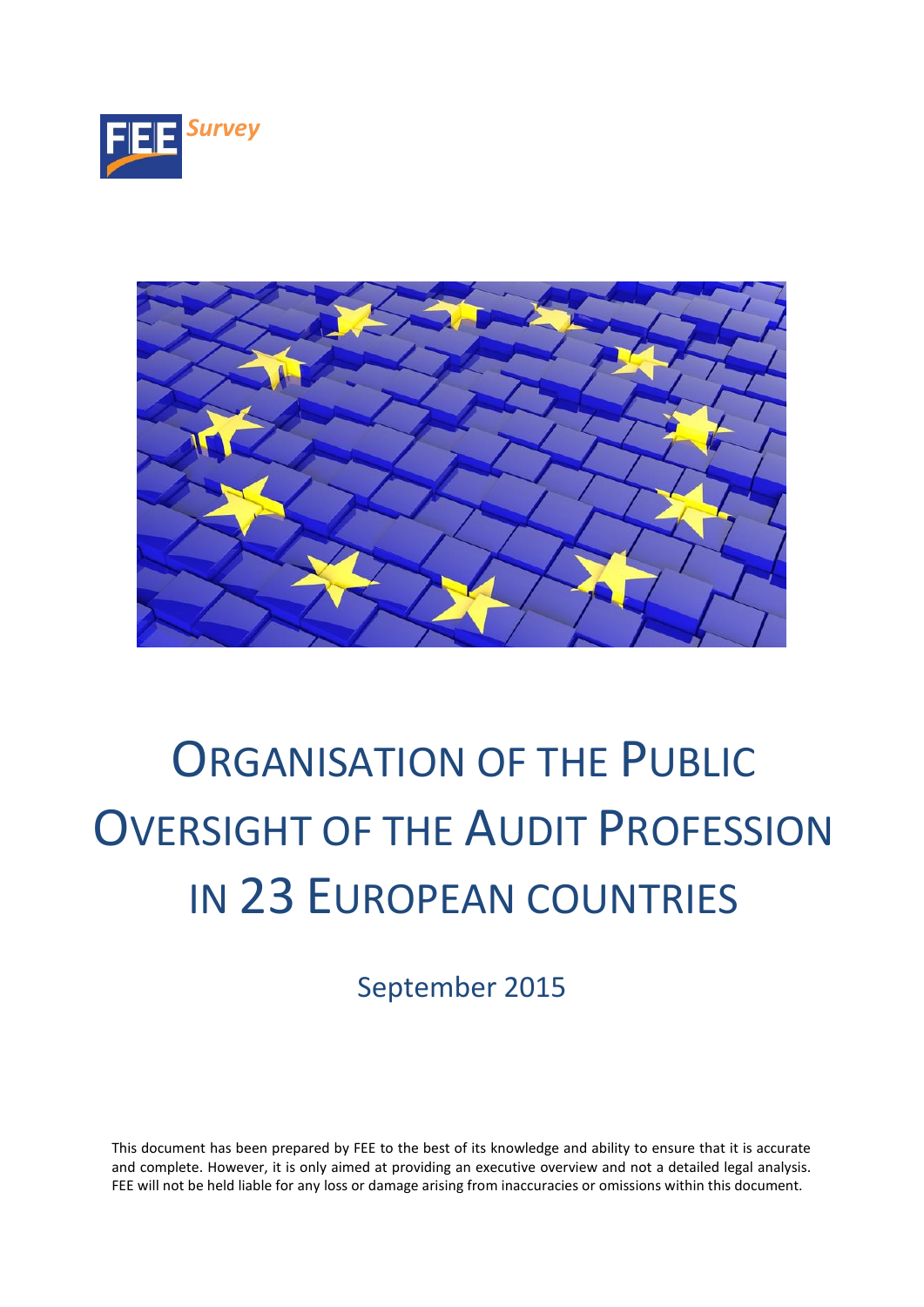# **Table of Contents**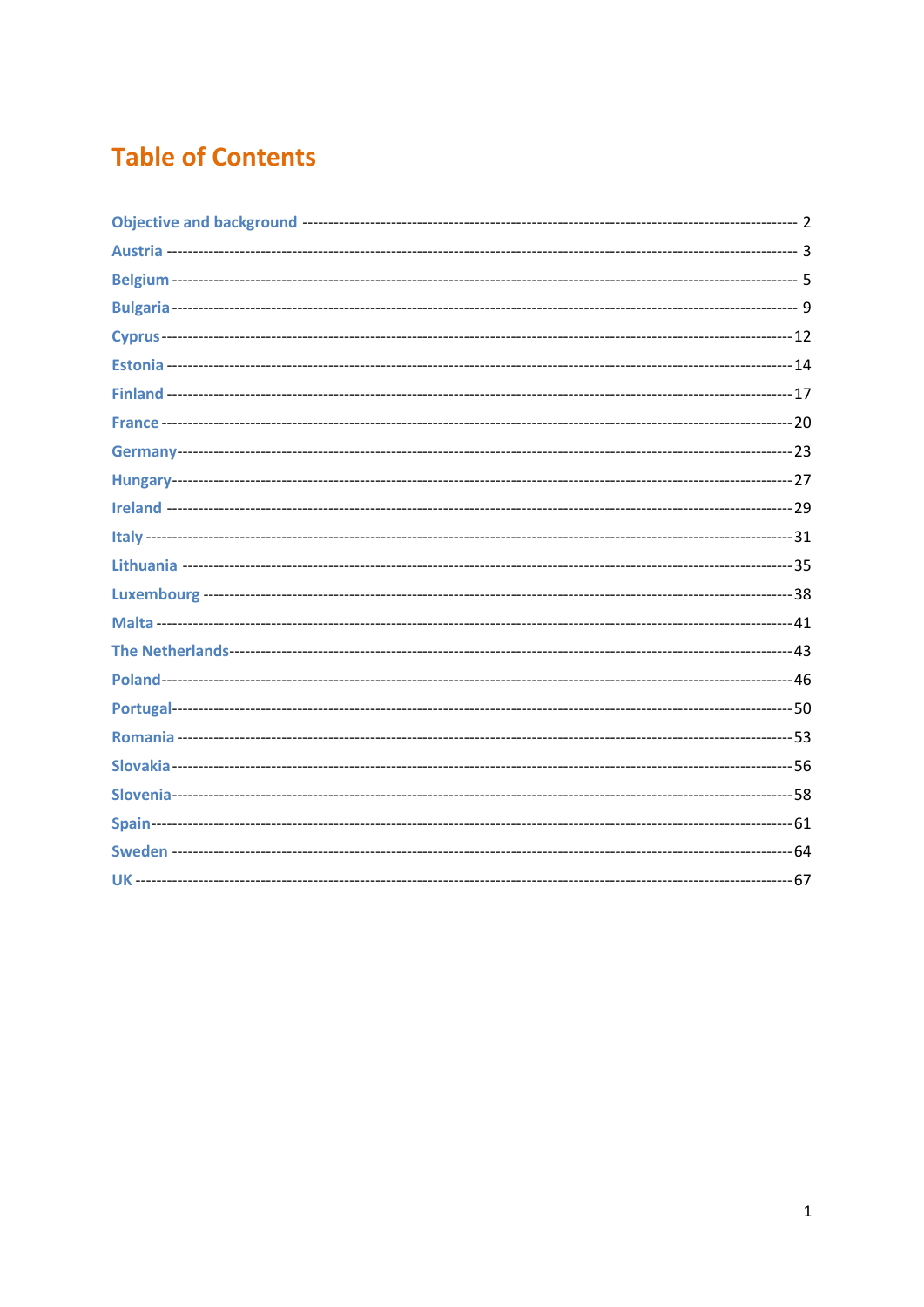# <span id="page-2-0"></span>**Objective and background**

The new European Union (EU) audit legislation includes provisions which impact the organisation of public oversight of statutory auditors and audit firms in EU member states. These provisions are included in the two following pieces of legislation:

- The [Directive 2014/56/EU](http://eur-lex.europa.eu/legal-content/EN/TXT/?uri=CELEX:32014L0056) amending Directive 2006/43/ EC on statutory audits (2006 SAD) and containing a series of amended and new requirements governing every statutory audit in the European Union (hereafter referred to as "the Directive");
- The [Regulation \(EU\) No 537/2014](http://eur-lex.europa.eu/legal-content/EN/TXT/?uri=CELEX:32014R0537) containing additional requirements that relate specifically to statutory audits of Public Interest Entities (PIEs) in addition to the ones stated in the Directive (hereafter referred to as "the Regulation").

In order to inform the implementation of the EU audit legislation in relation to public oversight at the national level, FEE has conducted a survey with its member bodies to determine:

- (1) The current state of affairs regarding the organisation of public oversight of statutory auditors and audit firms in European countries; and
- (2) How the changes included in the new and amended EU provisions have impacted, or are expected to impact, the organisation of public oversight in European countries.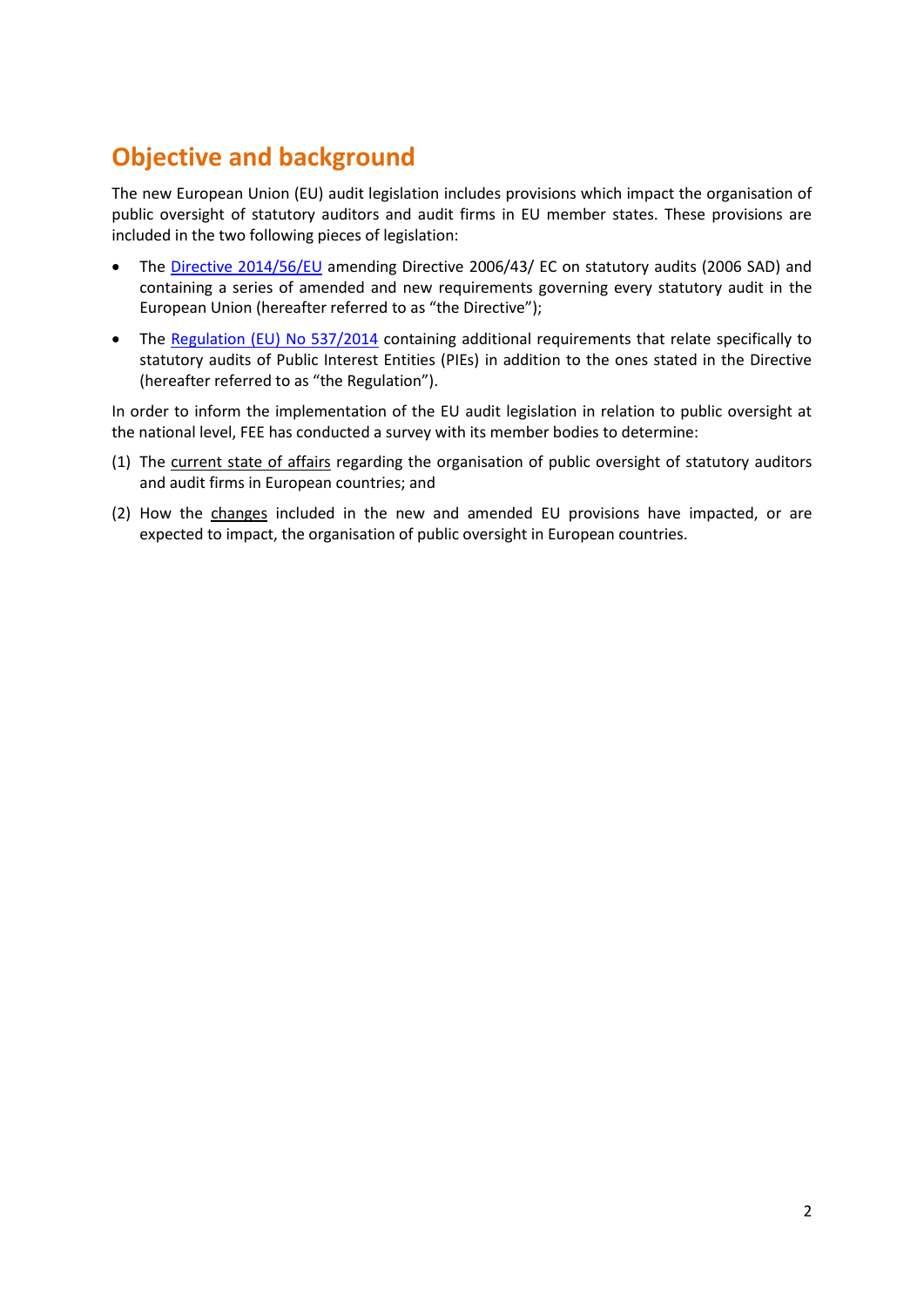# <span id="page-3-0"></span>**Austria**

# **CURRENT STATE OF AFFAIRS**

# **Organisation of Public Oversight**

| National public oversight body | <b>Austrian Auditors Supervisory Authority (ASA)</b><br>Qualitätskontrollbehörde<br>für<br>Abschlussprüfer<br>und<br>Prüfungsgesellschaften (QKB) |
|--------------------------------|---------------------------------------------------------------------------------------------------------------------------------------------------|
|                                | <b>Technical Committee for Quality Assurance Reviews</b><br>Arbeitsausschuss für Qualitätskontrolle (AeQ)                                         |
| Website                        | http://www.en.bmwfw.gv.at/Seiten/default.aspx                                                                                                     |
|                                | http://www.aeq.or.at/                                                                                                                             |
| <b>Professional bodies</b>     | <b>Chamber of Public Auditors</b>                                                                                                                 |
|                                | Kammer der Wirtschaftstreuhänder (KWT)                                                                                                            |
|                                | <b>Institute of Public Auditors</b><br>Institut Österreichischer Wirtschaftsprüfer (IWP)                                                          |

# **Composition**

The Board of the QKB is composed of six permanent members, and six alternate members. All members of the Board are non-practitioners, as this is a requirement under to the relevant legislation. Board members are neither allowed to be members of the Austrian Chamber of Public Accountants nor are they allowed to be certified public accountants. The requirements for being a Board Member are the following: being active in accounting and finance, financial accounting, science or jurisprudence and to have the relevant and adequate knowledge and experience in those issues.

The Board Members have to be appointed by the Federal Minister of Economy. Six alternate Members have to be appointed for each of the 6 Board Members.

The AeQ is composed of seven members, and seven alternate members who are all members of the accounting profession.

### **Funding**

Funding of the QKB is guaranteed by the Federal Ministry of Science, Research, and Economy. The AeQ is financed by the profession via a fixed annual contribution, and also fees directly paid for the quality reviews performed.

### **Transparency**

The QKB prepares and presents an annual report which mainly includes overall results of the quality assurance reviews performed, and also provides an outlook for the following year. Individual firm results are not presented. Information on disciplinary measures and sanctions is included on an anonymous basis.

The AeQ issues an annual activity report, which includes statistics and results of the quality assurance reviews performed. No individual firm or auditor results are published.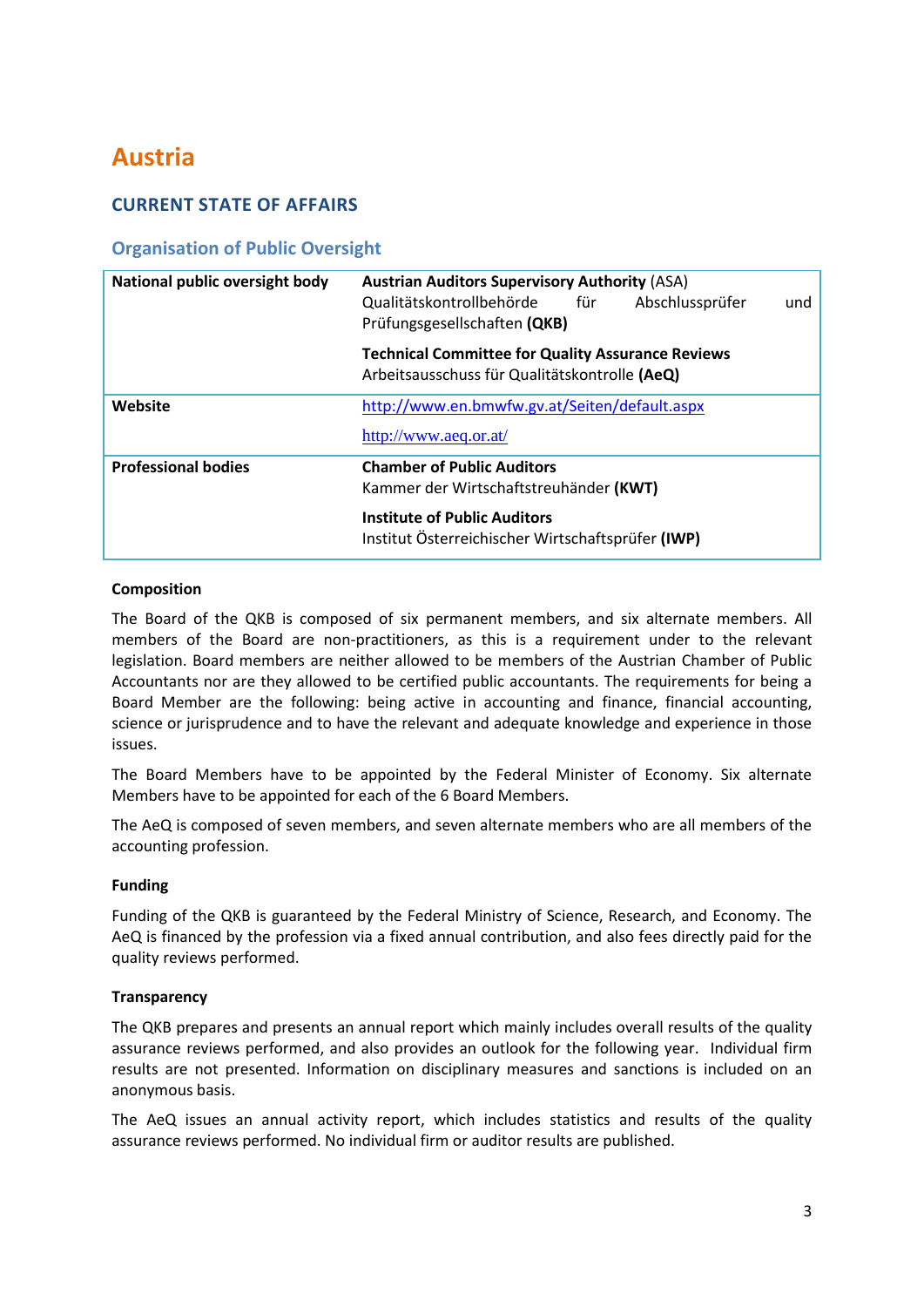# **Overview of Key Activities of National Public Oversight Body and Delegation**

| <b>KEY ACTIVITIES*</b>                                                                                   | non PIEs | <b>PIES</b> |
|----------------------------------------------------------------------------------------------------------|----------|-------------|
| <b>Standard setting and</b><br>endorsement of standards                                                  | KWT/IWP  |             |
| <b>Quality assurance system</b>                                                                          | AeQ      |             |
| <b>Disciplinary measures and</b><br>sanctions                                                            | QKB      |             |
| *National public oversight bod(y)ies have ultimate responsibility for the oversight of these activities. |          |             |

### **Scope of Activities**

The scope of activities of the QKB is as follows:

**Disciplinary measures and sanctions** can be imposed by the QKB according to the law.

The scope of activities of the AeQ is as follows:

 **Quality assurance reviews** are carried out by the AeQ through a 'peer-review' process by engaging members of the profession to perform the review procedures. The quality reviewer engaged by the AeQ issues a report at the end of the review process, on the basis of which the AeQ subsequently issues a certificate to the reviewed audit firm or auditor. This certificate is valid for three years for PIEs and six years for non-PIEs.

# **Advisory committee**

There is no Advisory Committee in place at the moment. The amendments to the legislation in Austria resulting from the EU audit reform are currently under discussion.

# **Delegation to professional bodies**

#### **Standard setting and endorsement of standards**

By law, the professional bodies are responsible for setting professional standards and issuing guidance.

#### **Quality assurance/ reviews and inspections**

This task is not delegated.

#### **Disciplinary measures and sanctions**

This task is not delegated.

# **EXPECTED CHANGES - EU AUDIT REFORM**

The extent to which the transposition and implementation of the 2014 EU audit reform is likely to change the public oversight system is unclear at the moment. There is awareness that the system of quality assurance for PIE audits will need to be modified.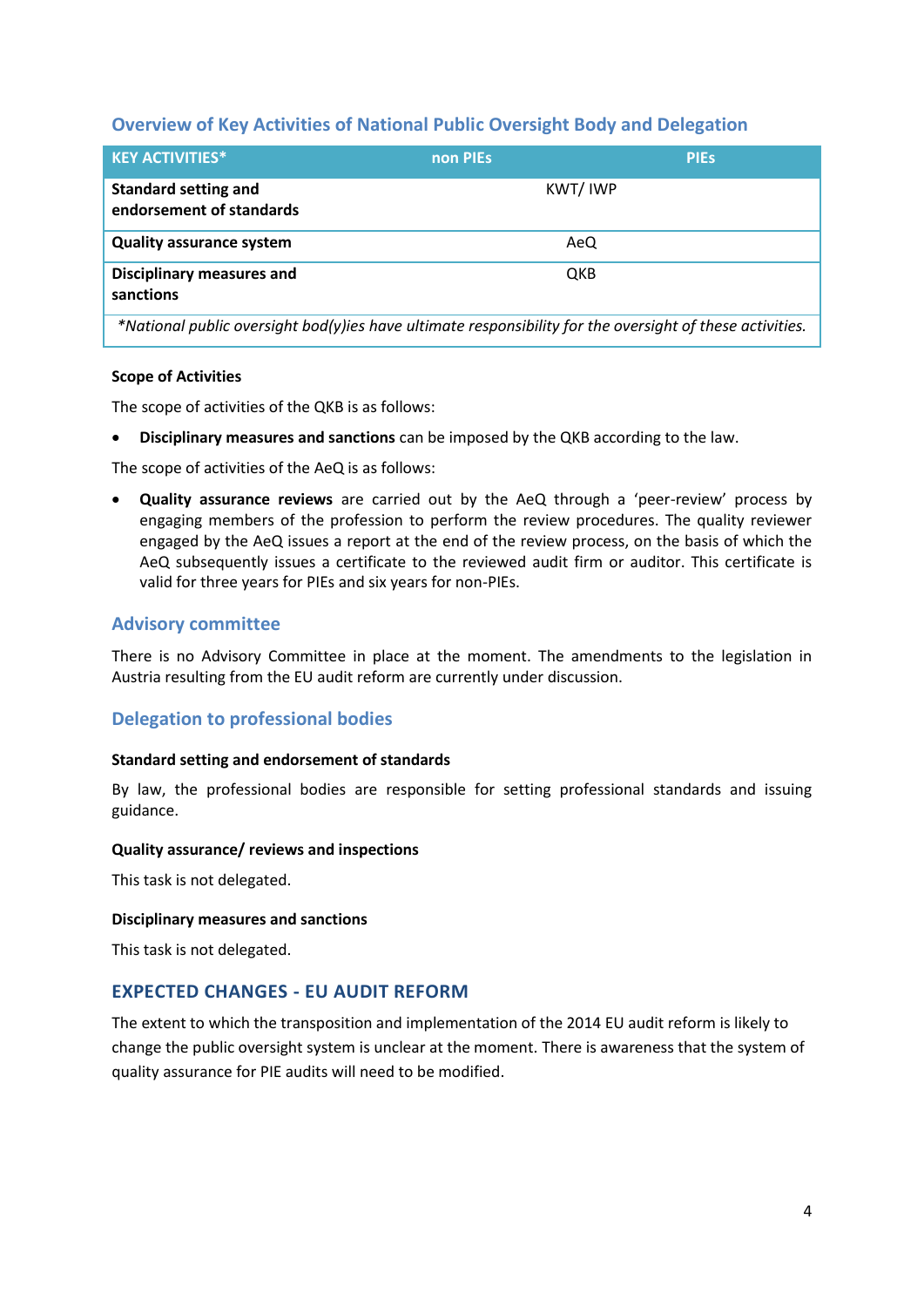# <span id="page-5-0"></span>**Belgium**

# **CURRENT STATE OF AFFAIRS**

# **Organisation of Public Oversight**

| National public oversight bodies | <b>Standard setting bodies</b>                                                                                                                                                                                                                                              |
|----------------------------------|-----------------------------------------------------------------------------------------------------------------------------------------------------------------------------------------------------------------------------------------------------------------------------|
|                                  | <b>Ministry of Economy</b><br>Ministre ayant l'Economie dans ses attributions/ Minister<br>bevoegd voor de Economie                                                                                                                                                         |
|                                  | <b>High Council for the Economic Professions</b><br>Conseil supérieur des Professions économiques/ Hoge Raad<br>voor de Economische Beroepen (CSPE-HREB)                                                                                                                    |
|                                  | <b>Quality assurance and investigations</b><br>The Chamber of Disciplinary Transfer and Indictment<br>Chambre de renvoi et de mise en état/ Kamer van verwijzing en<br>instaatstelling (CRME-KVI)                                                                           |
|                                  | <b>Disciplinary authorities (DA)</b><br>Disciplinary Commission and Commission of Appeal<br>Commission<br>discipline<br>de<br>Commission<br>d'appel/<br>et<br>Tuchtcommissie en Commissie van Beroep                                                                        |
|                                  | <b>Independence Issues</b><br>The Advisory and Supervisory Committee on the independence<br>of the statutory auditor<br>Comité d'Avis et de Contrôle de l'indépendance<br>du<br>commissaire/Advies- en controlecomité op de onafhankelijkheid<br>van de commissaris (ACCOM) |
| Website                          | http://oversight-audit-belgium.eu/<br>http://www.cspe-hreb.be/                                                                                                                                                                                                              |
| <b>Professional Bodies</b>       | <b>Institute of Statutory Auditors</b><br>Instituut van Bedrijfsrevisoren/ Institut des Reviseurs<br>d'Entreprises (IBR-IRE)                                                                                                                                                |

# **Composition**

In Belgium, the public oversight system consists of a number of bodies which each assumes part of the responsibility of the oversight of the audit profession. This was developed as part of the transposition into Belgian law of the Directive 2006/43/EC on statutory audit, with the Ministry of Economy being in charge of the supervision of the profession.

The composition of the other oversight bodies which form part of the system is as follows: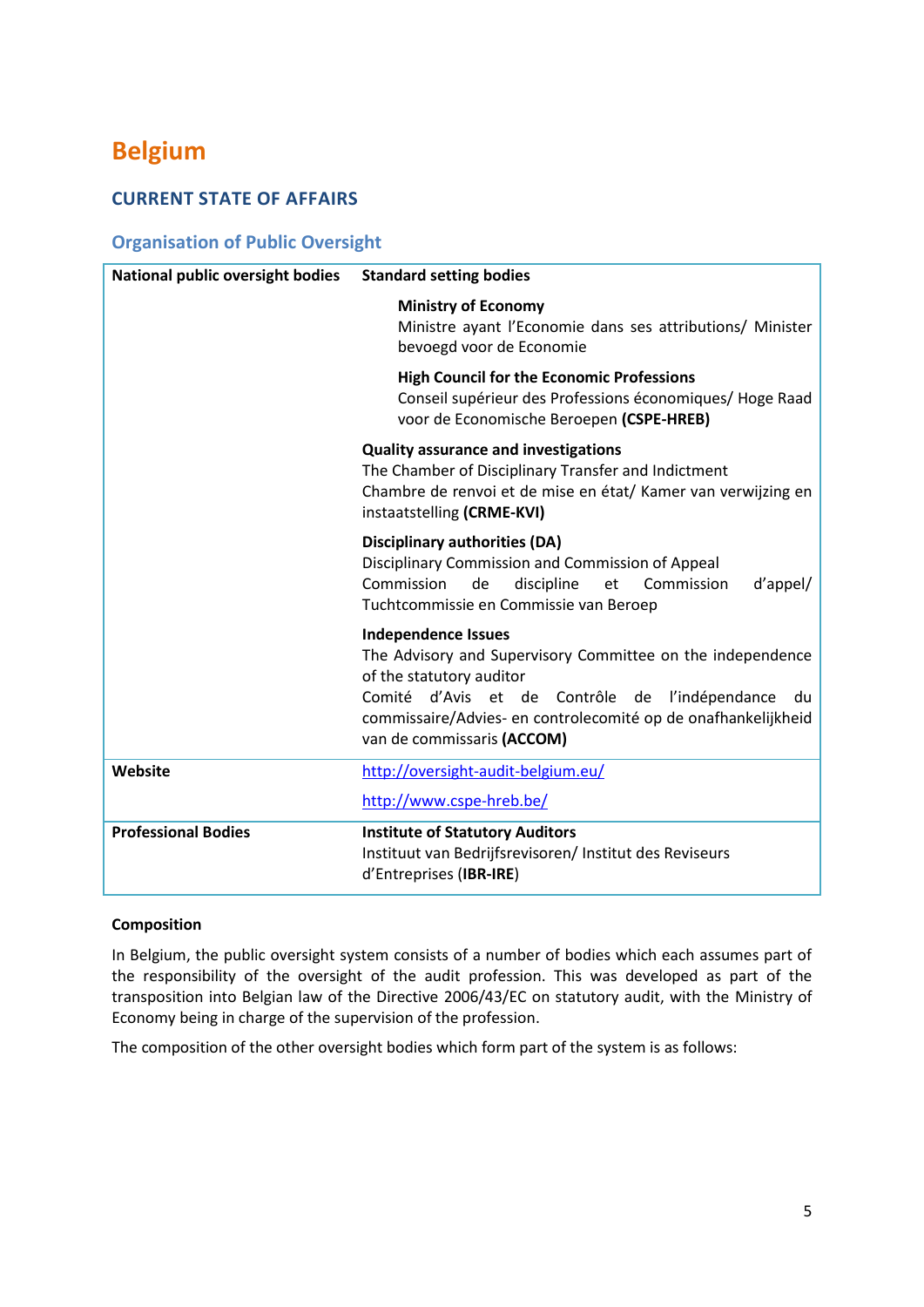- The **CSPE-HREB** is composed of seven individuals representing the social and economic environment. These are non-practitioners<sup>1</sup> and are appointed by the Government by Royal Decree;
- The **CRME-KVI** is composed of three non-practitioners appointed by the Government by Royal Decree;
- The **DA** consists of a Disciplinary Commission and Commission of Appeal. In turn, both bodies are composed of practitioners and non-practitioners including professional judges; and
- The **ACCOM** has an advisory role on individual requests put forward by statutory auditors regarding the interpretation of the existing rules on independence. The ACCOM has decisionmaking power on authorizing certain non-audit fees and it may start disciplinary procedures for matters pertaining to infringements of statutory auditors' independence.

The **Public Prosecutor** is ultimately responsible for the approval and registration of statutory auditors and audit firms. The Public Prosecutor is also competent to start a disciplinary procedure against registered auditors and to file an appeal.

# **Funding**

The various oversight bodies are financed through government funding, apart from the CSPE/HREB and the CRME/KVI that are funded by the IBR-IRE through levies imposed on individual statutory auditors and audit firms, under provisions stated in the law which determines the amount or the calculation of the amount and the contributors. Both of these oversight bodies determine their own budget without influence from the IBR-IRE. The budget of the CRME/ KVI is determined on an annual basis, and is based on the previous year expenses with a maximum of EUR 400,000 set by Royal Decree, increased by the infrastructure costs.

### **Transparency**

 $\overline{a}$ 

The public oversight bodies prepare and present an annual report on their activities, along with their work programme for the following year. The annual report includes overall results of the quality assurance reviews performed. Individual firm results are not presented. Information on disciplinary measures and sanctions is included on an anonymous basis, but may include individual administrative sanctions which relate to anti-money laundering.

# **Overview of Key Activities of National Public Oversight Body and Delegation**

| <b>KEY ACTIVITIES*</b>                                                                                   | non PIEs                                                   | <b>PIES</b> |
|----------------------------------------------------------------------------------------------------------|------------------------------------------------------------|-------------|
| <b>Standard setting and</b><br>endorsement of standards                                                  | Standard setting: CSPE-HREB                                |             |
|                                                                                                          | Endorsement: Ministry of Economy                           |             |
| <b>Quality assurance system</b>                                                                          | IBR-IRF                                                    |             |
|                                                                                                          | Supervision and the final responsibility by CRME-KVI       |             |
| <b>Disciplinary measures and</b><br>sanctions                                                            | Shared responsibility between CRME-KVI, ACCOM, and IBR-IRE |             |
| *National public oversight bod(y)ies have ultimate responsibility for the oversight of these activities. |                                                            |             |

<sup>&</sup>lt;sup>1</sup> For more information, reference is made to <http://www.cspe-hreb.be/>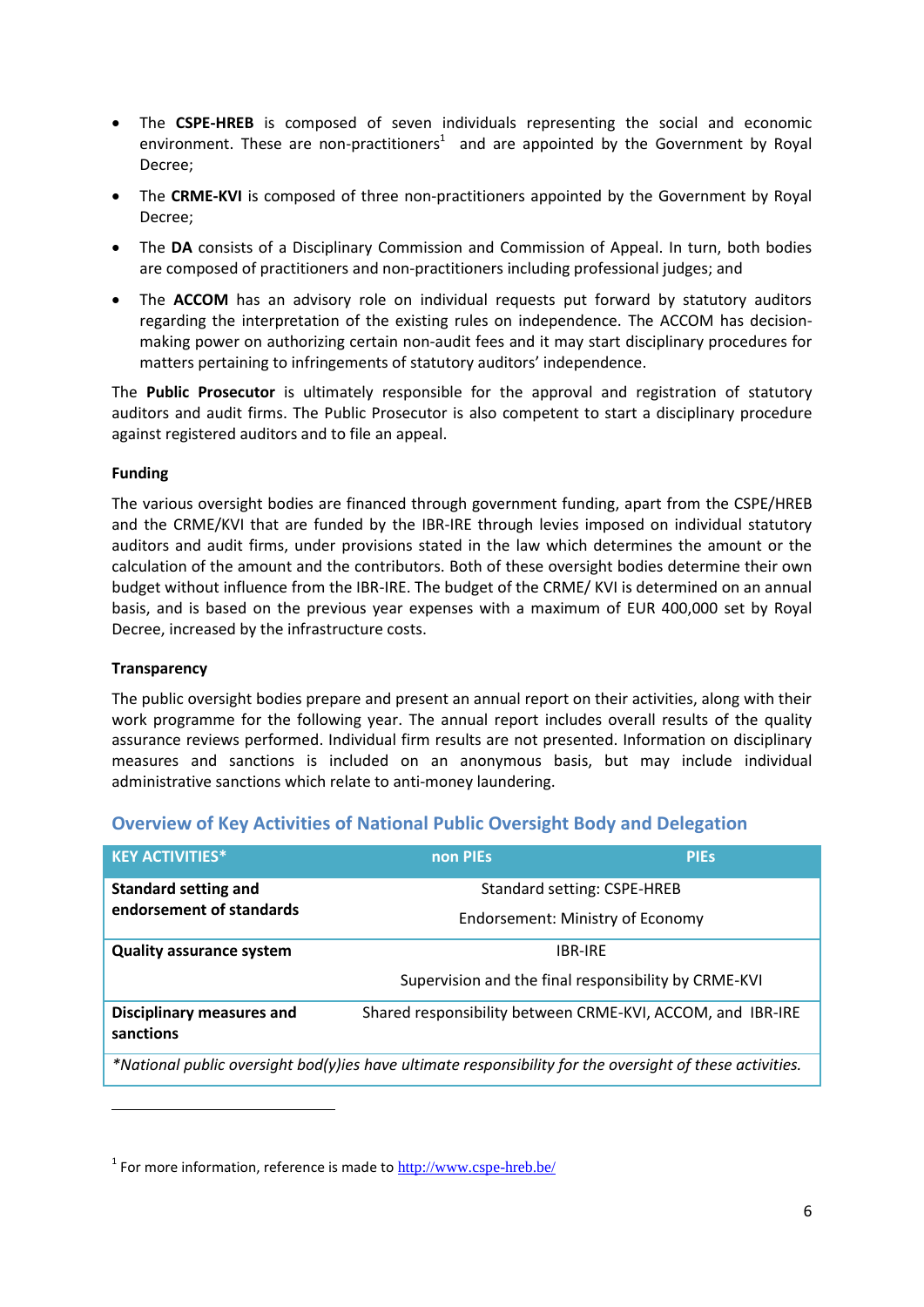# **Scope of Activities**

The scope of activities of the Public Oversight Bodies is as follows:

- The **endorsement of standards** is the responsibility of the CSPE-HREB and the Ministry of Economy;
- The CRME-KVI is a public entity with ultimate responsibility over the **quality assurance system**  and complaints. Its competences are:
	- $\circ$  The approval of the annual list of quality assurance reviews to be performed, as proposed by the IBR-IRE;
	- o The evaluation of the conclusions of the quality assurance reviews;
	- o The indictment of disciplinary cases;
	- o The access to individual files at any time;
	- o The possible assignment of an expert by the CRME-KVI, who may be one of its members, to either attend the investigations conducted by the IBR-IRE; or conduct investigations itself;
	- o To require the IBR-IRE to start an investigation;
	- o To require the IBR-IRE to perform additional investigations;
	- o To regulate the procedures with regards to complaints; and
	- o To require the IBR-IRE to impose an injunction against an auditor to put an end to a situation under dispute.
- **Disciplinary measures and sanctions** can be imposed by the DA (the Disciplinary Commission and the Commission of Appeal) which is responsible for the ultimate decision about the imposition of sanctions against registered auditors, including removal from the public register of auditors;

# **Advisory Committee**

There is no Advisory Committee in place at the moment.

# **Delegation to Professional Bodies**

### **Standard setting and endorsement of standards**

Regarding standard setting, the IBR-IRE is competent to take the initiative to draft the auditing standards in Belgium, with the CSPE-HREB and the Minister of Economy being responsible for approval and endorsement.

### **Quality assurance/ reviews and inspections/ investigations**

The quality assurance reviews and inspections are carried out under the supervision of the CRME-KVI but some tasks are delegated to the IBR-IRE. The IBR-IRE organises a quality assurance review system with regard to all audits of financial statements, under the supervision of the CRME-KVI. The review system established uses a cycle approach. The quality assurance reviews are performed by external inspectors (non-practitioners) for PIE files ("delegated inspection") and active practitioners ("monitored practitioners' review") for non-PIEs.

Based on the results of the quality review, the Board of the IBR-IRE submits a proposal of decision to the CRME-KVI, which maintains ultimate responsibility with regards to decision making.

Complaints are investigated by the IBR-IRE under the supervision of the CRME-KVI who takes the final decision.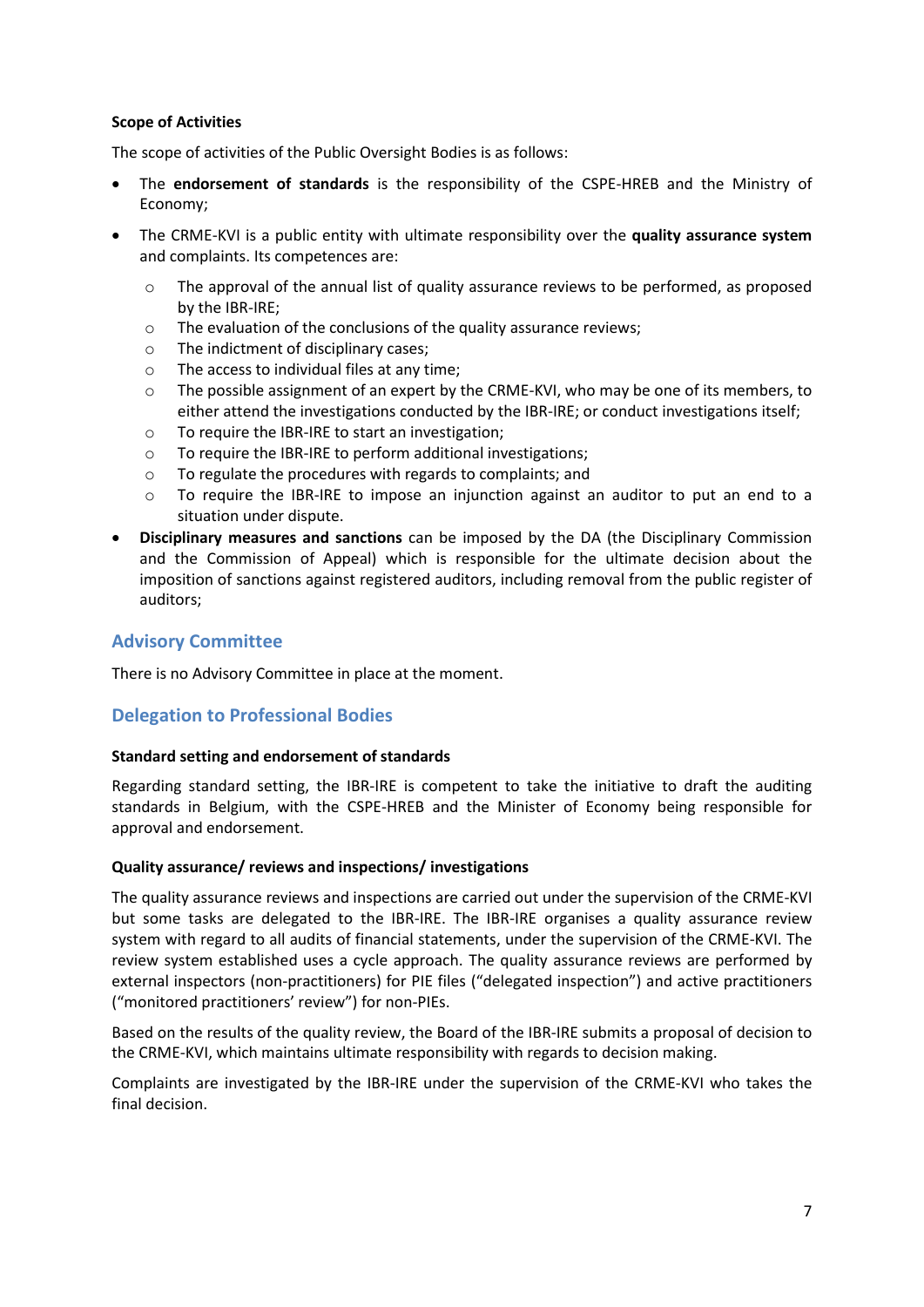#### **Disciplinary measures and sanctions**

The IBR-IRE shares responsibility for investigating and disciplining IBR-IRE members with the CRME-KVI and the ACCOM. The disciplinary authorities hear and judge the cases brought to them. There are no distinctions between PIEs and non-PIEs.

# **EXPECTED CHANGES - EU AUDIT REFORM**

The extent to which the transposition and implementation of the 2014 EU audit reform is likely to change the public oversight system is yet to be seen in Belgium. The main changes anticipated relate to the quality assurance system. There is awareness that the system of quality assurance for PIE audits will need to be modified.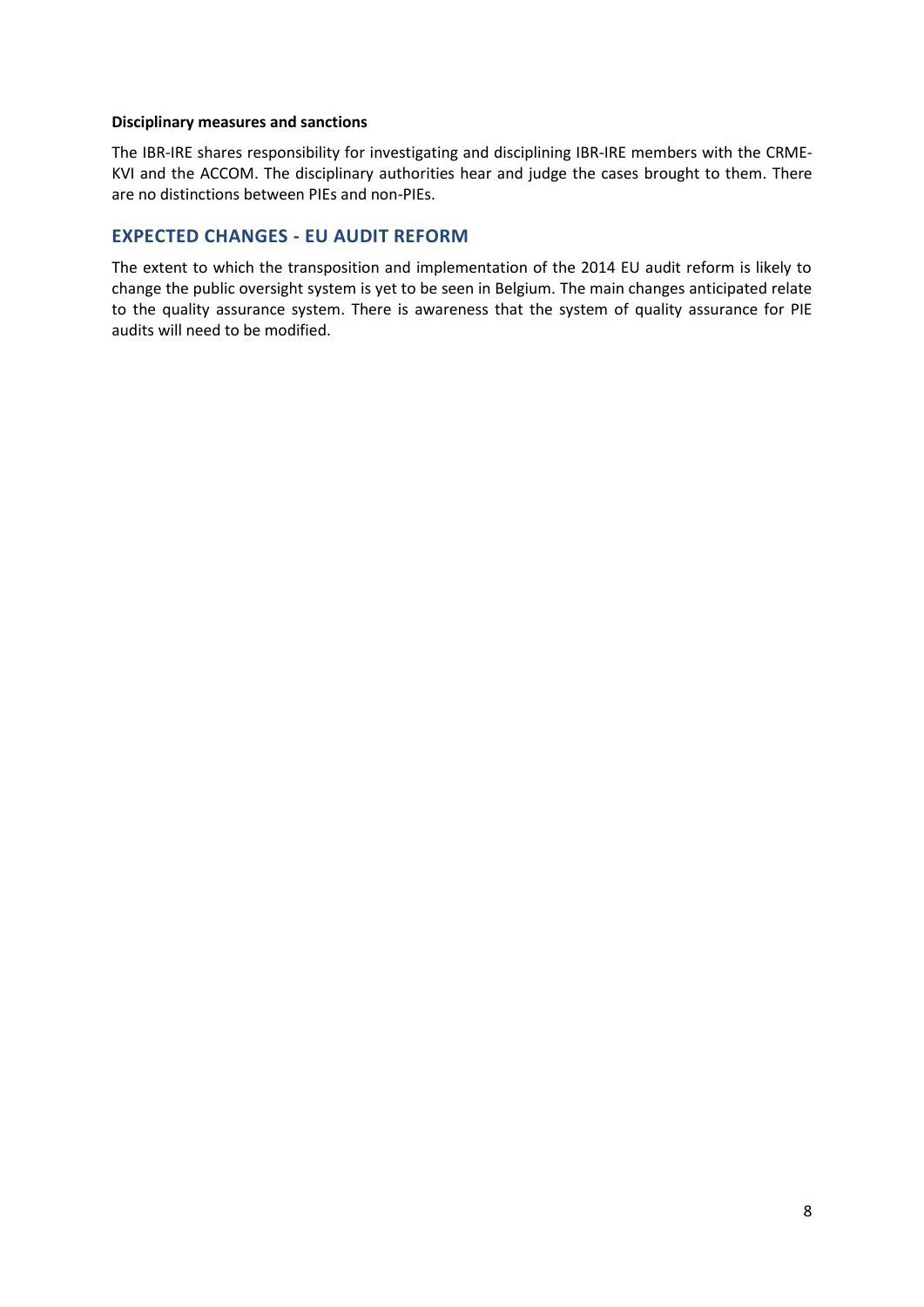# <span id="page-9-0"></span>**Bulgaria**

# **CURRENT STATE OF AFFAIRS**

# **Organisation of Public Oversight**

| National public oversight body | <b>Commission for Public Oversight of Statutory Auditors (CPOSA)</b><br>Комисия за публичен надзор над регистрираните одитори<br>(KNHPO) |
|--------------------------------|------------------------------------------------------------------------------------------------------------------------------------------|
| Website                        | www.cposa.bg                                                                                                                             |
| <b>Professional bodies</b>     | Institute of Certified Public Accountants of Bulgaria (ICPA)<br>ИНСТИТУТ НА ДИПЛОМИРАНИТЕ ЕКСПЕРТ-СЧЕТОВОДИТЕЛИ В БЪЛГАРИЯ<br>(ИДЕС)     |

# **Composition**

The Board of the CPOSA is composed of 5 members, including the Chairman who is elected by the National Assembly of the Republic of Bulgaria. The remaining four members are each nominated by:

- The Minister of Finance;
- The Bulgarian National Bank;
- The Financial Supervision Commission; and
- The Institute of Certified Public Accountants of Bulgaria (ICPA).

### **Funding**

The CPOSA is financed through direct state budgetary funding.

### **Transparency**

The CPOSA prepares and presents annual report on its activities to the National Assembly of the Republic of Bulgaria, no later than 30 May of the following year. This [report](http://www.cposa.bg/en/) is also published on the website of the CPOSA at along with the following information:

- The annual report, as presented to the National Assembly of the Republic of Bulgaria;
- The work programme and results of its activities;
- The individual firm quality review results and other inspection results; and
- Decisions on sanctions.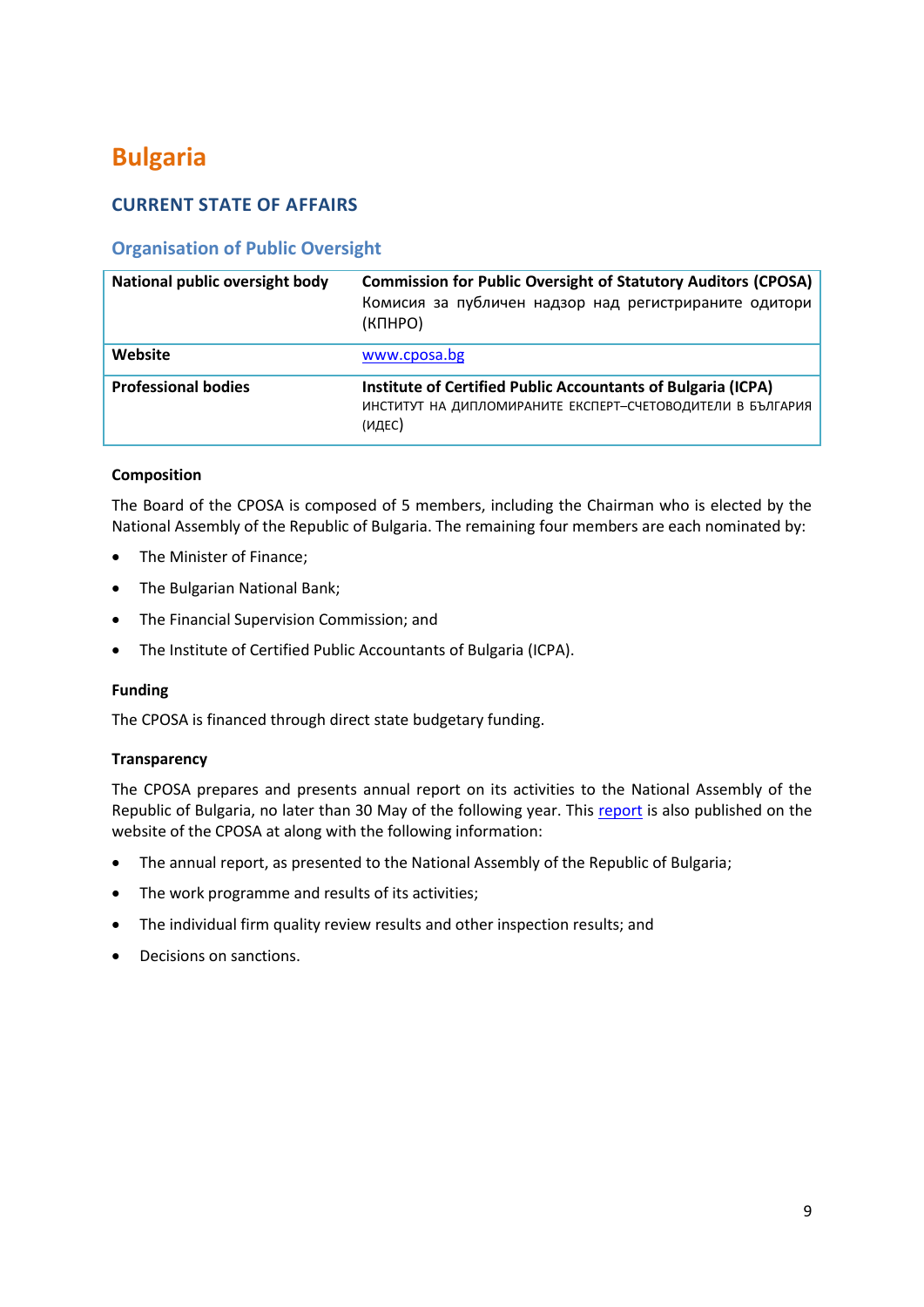# **Overview of Key Activities of National Public Oversight Body and Delegation**

| <b>KEY ACTIVITIES*</b>                                                                                   | non PIEs                             | <b>PIES</b>                      |  |
|----------------------------------------------------------------------------------------------------------|--------------------------------------|----------------------------------|--|
| <b>Standard setting and</b>                                                                              | Ethical standards: CPOSA             |                                  |  |
| endorsement of standards                                                                                 | Audit and Accounting standards: ICPA |                                  |  |
| <b>Quality assurance system</b>                                                                          | <b>ICPA</b>                          | <b>CPOSA</b>                     |  |
|                                                                                                          |                                      | A representative of ICPA usually |  |
|                                                                                                          |                                      | participates in the process      |  |
| <b>Disciplinary measures and</b>                                                                         | <b>ICPA</b>                          | <b>CPOSA</b>                     |  |
| sanctions                                                                                                |                                      |                                  |  |
| *National public oversight bod(y)ies have ultimate responsibility for the oversight of these activities. |                                      |                                  |  |

# **Scope of Activities**

The scope of activities of the CPOSA is as follows:

- Approval and registration of statutory auditors and audit firms and continuous education, including auditors and audit firms from other Member States and from third countries;
- **Standard setting and endorsement of standards** for professional ethics, and internal quality control for audit firms;
- **Oversight of the quality assurance system** by affirming the rules and the procedures for carrying out quality control reviews over the activities of the statutory auditors. It determines the annual plan for carrying out review activities, and by whom these activities should be carried out. The CPOSA reserves the right to request additional reviews in instances where the initial review was conducted by the bodies of the ICPA<sup>2</sup> and these are deemed to be unsatisfactory. The CPOSA performs quality assurance reviews of all audit firms and auditors who conduct audits of PIEs; and
- **Disciplinary measures and sanctions** can be imposed by the CPOSA according to the law. Under the current legislation both the CPOSA and the ICPA have rights for disciplinary measures and sanctions. CPOSA is focused mainly on auditors' issues related to PIEs.

# **Advisory committee**

 $\overline{a}$ 

There is no Advisory Committee in place at the moment. A working group has been set up by the IDES, as setting up an Advisory Committee is being considered by the CPOSA.

# **Delegation to professional bodies**

### **Standard setting and endorsement of standards**

By law, the CPOSA is responsible for oversight over adoption and observance of standards for professional ethics, internal quality control of the audit firms, and for audit execution.

<sup>&</sup>lt;sup>2</sup> The ICPA's bodies are: General Assembly, Managing Board, Supervisory Council, Professional Ethics Council, Audit Services Quality Control Council, and Disciplinary Council.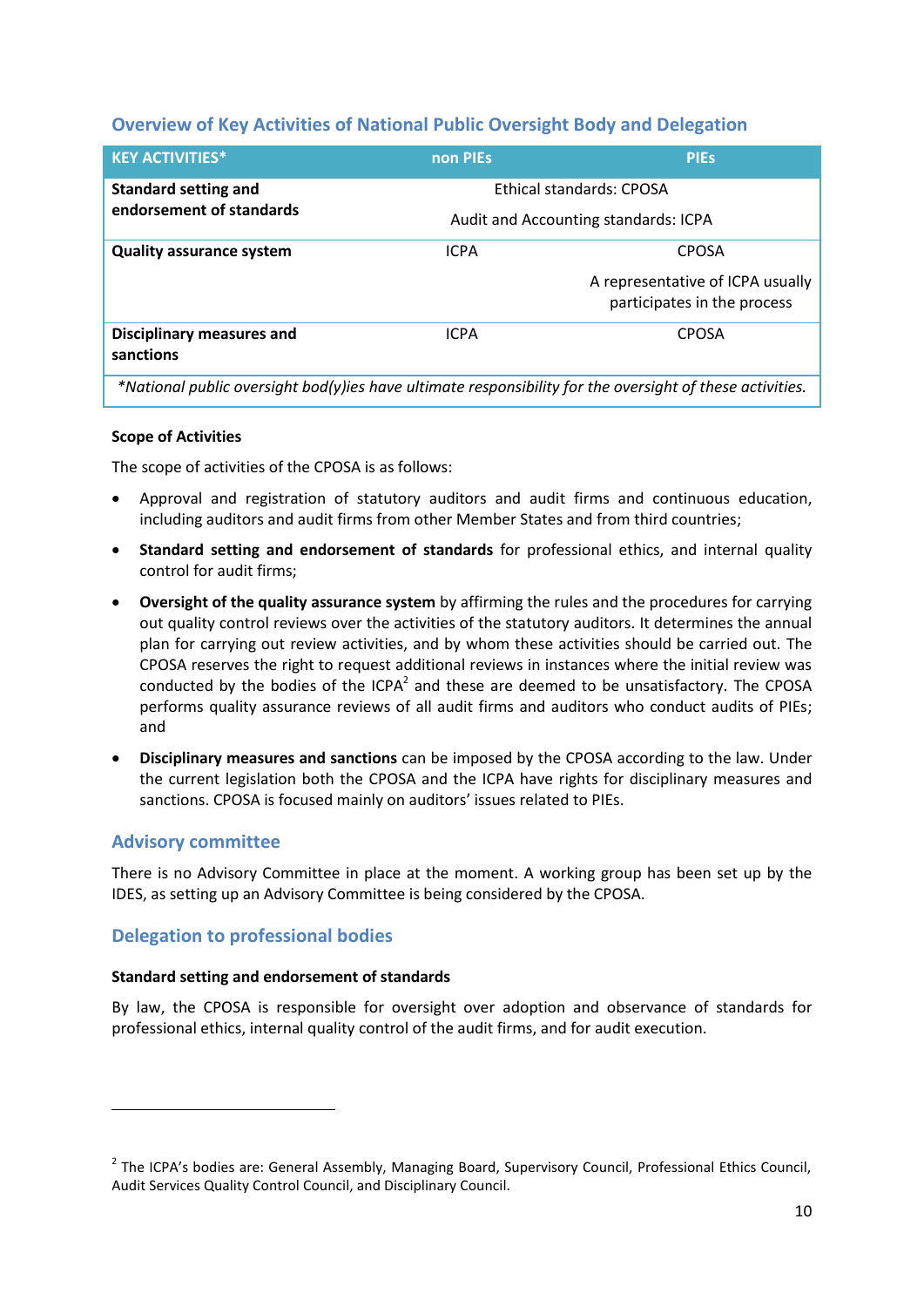#### **Quality assurance/ reviews and inspections**

The quality assurance review for statutory audits for non-PIEs is delegated to the ICPA. In the case of quality assurance reviews for PIEs, a representative of the ICPA participates aspart of the team. As the CPOSA affirms the rules and annual activities in relation to quality reviews, there are no differences in the review approach for PIEs and non-PIEs.

#### **Disciplinary measures and sanctions**

Investigations arising from quality assurance systems, and disciplinary measures and sanctions for audits and other engagements of non-PIE entities are delegated to the ICPA.

# **EXPECTED CHANGES - EU AUDIT REFORM**

The extent to which the transposition and implementation of the 2014 EU audit reform is likely to change the public oversight system is as follows:

- **Scope of activities:** there is a possibility of greater involvement of CPOSA in the development of the quality assurance review system, and qualification exams for the registration of statutory auditors; and
- **Transparency:** there is a possibility that voting by the CPOSA Board to be made publicly available.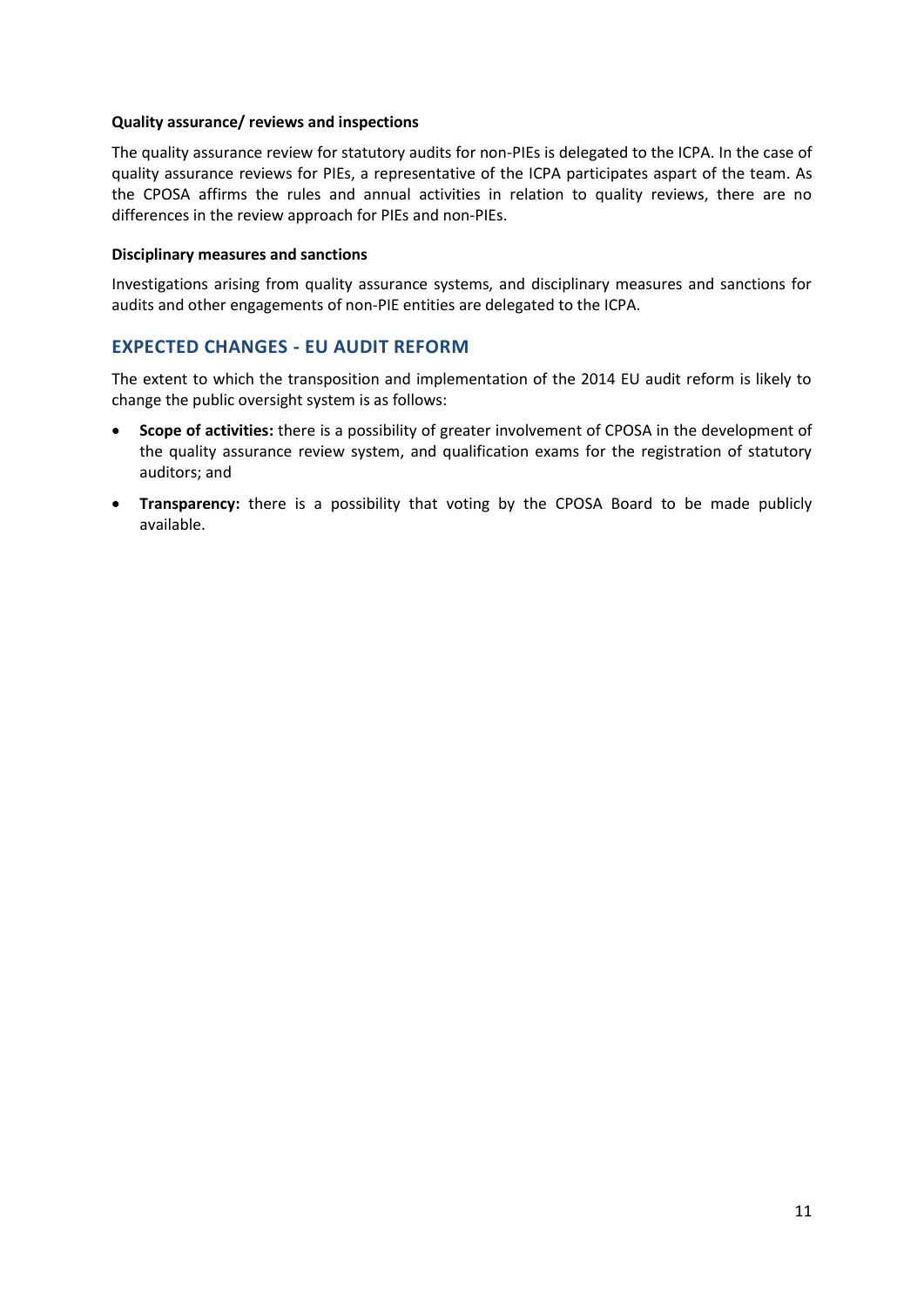# <span id="page-12-0"></span>**Cyprus**

# **CURRENT STATE OF AFFAIRS**

# **Organisation of Public Oversight**

| <b>National public oversight bodies</b> | <b>Cyprus Public Audit Oversight Board (CPAOB)</b><br>Δημόσιας Εποπτείας Ελεγκτικού Επαγγέλματος<br>Επιτροπή<br>$(E\Delta E E\lambda E\pi)$ |
|-----------------------------------------|---------------------------------------------------------------------------------------------------------------------------------------------|
| Website                                 | http://www.cypaob.gov.cy/mof/ede/ede.nsf/index_gr/index_gr<br>?opendocument                                                                 |
| <b>Professional bodies</b>              | Institute of Certified Public Accountants of Cyprus (ICPAC)<br>Σύνδεσμος Εγκεκριμένων Λογιστών Κύπρου (ΣΕΛΚ)                                |

# **Composition**

The CPAOB consists of the Chair, the Vice-Chair and three members, who are currently nonpractitioners even though the relevant national law allows for a minority of practitioners.

The Chair and Vice-Chair of the CPAOB are respectively the Accountant General and the Deputy Accountant General of the Republic of Cyprus at any point in time. The remaining three members of the board are selected by the Council of Ministers for a term of five years to be renewed only once.

### **Funding**

National law provides that the public oversight body shall be adequately funded with a grant from the government budget.

### **Transparency**

Information on the CPAOB's work programme, individual firm quality review results, or decisions on disciplinary measures and sanctions is not publicly available at present.

# **Overview of Key Activities of National Public Oversight Body and Delegation**

| <b>KEY ACTIVITIES*</b>                                                                                   | non PIEs                 | <b>PIES</b> |
|----------------------------------------------------------------------------------------------------------|--------------------------|-------------|
| <b>Standard setting and</b>                                                                              | <b>CPAOB</b>             |             |
| endorsement of standards                                                                                 | (Advice of ICPAC sought) |             |
| <b>Quality assurance system</b>                                                                          | <b>ICPAC</b>             |             |
| <b>Disciplinary measures and</b><br>sanctions                                                            | <b>ICPAC</b>             |             |
| *National public oversight bod(y)ies have ultimate responsibility for the oversight of these activities. |                          |             |

### **Scope of Activities**

National law provides that the CPAOB shall have the ultimate responsibility for the oversight of:

Approval and registration of statutory auditors and audit firms and continuous education;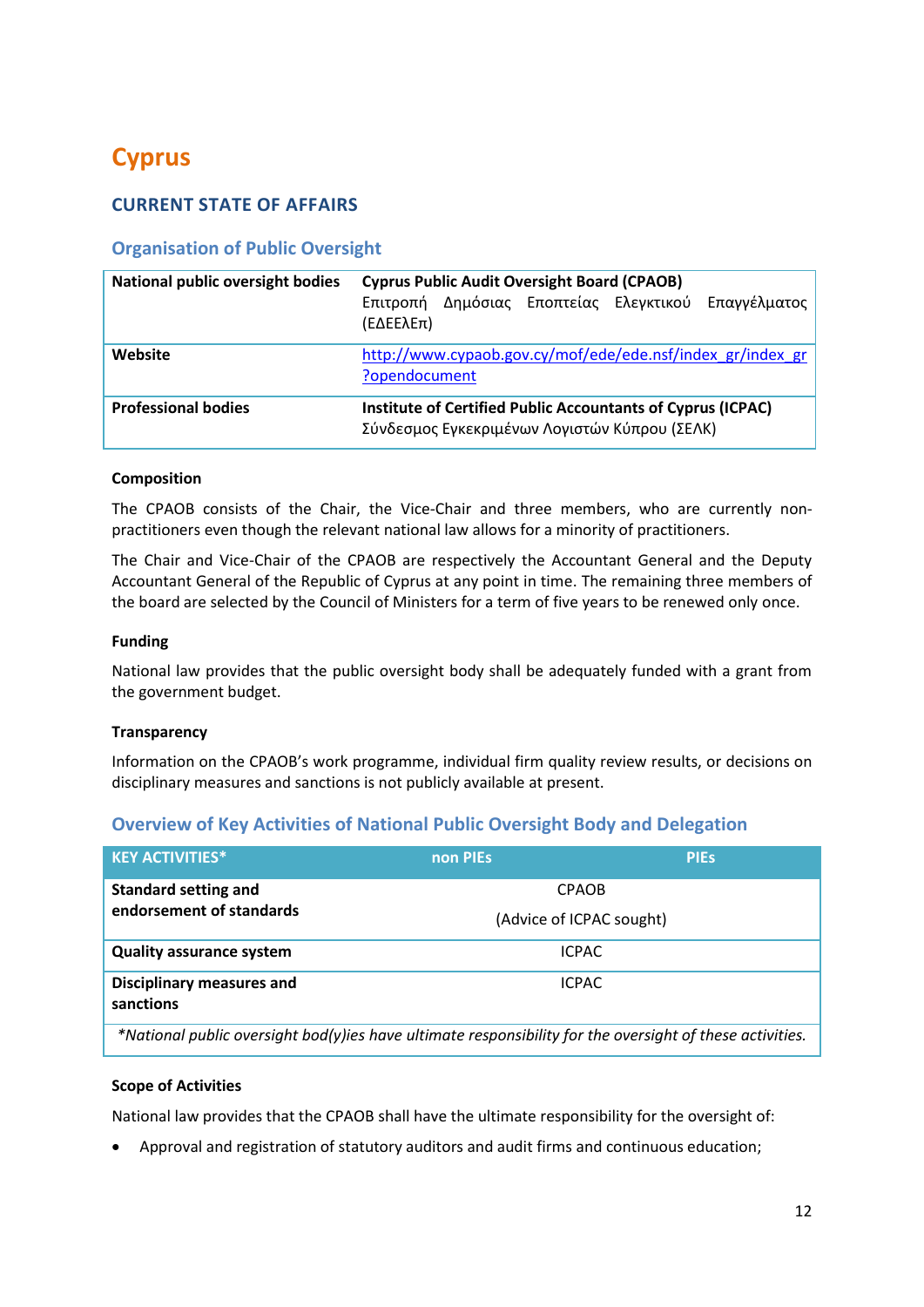- **Standard setting, and endorsement of standards** on professional ethics, auditing, and internal quality control of statutory audit firms; and
- **Quality assurance system and investigative and disciplinary system.**

# **Delegation to Professional Bodies**

#### **Standard setting and endorsement of standards**

International Financial Reporting Standards (IFRSs) as adopted by the EU and International Standards of Auditing (ISAs) are mandatory by law for all entities. The views of the ICPAC are sought as and when the need arises, for the purposes of the IFRS EU adoption.

#### **Quality assurance/ reviews and inspections**

Quality assurance reviews and inspections to this date are carried out by the ICPAC. The ICPAC cooperates closely and shares information about its quality assurance system with the CPAOB.

The main distinction between PIEs and non-PIEs relates to the frequency of review: a maximum review cycle of three years for firms auditing PIEs, while for other firms the maximum review cycle is six years.

#### **Disciplinary measures and sanctions**

Disciplinary measures and sanctions to this date are implemented by ICPAC. The ICPAC cooperates closely and shares information about disciplinary cases and sanctions with the CPAOB.

There is no distinction between disciplinary measures and sanctions for different types of entities. The disciplinary procedures of the ICPAC are followed for each case, which is considered in its own merit. The ICPAC cooperates closely and shares information about disciplinary cases and sanctions with the CPAOB.

# **Advisory Committee**

No advisory committee of practitioners and experts has been put in place to date. There is no indication whether one is in the process of being considered to be formed by the CPAOB.

# **EXPECTED CHANGES - EU AUDIT REFORM**

The extent to which the transposition and implementation of the 2014 EU audit reform is likely to change the public oversight system is as follows:

- **Scope of activities**: the CPAOB will have to carry out at least the quality assurance reviews of firms auditing PIEs;
- **Delegation**: the quality assurance reviews for firms other than those auditing PIEs is expected to be delegated; and
- **Funding**: changes are expected, however no confirmed or clear position is available at present. It is expected that the CPAOB will, in the future, be financed by dues levied on the profession.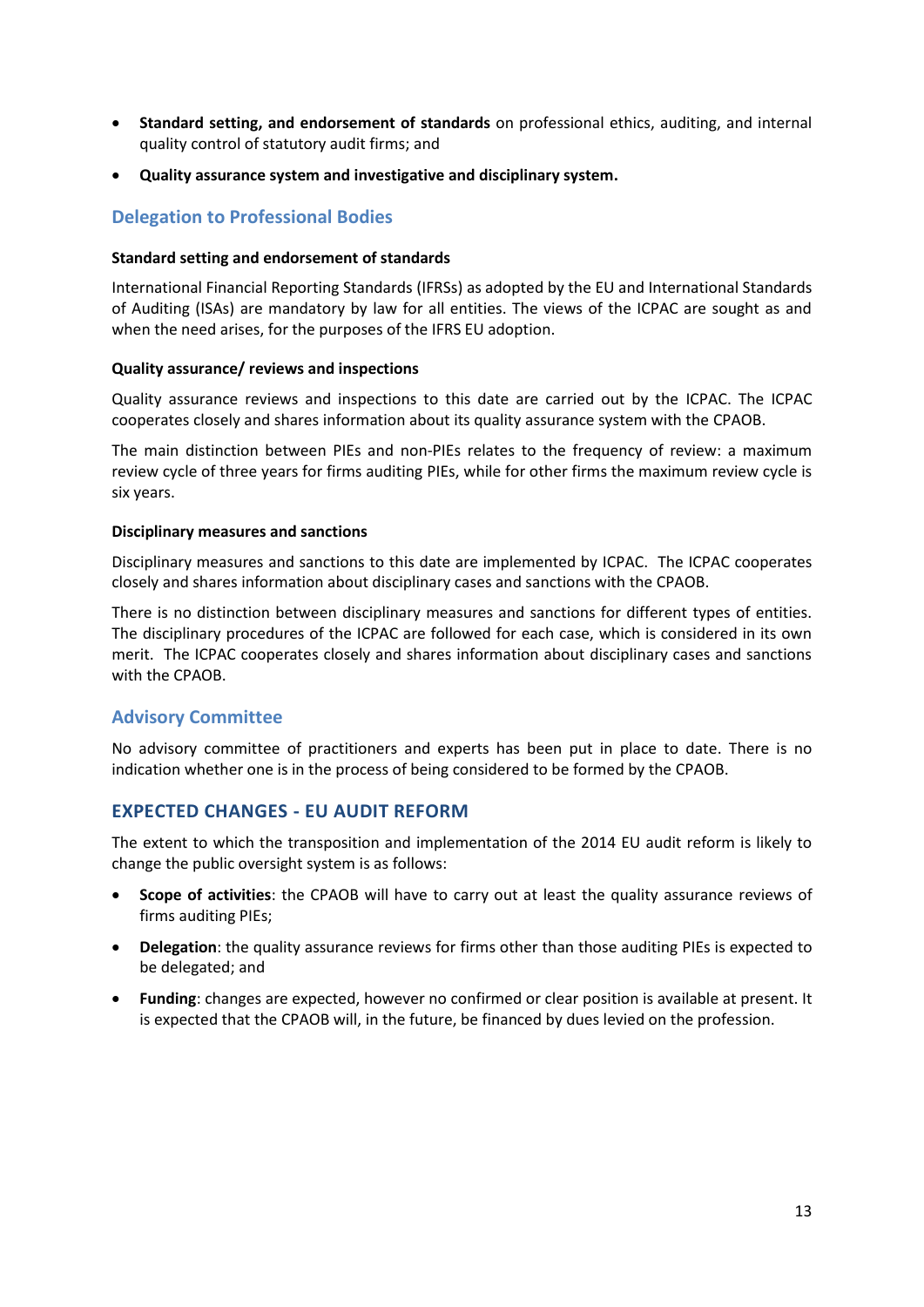# <span id="page-14-0"></span>**Estonia**

# **CURRENT STATE OF AFFAIRS**

# **Organisation of Public Oversight**

The Supervisory Board of Public Accountants is established by the Ministry of Finance. At the moment, it does not have its own website but is hosted on the Ministry of Finance website.

| National public oversight body | <b>Supervisory Board of Public Accountants (SBPA)</b><br>Järelevalvenõukogu |
|--------------------------------|-----------------------------------------------------------------------------|
| Website                        | https://www.audiitortegevus.ee/lr1/web/guest/jarelevalvenouko<br>gu         |
| <b>Professional bodies</b>     | <b>Estonian Auditors Association (EAA)</b><br>Audiitorkogu                  |

# **Composition**

The Board of the SBPA is composed of seven to nine members. At present, the Board is composed of seven members who are appointed by the Minister of Finance, after proposals by:

- The Financial Supervision Authority (one non-practitioner member);
- The National Audit Office ( one non-practitioner member);
- The Ministry of Justice (one non-practitioner member);
- The EAA (two practitioners' members); and
- The Ministry of Finance (two non-practitioners' members).

### **Funding**

The SBPA is financed through direct state budgetary funding.As an indication of the funding available to SBPA, in the period 01 July 2013 – 30 June 2014 the allocation from the state budget was approximately EUR 100,000.

### **Transparency**

The SBPA prepares and presents an annual report, which is made publicly available and provides an overview on:

- The members, competences and functions of the SBPA;
- The work programme and results of its activities;
- The state of play in the audit market in Estonia; and
- The details on the organisation of professional examinations.

Individual firm quality control results and other inspection results are made publicly available. A grading system applies whereby the following distinctions are made: green indicates excellent quality; yellow denotes satisfactory quality but small improvements are required; and red denotes poor quality with significant improvements needed.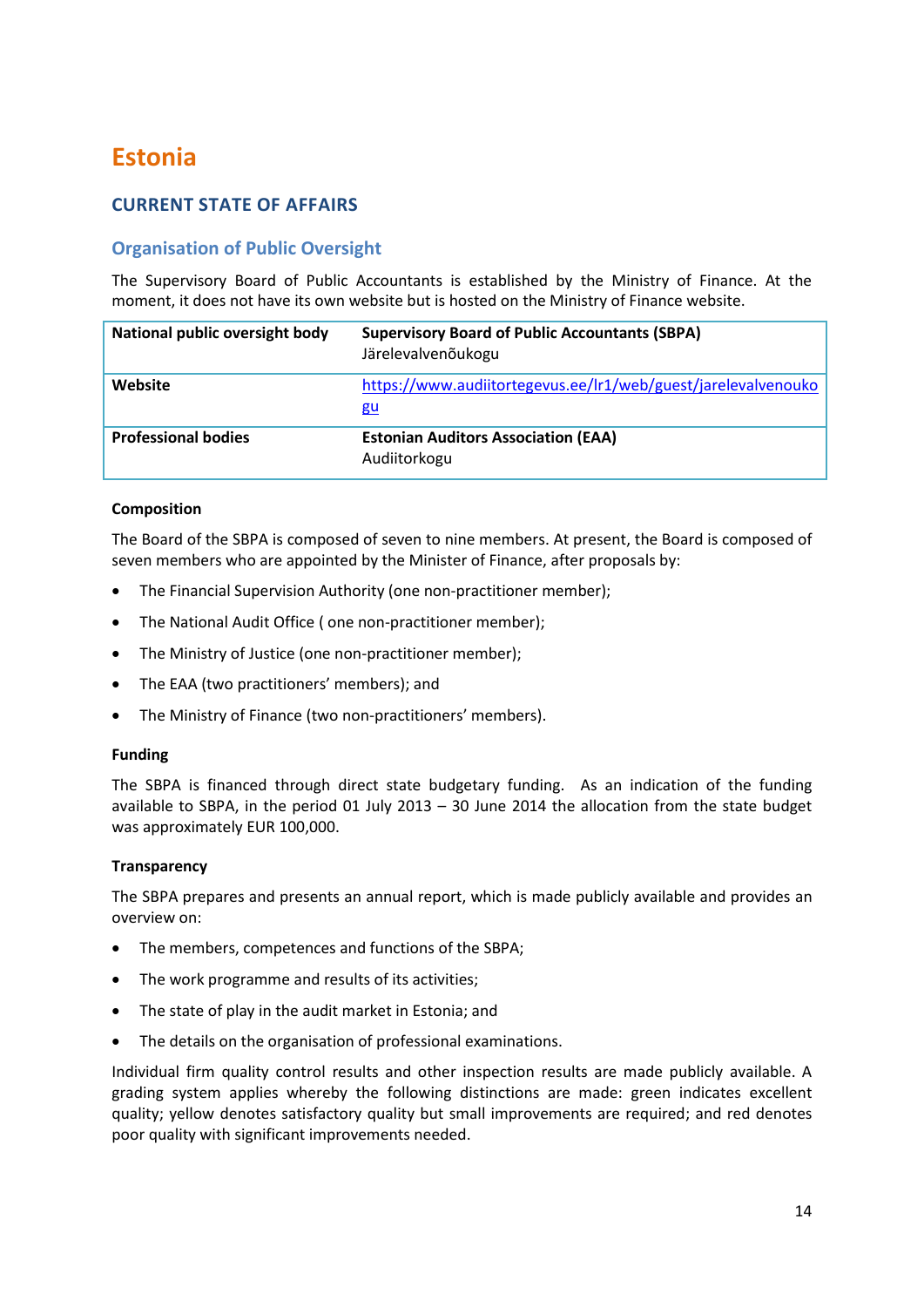# **Overview of Key Activities of National Public Oversight Body and Delegation**

| <b>KEY ACTIVITIES*</b>                                                                                   | non PIEs                          | <b>PIES</b> |
|----------------------------------------------------------------------------------------------------------|-----------------------------------|-------------|
| <b>Standard setting and</b>                                                                              | Proposed by EAA                   |             |
| endorsement of standards                                                                                 | Approved by SBPA                  |             |
| <b>Quality assurance system</b>                                                                          | EAA                               |             |
| <b>Disciplinary measures and</b>                                                                         | <b>FAA</b>                        |             |
| sanctions                                                                                                | SBPA makes proposals and approves |             |
| *National public oversight bod(y)ies have ultimate responsibility for the oversight of these activities. |                                   |             |

# **Scope of Activities**

The scope of activities of the SBPA is as follows:

- Approval and registration of statutory auditors and audit firms and continuous education, including auditors and audit firms from other Member States and from third countries. The Board also appoints, and reserves the right to remove the members and chairman of the examination board. The SBPA also establishes the conditions and amount of membership fees paid by the members of the EAA and the rate of the license fee of statutory auditors;
- **Endorsement of standards and their interpretation**;
- **Oversight over the quality assurance system and disciplinary proceedings** and approval of decisions of the EAA on quality assurance reviews, disciplinary proceedings and sanctions. The SBPA also makes proposals to the EEA, and also approves proposals put forward by the EAA;
- **Exercise of supervision over the activities of the EA** whereby it can request the removal of a member of the Management Board or the Revision Committee if these bodies fail to perform the functions arising from law or the statutes of the EAA, or if the functions are not deemed to be performed with due diligence; and

# **Advisory Committee**

There is no Advisory Committee in place at the moment. It is unclear whether one will be put in place in a foreseeable future.

# **Delegation to Professional Bodies**

### **Standard setting and endorsement of standards**

The standard setting process is delegated to the Management Board of the EAA, and the SBPA approves and endorses standards, and interpretations thereof. There is no distinction in the adoption of standards for PIEs and non-PIEs.

### **Quality assurance/ reviews and inspections**

The quality assurance system is delegated to the Management Board of the EAA, which carries out quality assurance reviews for both PIEs and non-PIEs, pursuant to the procedure approved and overseen by the SBPA.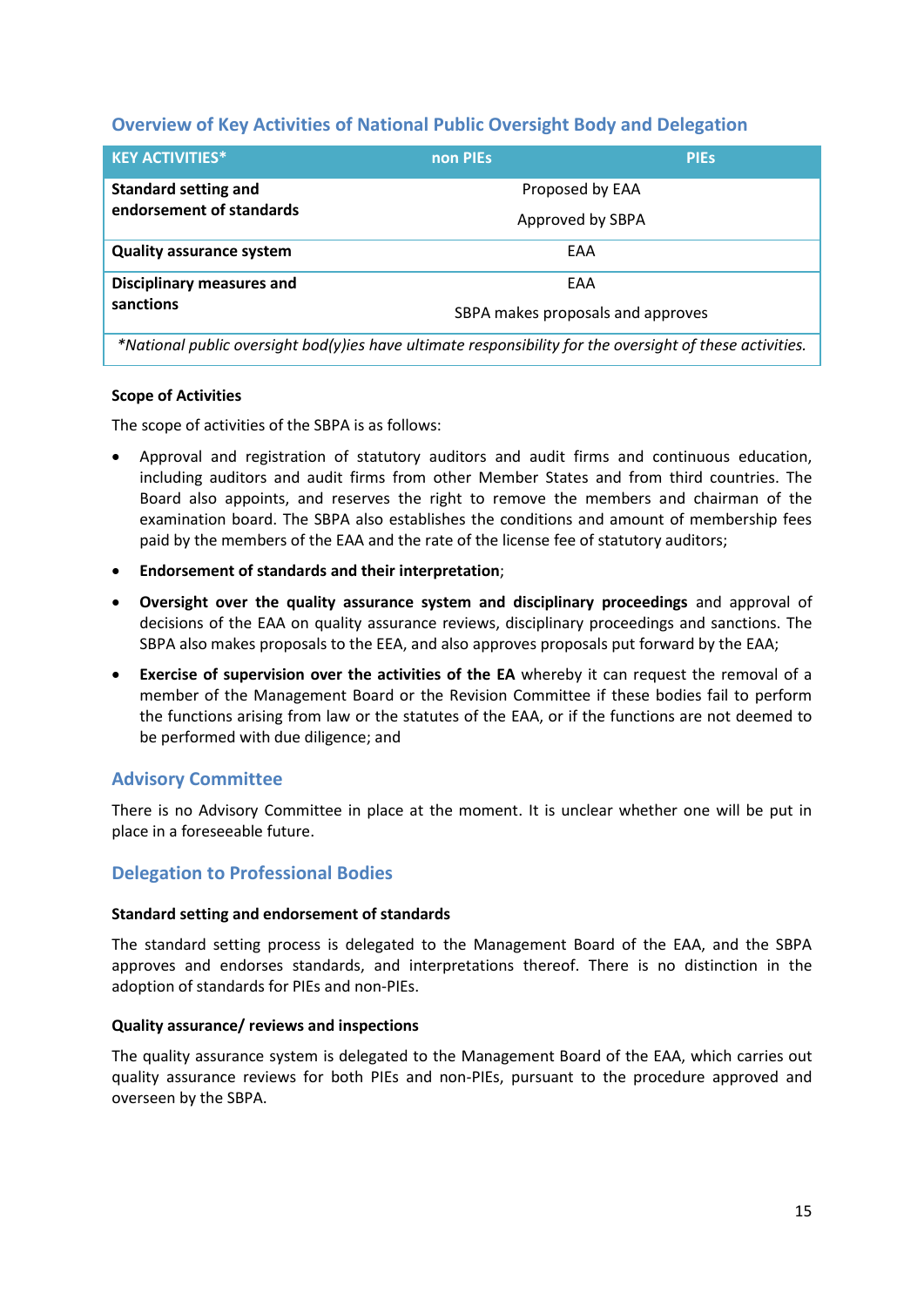#### **Disciplinary measures and sanctions**

Disciplinary measures and sanctions are delegated to the Management Board of the EAA. It conducts disciplinary proceedings, processes complaints received with respect to members of the EAA and conducts an investigation pursuant to the procedure approved by the SBPA. There is no distinction between PIE and non-PIE auditors in terms of disciplinary measures and sanctions.

# **EXPECTED CHANGES - EU AUDIT REFORM**

The extent to which the transposition and implementation of the 2014 EU audit reform is likely to change the public oversight system is unclear at the moment. Decisions on the organisation of the public oversight system are expected to be concluded during 2015. There is awareness that the system of quality assurance for PIE audits will need to be adapted. It is unlikely that Estonia will use the options to delegate the quality assurance system, sanctions and measures for non-PIEs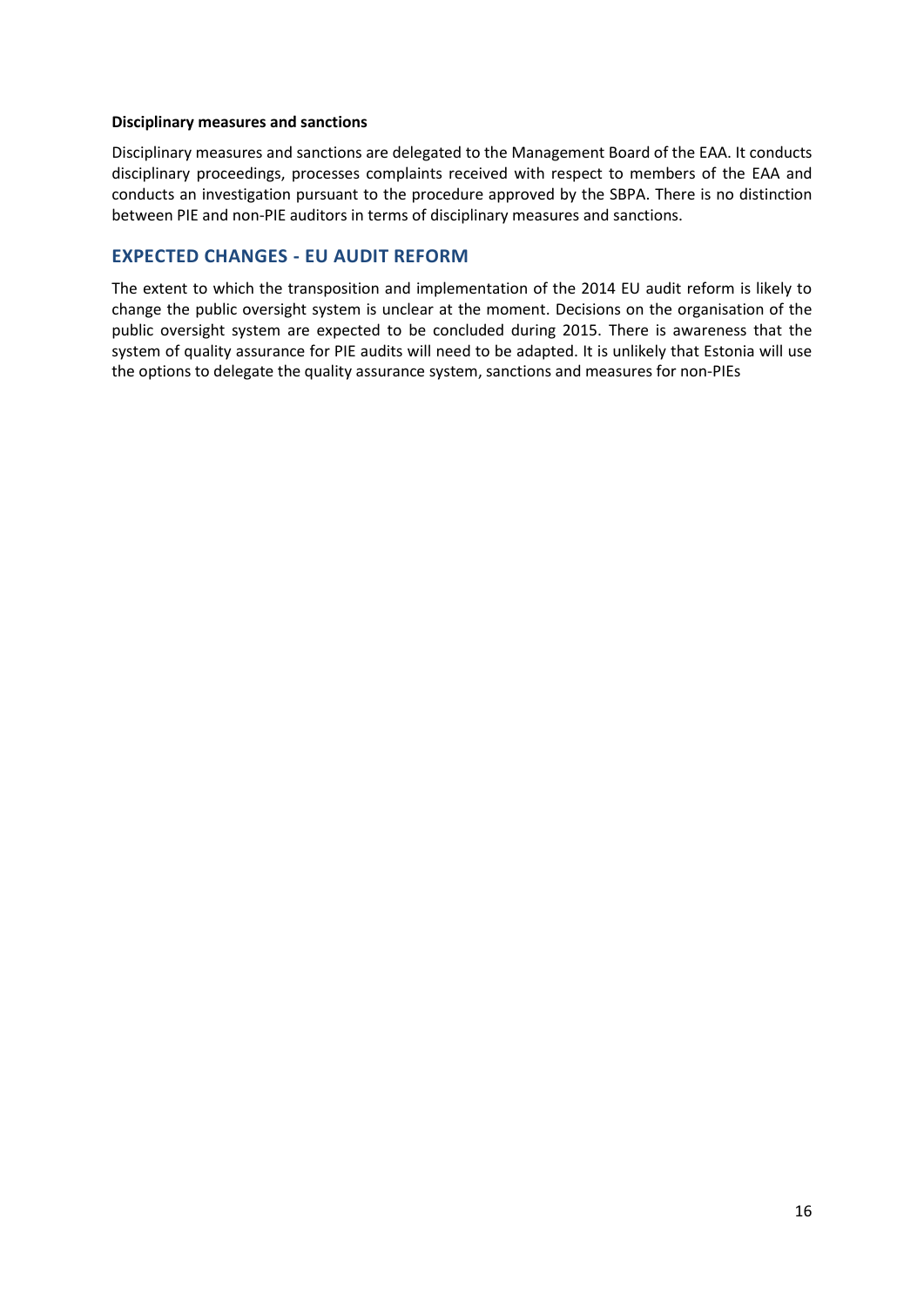# <span id="page-17-0"></span>**Finland**

It should be noted that the Finnish Parliament approved a new auditing law in March 2015. The new auditing law will be effective as of January 1, 2016. Changes are expected subsequent to this date following the transposition and implementation of the EU audit reform. The information herein is based on the new supervisory system, as prescribed by the new law.

# **Organisation of Public Oversight**

There is no official translation from Finnish of the newly established Tilintarkastusvalvonta. For the purpose of this report, the term "Public Oversight Body" (POB) will be used. The Finnish POB falls under the remit of the Finnish Patent and Registration Office (Patentti- ja rekisterihallitus). The POB does not have its own website yet.

| <b>National public oversight bodies</b> | January 2016 onwards<br><b>Public Oversight Body (POB)</b><br>Tilintarkastusvalvonta             |
|-----------------------------------------|--------------------------------------------------------------------------------------------------|
|                                         | Present-31 December 2015<br><b>Auditing Board (AB3C)</b><br>Tilintarkastuslautaunta              |
| Website                                 | https://www.prh.fi/en/index.html                                                                 |
|                                         | http://tilintarkastuslautakunta.fi/en/                                                           |
| <b>Professional bodies</b>              | <b>Finnish Association of Auditors (FAA)</b><br>Suomen Tilintarkastajat ry                       |
|                                         | <b>Association of Public Sector Auditors</b><br>Julkishallinnon ja -talouden tilintarkastajat ry |

# **Composition**

The Auditing Board of the POB is composed of seven to ten members, including the Chair and Vice-Chair who are appointed by the Ministry of Employment and the Economy. There are some criteria for the composition of the Board and these are:

- At least 2 of the members need to have completed a Finnish Master of Law degree; and
- All members need to have a good understanding of audit.

Members of the Auditing Board cannot be:

- Statutory auditors who are currently in practice;
- A partner in an audit firm or equivalent position;
- A board member or equivalent at an audit firm; or
- A person who is otherwise employed by an audit firm.

There is a three-year cooling-off period after their duties are fulfilled for the majority of the members of the Auditing Board.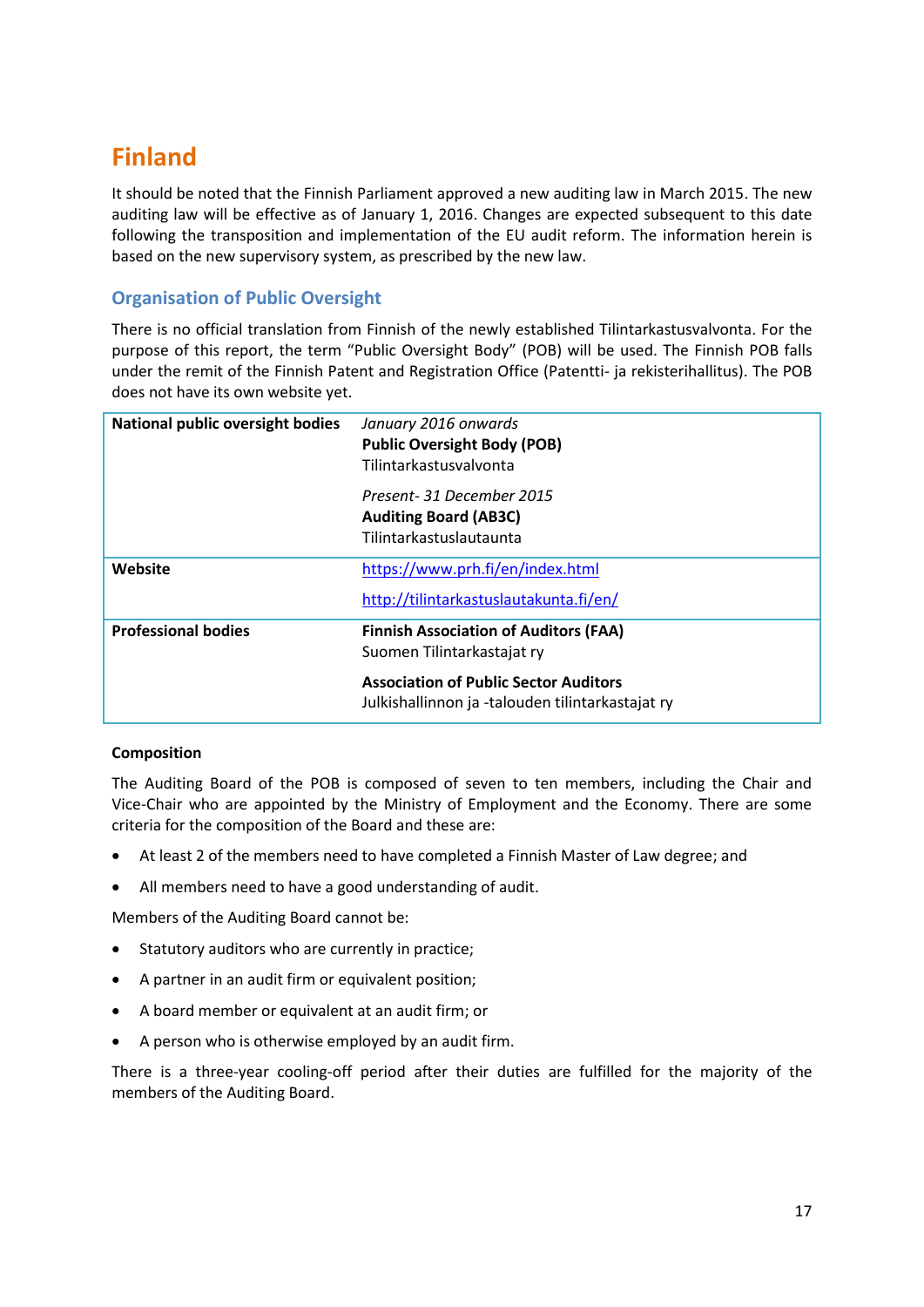# **Funding**

The oversight system is funded through mandatory fees collected from registered auditors. It is estimated that EUR 2,400,000 will be collected every year in fees for the purpose of funding the POB.

# **Transparency**

The POB is to make publically available on its website an annual report which includes the results of its activities, its work programme, and decisions in relation to sanctions imposed. Individual firm quality review results will not be published, and disciplinary measures and sanctions will not be published on a named basis.

# **Overview of Key Activities of National Public Oversight Body and Delegation**

| <b>KEY ACTIVITIES*</b>                                                                                   | non PIEs    | <b>PIES</b>                                      |
|----------------------------------------------------------------------------------------------------------|-------------|--------------------------------------------------|
| <b>Standard setting and</b>                                                                              |             | POB responsible for best practice                |
| endorsement of standards                                                                                 |             | Performed by FAA                                 |
| <b>Quality assurance system</b>                                                                          | Peer review | <b>POB</b>                                       |
| <b>Disciplinary measures and</b><br>sanctions                                                            | <b>POB</b>  | POB and Financial Supervisory<br>Authority (FSA) |
| *National public oversight bod(y)ies have ultimate responsibility for the oversight of these activities. |             |                                                  |

# **Scope of Activities**

The scope of activities of the POB is as follows:

- Approval and registration of statutory auditors and audit firms and continuous education;
- **Oversight of the quality assurance system**: the POB is in charge of reviews for audits of PIE and non-PIE entities. PIE reviews are carried out by the staff of the POB. The POB uses experts to perform the quality assurance reviews for audits of non-PIEs, which is in the form of peer review. Also in these cases, the POB is ultimately responsible for the reviews; and
- **Disciplinary measures and sanctions** are carried out by the auditing board of the POB.

# **Delegation to Professional Bodies**

### **Standard setting and endorsement of standards**

As per the new audit law, the POB is responsible for providing guidance on best practice and audit standards. This task has not been formally delegated to any other body, however, in practice the POB is unlikely to set any standards and this activity is likely to be performed by the FAA.

### **Quality assurance/ reviews and inspections**

This task is not delegated.

# **Disciplinary measures and sanctions**

Investigations are performed by POB officials, and independent decision making in relation to disciplinary measures is done by the Auditing Board of the POB. The FSA has an independent right to investigate auditor's work when it relates to a company which the FSA supervises. Also in these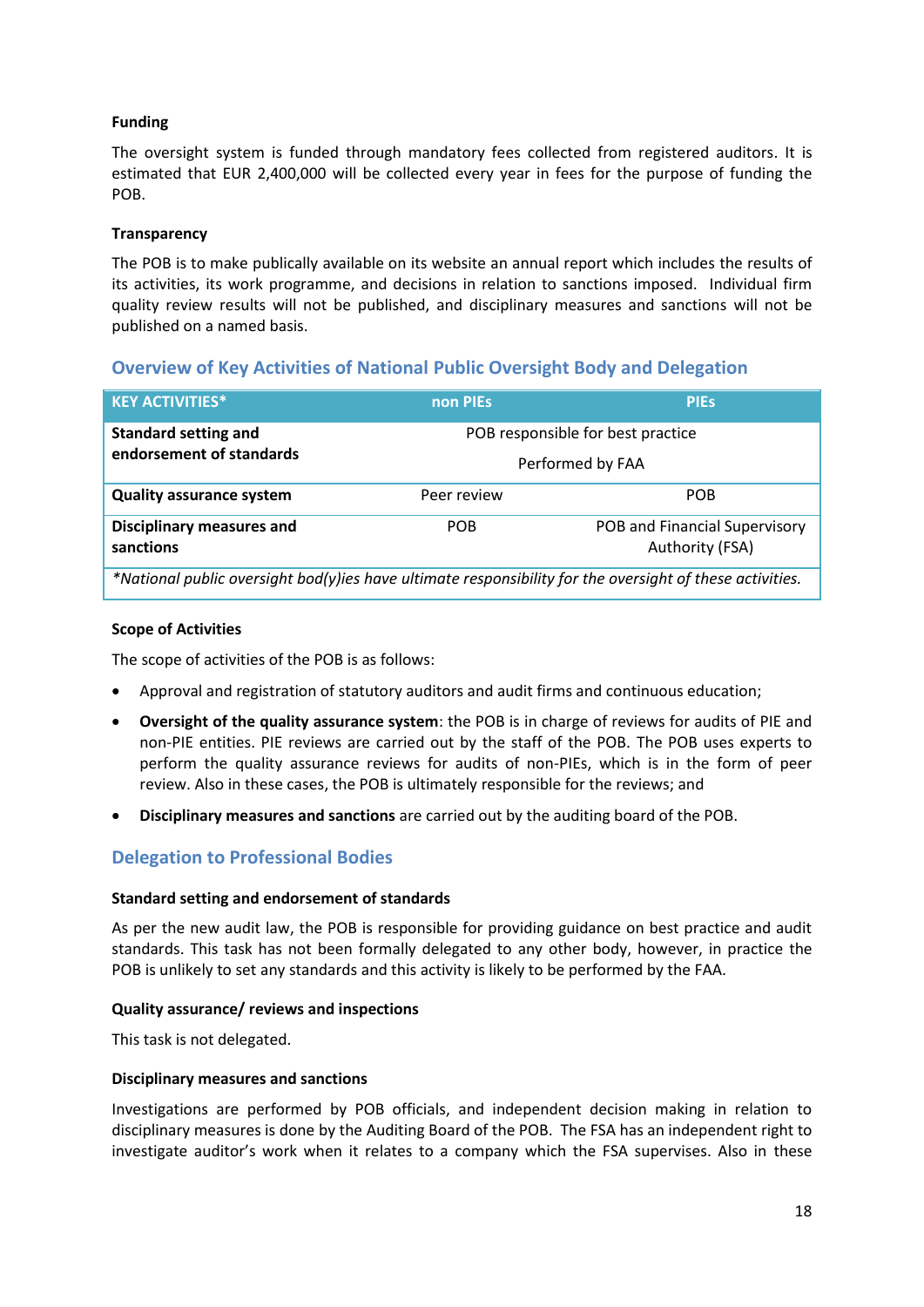cases it is the auditing board of the POB which makes the decision on disciplinary measures and sanctions.

# **Advisory Committee**

In accordance with the auditing law, there will be two auditors as permanent specialists in the Auditing Board of the POB. The role of the auditors is limited to an advisory capacity and no involvement in the decision making is allowed. Further to this, in accordance with the new auditing law the POB can establish an advisory committee; however it is uncertain whether an advisory committee will be set up, and if so, what would be the nature of this.

# **EXPECTED CHANGES - EU AUDIT REFORM**

The information set out above is as per the upcoming changes, which will come to effect on January 1, 2016. Some changes might take place subsequent to this date, and after as there is a Working Group set-up by the Ministry of Employment and Economy which is preparing the transposition and implementation of the EU audit reform. Any subsequent changes are more likely to impact sanctions, as the reforms required concerning auditors' oversight, approval, qualifications and examinations have already been incorporated. The new auditing law which will be effective as of January 1, 2016 does not include all the administrative measures and sanctions that the competent authority should have in accordance with the EU audit reform.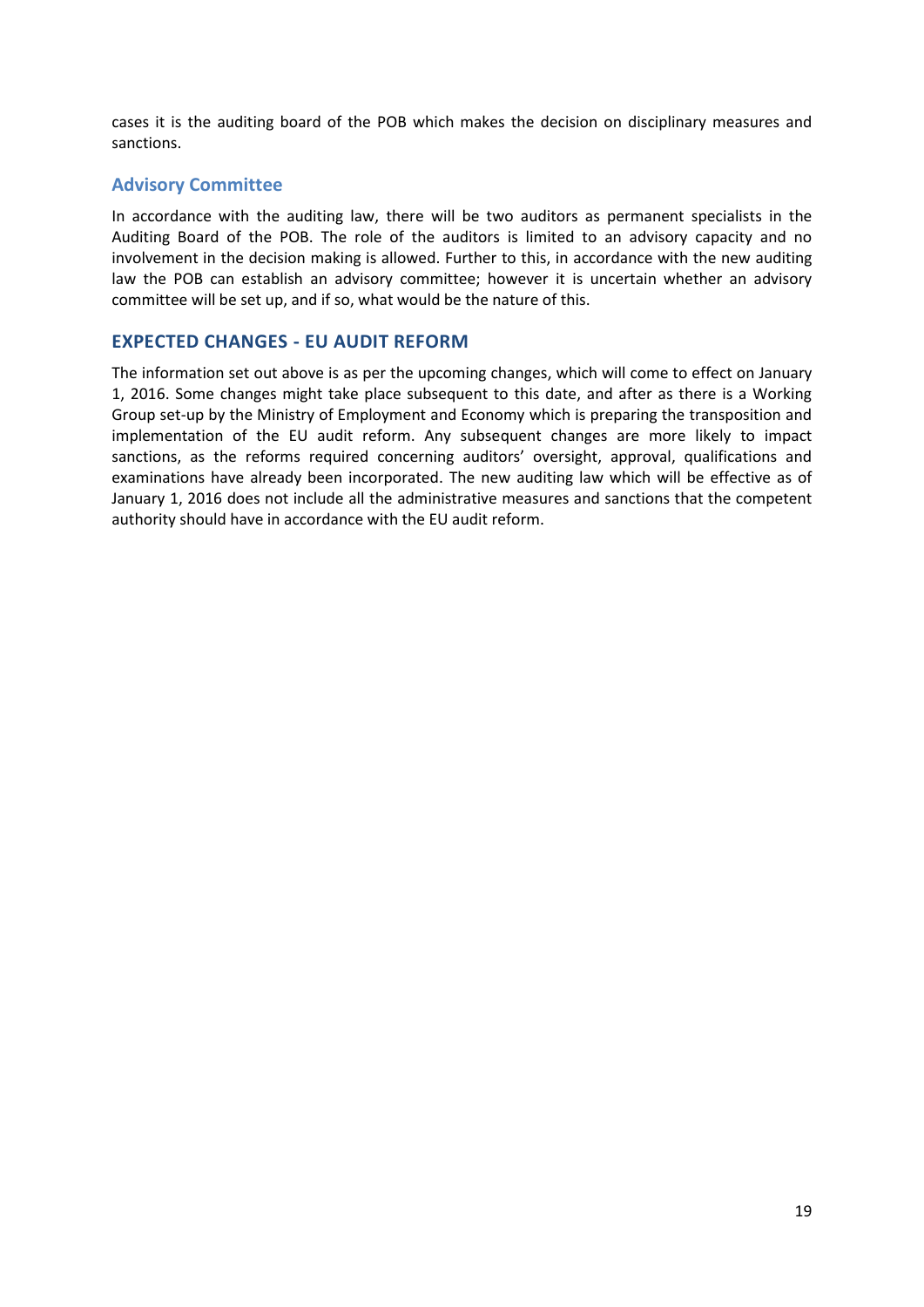# <span id="page-20-0"></span>**France**

# **CURRENT STATE OF AFFAIRS**

# **Organisation of Public Oversight**

| <b>National public oversight bodies</b> | <b>High Council for Statutory Audit</b><br>Haut Conseil du Commissariat aux Comptes (H3C)                    |
|-----------------------------------------|--------------------------------------------------------------------------------------------------------------|
| Website                                 | http://www.h3c.org/accueil.htm                                                                               |
| <b>Professional bodies</b>              | <b>National Association of Statutory Auditors</b><br>Compagnie Nationale des Commissaires aux Comptes (CNCC) |
|                                         | <b>Regional Association of Statutory Auditors</b><br>Compagnie Régionale des Commissaires aux Comptes (CRCC) |

# **Composition**

The H3C Board is composed<sup>3</sup>of twelve members for a six-year term. The members of the Board are appointed by Government Decree, which is published in the Official Journal of the French Republic, and these are:

- Three magistrates, one from the Court of Auditors, one from the judiciary, and the Chairman who is a magistrate at the Court of Cassation;
- The Chairman of the Financial Markets Authority;
- A representative of the Ministry of Finance;
- One member of the academic community specialising in legal, financial or economic matters;
- Three statutory auditors; and
- Three individuals qualified in financial and economic matters, two with expertise in listed companies and one with experience in the SME sector.

### **Funding**

The funding arrangements of the H3C, as well as the level of the dues, are set out by the Commercial Code which provides that fixed and proportional levies are to be collected from the audit profession.

The budget is set and adopted by the H3C Board on the basis of a proposal from the Secretary General. The level of the dues is provided by virtue of law and decree, and as an indication, the total amount of funding of H3C at the moment is approximately EUR 9,000,000. The H3C has been financially autonomous since 2009.

### **Transparency**

**.** 

The H3C issues an annual report which includes the results of activities, including inspections on an anonymous basis. The H3C also issues its work programme annually, along with a more detailed inspection programme. This information is made publicly available through the H3C website. There is no publication of individual firm quality reviews, and disciplinary measures and sanctions.

 $3$  As set out in Article L. 821-3 of the Commercial Code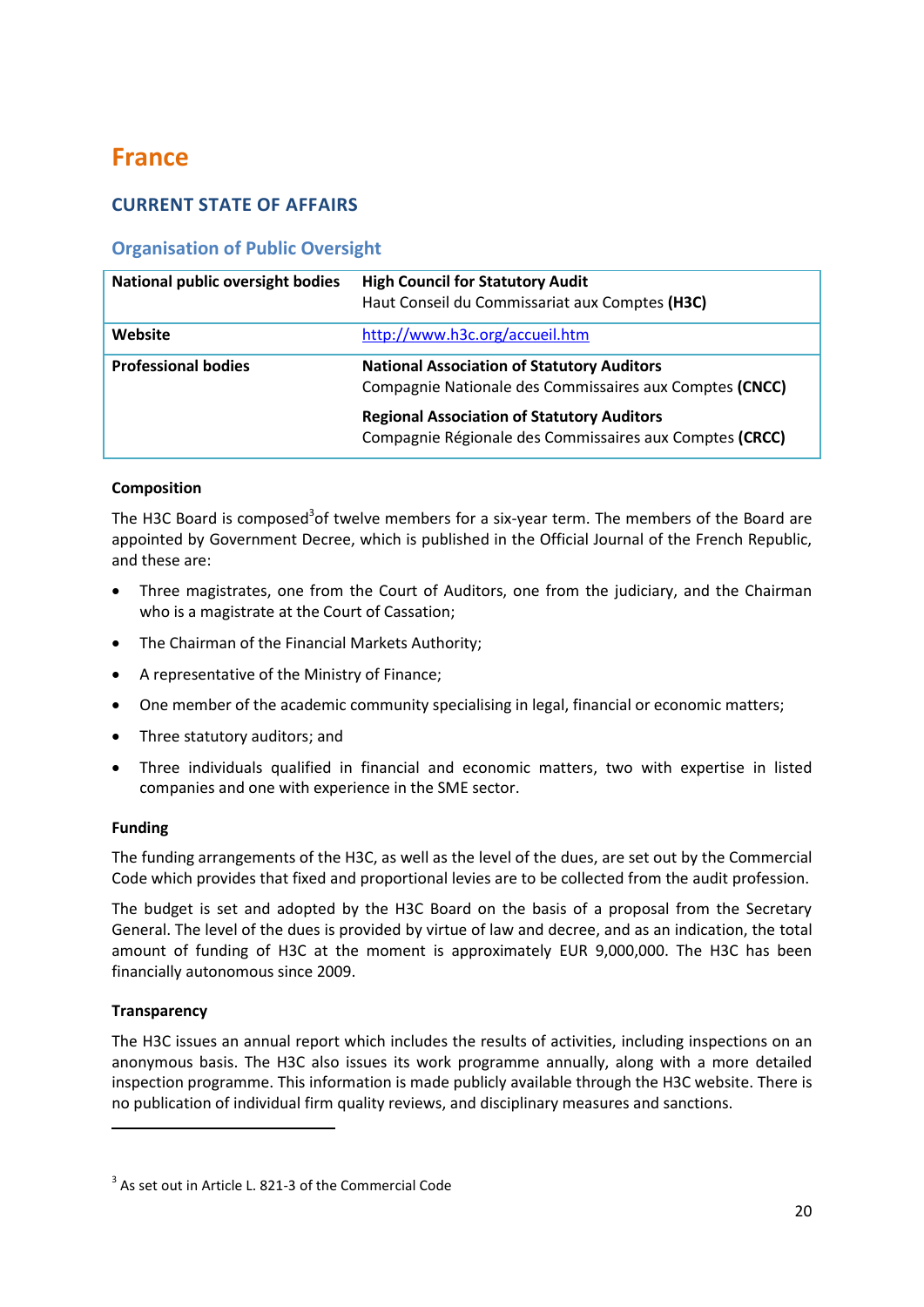# **Overview of Key Activities of National Public Oversight Body and Delegation**

| <b>KEY ACTIVITIES*</b>           | non PIEs                                  | <b>PIEs</b>                                                          |  |
|----------------------------------|-------------------------------------------|----------------------------------------------------------------------|--|
| <b>Standard setting and</b>      | Standards set out by the CNCC             |                                                                      |  |
| endorsement of standards         |                                           | Endorsed by the Ministry of Justice, as advised by the H3C           |  |
| <b>Quality assurance system</b>  | <b>Compagnie National des</b>             | H <sub>3</sub> C                                                     |  |
|                                  | <b>Commissaires aux Comptes</b><br>(CNCC) | <b>CNCC for certain PIE reviews</b><br>which are deemed not risky by |  |
|                                  | Compagnie Régionale des                   | the H3C                                                              |  |
|                                  | <b>Commissaires aux Comptes</b>           |                                                                      |  |
|                                  | (CRCC)                                    |                                                                      |  |
| <b>Disciplinary measures and</b> |                                           | Regional disciplinary chambers                                       |  |
| sanctions                        |                                           | H3C for instances of appeal                                          |  |
|                                  |                                           |                                                                      |  |

*\*National public oversight bod(y)ies have ultimate responsibility for the oversight of these activities.*

# **Scope of Activities**

The role and responsibilities of the H3C over the audit profession are defined and set out by law and decree in the Code de commerce (Commercial Code). These are:

- Approval and registration of statutory auditors and audit firms, where H3C is the appellate authority for first-level decisions on registration for auditors and audit firms. The approval and registration of statutory auditors and audit firms is the responsibility of appeal courts**.**
- **Oversight of the quality assurance system** with the assistance of the CNCC and the CRCC, the national and regional professional bodies of auditors respectively. The H3C directly conducts inspections and reviews of statutory auditors and audit firms of PIEs, and these are performed by inspectors who are employed full-time by the H3C. The law provides that the Secretary General of the H3C may directly participate in inspections. The H3C Board assesses the results of all inspections and reviews conducted throughout the year for both PIE and non-PIE audits; and
- **Disciplinary measures and sanctions**, but only as an appeal function.

# **Delegation to Professional Bodies**

### **Standard setting and endorsement of standards**

The CNCC sets out the standards, which are endorsed by the Ministry of Justice on the advice of the H3C. There is no distinction between standards set for PIEs and non-PIEs.

### **Quality assurance/ reviews and inspections** – covered in Section 1

Certain inspections of non-risky PIE audit firms and areas may be carried out by the CNCC on behalf and under the close supervision of the H3C. Inspections of statutory auditors and audit firms of non-PIEs are carried out by the CNCC and the CRCC under the supervision of the H3C.

### **Disciplinary measures and sanctions**

Discipline is outside the remit of the CNCC, CRCC and H3C, as this is delegated to regional disciplinary chambers. The H3C is the competent body in instances of appeal of a decision taken by regional disciplinary chambers. There is no distinction between auditors of PIEs and non-PIEs.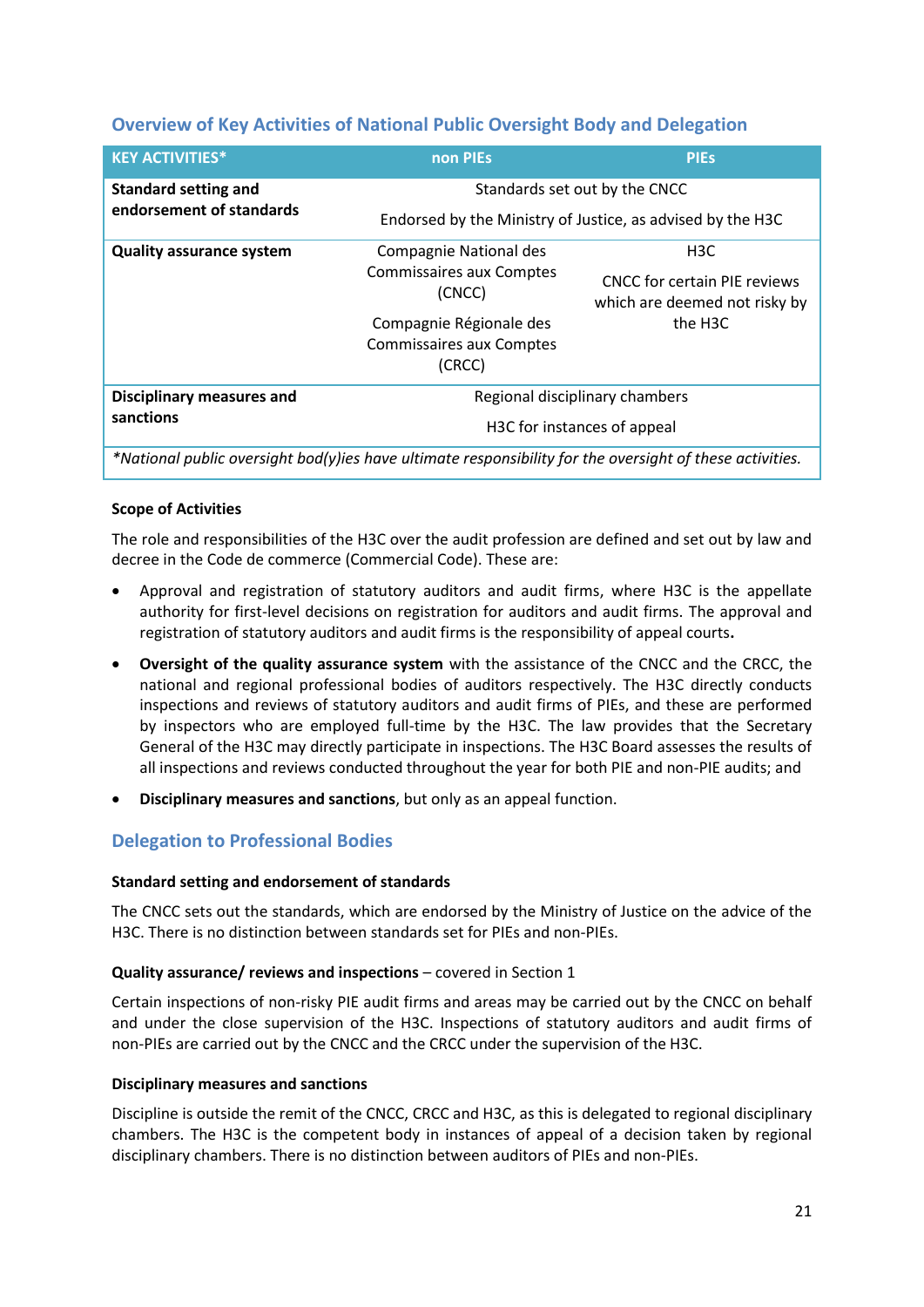# **Advisory Committee**

Not applicable.

# **EXPECTED CHANGES - EU AUDIT REFORM**

The extent to which the transposition and implementation of the 2014 EU audit reform is likely to change the public oversight system is as follows:

- **Nomination process for members of the supervisory body and its composition:** statutory auditors will no longer be members of the H3C. No change is expected regarding the nomination process.
- **Scope of activities, funding, and transparency** of the H3C are still under discussion. It is unclear what changes might take place.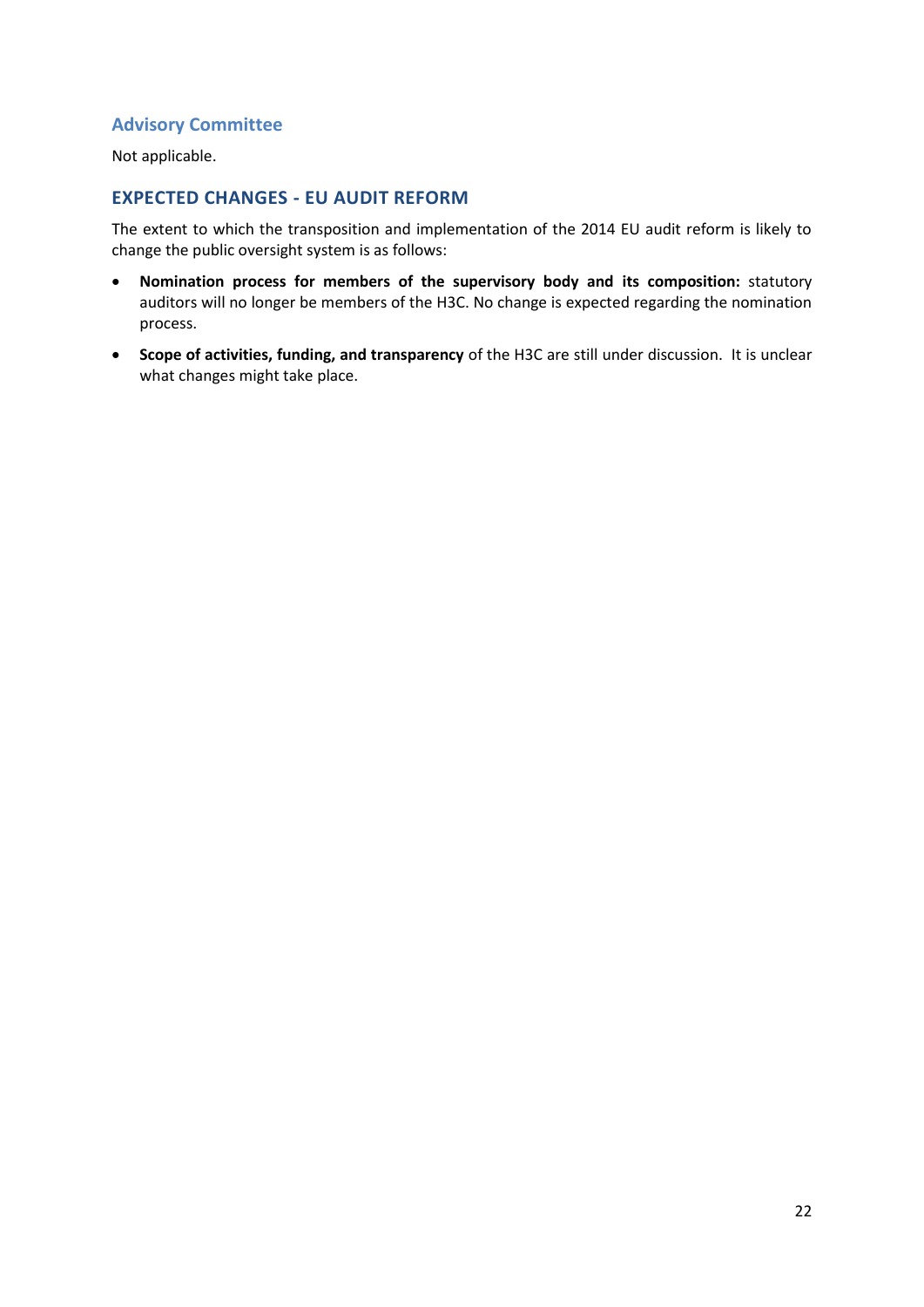# <span id="page-23-0"></span>**Germany**

# **CURRENT STATE OF AFFAIRS**

# **Organisation of Public Oversight**

| National public oversight body | <b>Auditor Oversight Commission</b><br>Abschlussprüferaufsichtskommission (APAK) |
|--------------------------------|----------------------------------------------------------------------------------|
| Website                        | http://www.apak-aoc.de/index.php/en/                                             |
| <b>Professional bodies</b>     | <b>Institute of Public Auditors</b><br>Institut der Wirtschaftsprüfer (IDW)      |
|                                | <b>Chamber of Public Auditors</b><br>Wirtschaftsprüferkammer (WPK)               |

# **Composition**

The APAK is composed of ten honorary members, the Commissioners, who were appointed by the Federal Ministry of Economic Affairs and Energy (BMWI). Practitioners may not be appointed as Commissioners, and there is a cooling off period of five years for any German public auditor prior to appointment to the APAK.

# **Funding**

The APAK is financed entirely by mandatory dues levied on the profession. Audit firms and auditors of PIE entities have an additional levy based on the number of PIE audit clients and total fees therefrom. This additional levy stems from the fact that auditors of PIE entities are subject to a special inspection programme. The total funding for the APAK in 2015 amounts to EUR 6,305,000.

### **Transparency**

The APAK makes publically available through its website, its annual report with information on its work programme and results of its activities. Individual firm inspection results and decisions on sanctions are not publicly available. However the PCAOB publishes results of joint inspections of German auditors performed together with the APAK.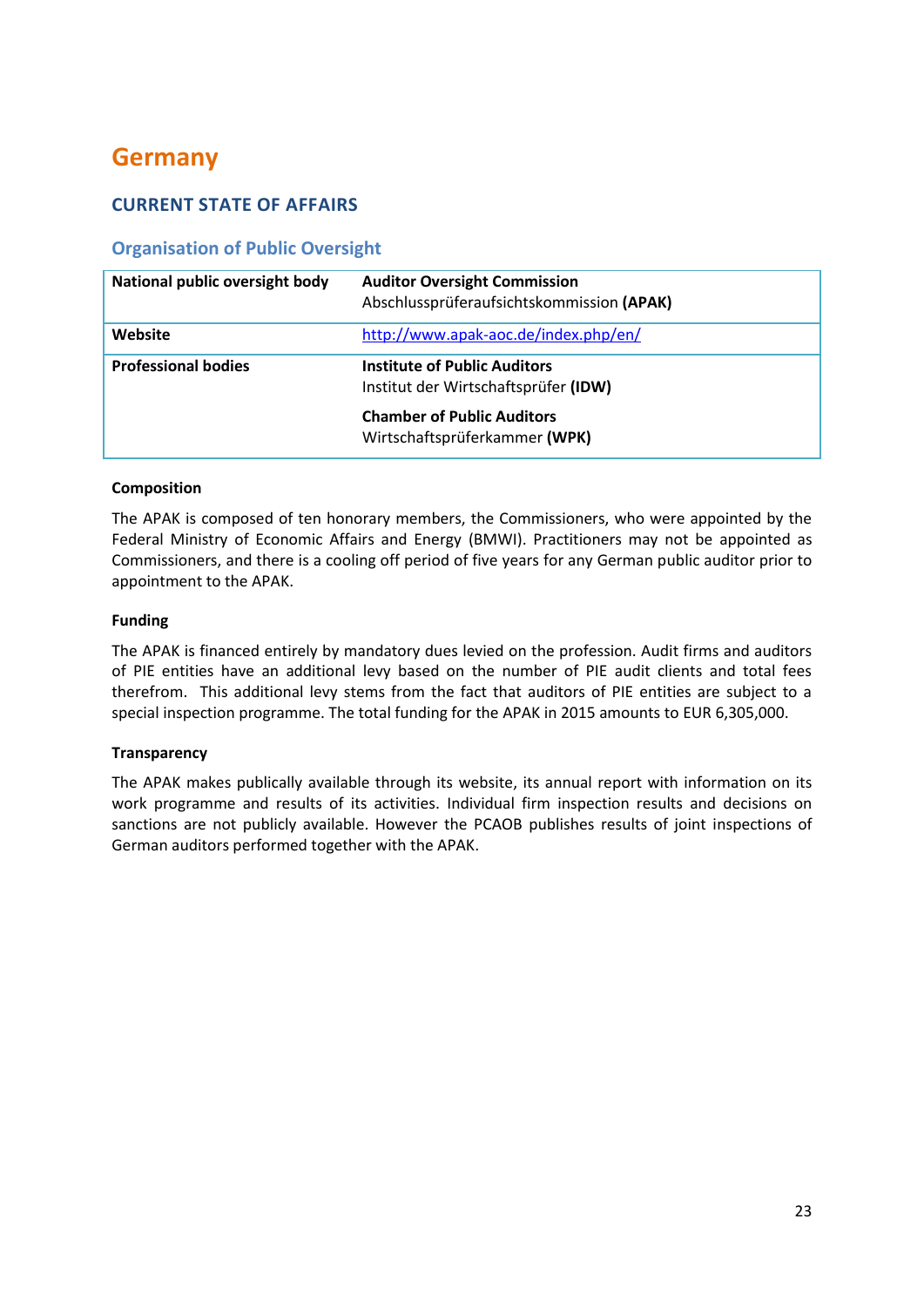# **Overview of Key Activities of National Public Oversight Body and Delegation**

| <b>KEY ACTIVITIES*</b>                                                                                   | non PIEs | <b>PIES</b>                           |                                                       |
|----------------------------------------------------------------------------------------------------------|----------|---------------------------------------|-------------------------------------------------------|
| <b>Standard setting and</b>                                                                              |          | Ethical standards <sup>4</sup> : WPK  |                                                       |
| endorsement of standards                                                                                 |          | Auditing standards <sup>5</sup> : IDW |                                                       |
| Quality assurance system <sup>6</sup>                                                                    |          | <b>WPK</b>                            |                                                       |
| <b>Disciplinary measures and</b>                                                                         |          | No distinction made on PIE or non-PIE |                                                       |
| sanctions                                                                                                |          | <b>Violations: WPK</b>                |                                                       |
|                                                                                                          |          |                                       | Severe violations: Public prosecutor/ Judicial system |
| *National public oversight bod(y)ies have ultimate responsibility for the oversight of these activities. |          |                                       |                                                       |

### **Scope of Activities**

**.** 

A diagram which can be found at the following [link](http://www.apak-aoc.de/index.php/en/about-aoc/auditor-oversight-in-germany/chart) outlines the system of auditor oversight in Germany. The objectives and remits of APAK can be found [here.](http://www.apak-aoc.de/index.php/en/about-aoc/objectives-and-remits)

The remit of the oversight activities of the APAK is as follows:

- **Approval and registration of statutory auditors and audit firms and continuous education**, Including professional examinations and aptitude tests for auditors and audit firms from other Member States and from third countries. The APAK reserves the right to revoke licenses and registration;
- **Endorsement of standards** for professional ethics, and internal quality control for audit firmsthese are reviewed by the APAK and any comments arising from their review are presented to the BMWI. It should be noted that the APAK does not have direct responsibility for the endorsement of standards;
- **Oversight of the quality assurance system by** determining the annual plan for carrying out inspection activities. The inspections are carried out by the Wirtschaftsprüferkammer (WPK), which also performs an assessment of the findings. The APAK reserves ultimate responsibility over the assessment conducted by WPK and might refer decisions back to WPK for reconsideration or revoke decisions altogether;
- **Maintains oversight of disciplinary measures and sanctions which relate to violations** can be imposed by the WPK, under the oversight of APAK, in instances of violations. For severe violations a judicial process is followed which is explained below. It should be noted that there is no distinction between the bodies responsible for sanctions imposed for auditors and audit firms of PIEs and non-PIEs; the only determining factor is the severity of the violation; and
- Exercises supervision over the activities of the WPK, and cooperates with respective oversight authorities of the European Union, oversight bodies in Members States and third countries.

 $4$  Within the remit of the APAK as per the 2006 SAD; delegated to the WPK

<sup>&</sup>lt;sup>5</sup> Pending adoption of the ISAs by the EU Commission, auditing standards are developed by the IDW.

 $<sup>6</sup>$  Auditors of PIE entities are subject to a separate inspection programme.</sup>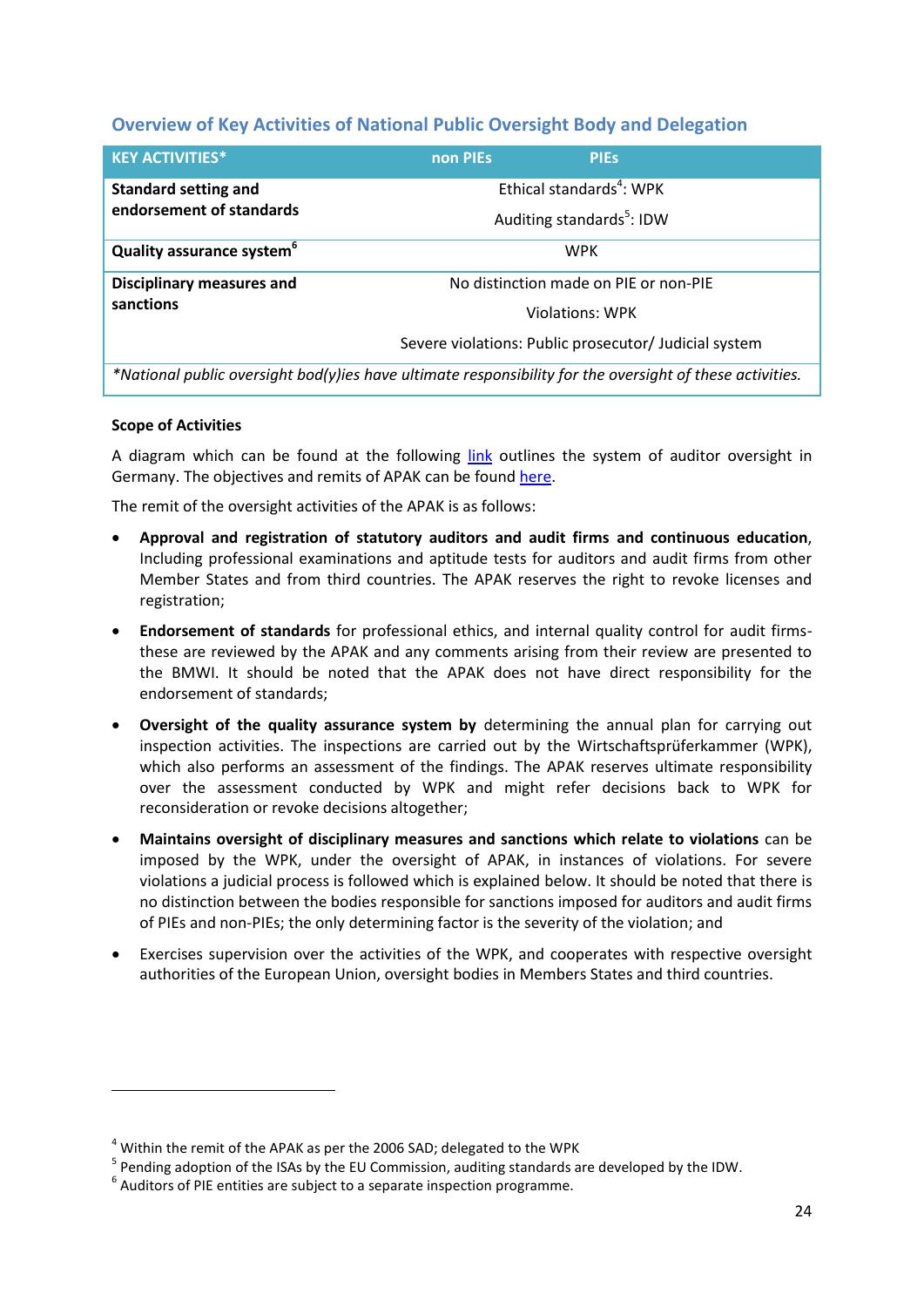# **Delegation to Professional Bodies**

#### **Standard setting and endorsement of standards**

In Germany some aspects of standard setting and endorsement are already covered directly by law, and thus fall under the remit of the Federal Ministry for Economic Affairs and Energy. Auditing Standards are developed and promulgated by the IDW. The IDW transposes the ISAs in developing German auditing standards.

To the extent that standards relating to quality assurance and professional conduct, including ethics, fall within the remit of the APAK, this task is delegated to the WPK which is also responsible for the adoption of these standards.

#### **Quality assurance/ reviews and inspections**

All quality assurance reviews are delegated to the WPK with the APAK retaining overall responsibility. However, PIE auditors are subject to an independent inspections programme.

#### **Disciplinary measures and sanctions**

The system of disciplinary measures and sanctions in Germany is illustrated by a diagram which can be found at the following [link.](http://www.apak-aoc.de/index.php/de/ueber-die-apak/prueferaufsicht/das-system-der-prueferaufsicht-in-deutschland) There are no distinctions on a PIE or non-PIE basis at the moment, but rather on the severity of individual cases and potential violations.

Violations of professional rules, other than severe violations, are investigated and disciplinary measures and sanctions can be imposed by the WPK. For severe violations a judicial process is followed by special divisions of criminal courts.

# **Advisory Committee**

There is no Advisory Committee in place at the moment.

# **EXPECTED CHANGES - EU AUDIT REFORM**

Indications of the extent to which the audit oversight system is expected to change is based on pregovernmental draft legislation issued by the German Federal Ministry of Economy and Energy in May 2015. The draft is still under scrutiny by the German government. An overview of the changes, as per the draft legislation is as follows:

- **Scope of activities:**
	- Certain administrative tasks would have to be performed by an authority independent from the profession. These administrative tasks, primarily concerning inspections, and inspection-related sanctions, would no longer be performed by APAK but would be transferred to a federal authority equipped with its own staff, who are to be distinct from the personnel of WPK;
	- $\circ$  The federal authority would be responsible for the preventive oversight of the profession, and it would perform inspections of auditors and audit firms of PIE entities, as well as carry out investigations. These tasks may not be delegated to WPK;
	- o Quality assurance reviews for non-PIEs currently undertaken by the WPK, and by peerreview, would be maintained but adapted to the requirements of the EU Regulation; the current system whereby a certificate of participation is issued will be replaced by a notification procedure.
	- o All violations of professional rules would be investigated and sanctioned by the WPK. The draft establishes a list of disciplinary measures and sanctions and includes rules with regards to their disclosure;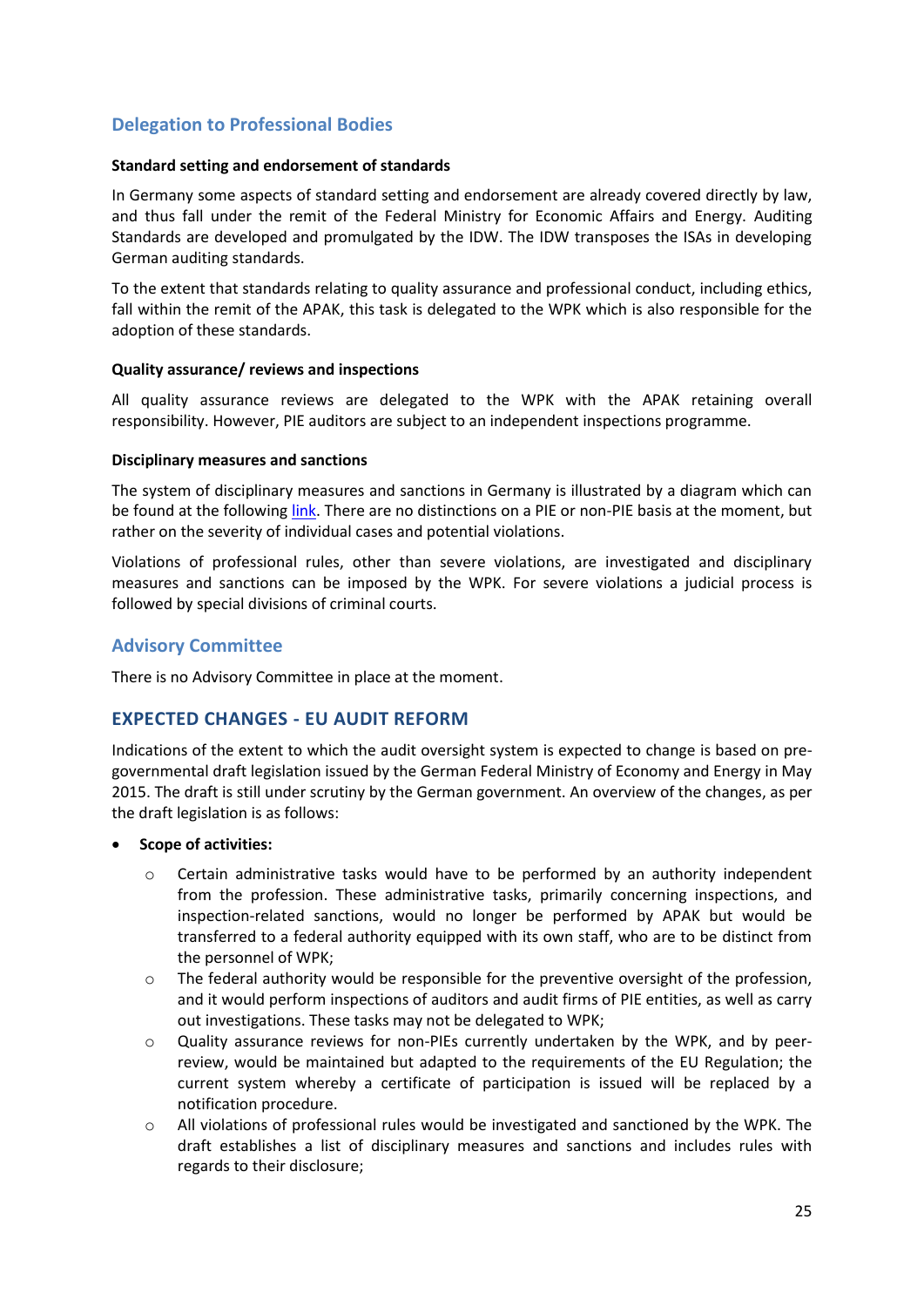- o Disciplinary measures and sanctions could also be imposed on audit firms, members of supervisory boards and boards of directors;
- o The remit of the WPK would be extended to sanctioning severe violations of professional rules, and ultimate responsibility would rest with the federal oversight authority. The relevant court would review all sanctions imposed in relation to severe violations.
- o EU audit firms would be authorised to carry out statutory audits in Germany provided the key audit partner is registered as a German public auditor (Wirtschaftsprüfer).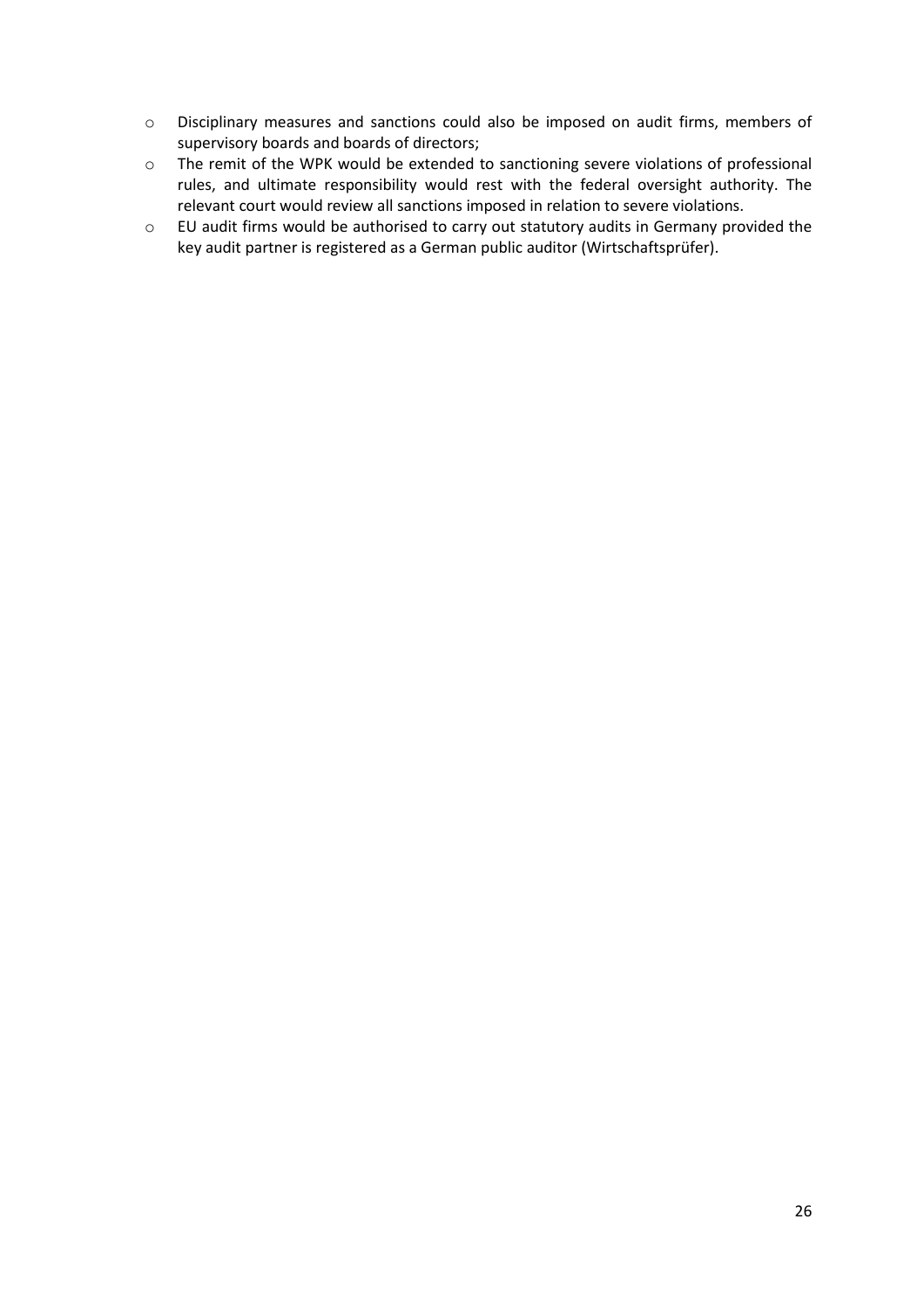# <span id="page-27-0"></span>**Hungary**

# **CURRENT STATE OF AFFAIRS**

# **Organisation of Public Oversight**

| <b>National public oversight bodies</b> | <b>Auditors' Public Oversight Authority</b><br>Könyvvizsgálói Közfelügyeleti Hatóság (KKH) |
|-----------------------------------------|--------------------------------------------------------------------------------------------|
| Website                                 | http://ngmszakmaiteruletek.kormany.hu/konyvvizsgaloi-<br>kozfelugyeleti-hatosag            |
| <b>Professional bodies</b>              | <b>Hungarian Chamber of Auditors</b><br>Magyar Könyvvizsgálói Kamara (MKVK)                |

### **Composition**

Since 1st July 2013, the Minister of National Economy, which is also responsible for accounting regulation, is tasked by the Government as responsible for the functions related to the public oversight of the audit profession. These functions are carried out by the KKH, within the Accounting and Oversight Department of the Ministry of Economy. The carrying out of the activities relating to oversight is performed by the Accounting and Oversight Authority within the Ministry of Economy.

### **Funding**

The activities of the KKH are financed through direct state budgetary funding, as well as a public oversight fee which is levied on the MKVK. The fee levied on the MKVK is 5% of its membership fees and contribution payments for each year.

### **Transparency**

The KKH prepares and presents an annual report, its work programme and results of its overall activities, including disciplinary measures and sanctions. Individual firm results are not presented, and in general, typical and severe faults and deficiencies are included without names.

# **Overview of Key Activities of National Public Oversight Body and Delegation**

| <b>KEY ACTIVITIES*</b>                                                                                     | non PIEs    | <b>PIES</b>          |
|------------------------------------------------------------------------------------------------------------|-------------|----------------------|
| <b>Standard setting and</b><br>endorsement of standards                                                    |             | <b>MKVK</b>          |
| <b>Quality assurance system</b>                                                                            | <b>MKVK</b> | KKH                  |
| <b>Disciplinary measures and</b>                                                                           |             | <b>MKVK</b>          |
| sanctions                                                                                                  |             | Initiated by the KKH |
| $*$ National public querciabt bod(u)ies have ultimate responsibility for the quersiabt of these astivities |             |                      |

*\*National public oversight bod(y)ies have ultimate responsibility for the oversight of these activities.*

### **Scope of Activities**

The scope of activities of the KKH is as follows: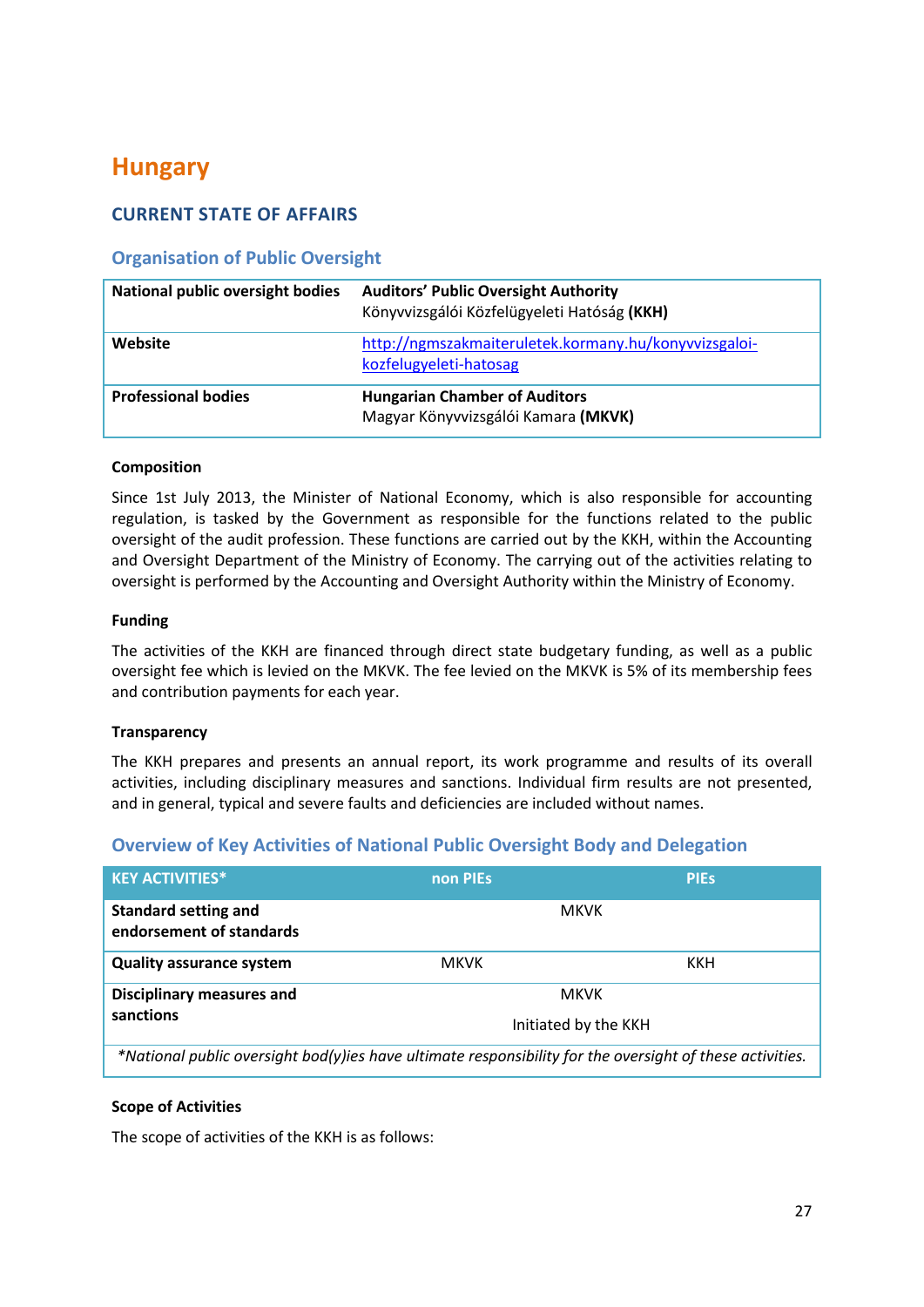- **Oversight of approval and registration of statutory auditors and audit firms, and continuous education**: the register is maintained by the MKVK; however, the KKH monitors the procedures followed by the MKVK for granting authorizations to carry out statutory audits.
- **Oversight of the quality assurance system,** where the KKH conducts quality assurance reviews every three years of registered statutory auditors and audit firms which are engaged in the statutory audits of PIEs.
- **Disciplinary measures and sanctions,** where proceedings are initiated by the KKH, and carried out by the MKVK. The KKH can also initiate judicial proceedings for severe violations with ministerial oversight, if such violations relate to the operation of the MKVK.

# **Delegation to Professional Bodies**

# **Standard setting and endorsement of standards**

The MKVK is responsible for the setting and endorsement of standards. There is no distinction between PIEs and non-PIEs.

# **Quality assurance/ reviews and inspections**

The quality review of non-PIE auditors and audit firms is performed by the MKVK.

# **Disciplinary measures and sanctions**

Disciplinary measures and sanctions are delegated to the MKVK. There are no distinctions between PIE and non-PIE auditors and audit firms.

# **Advisory Committee**

No advisory committee has been formed.

# **EXPECTED CHANGES - EU AUDIT REFORM**

The extent to which the transposition and implementation of the 2014 EU audit reform is likely to change the public oversight system is as follows:

 **Scope of activities:** disciplinary measures and sanctions are expected to be performed by the KKH in the future, and will no longer be delegated to the MKVK.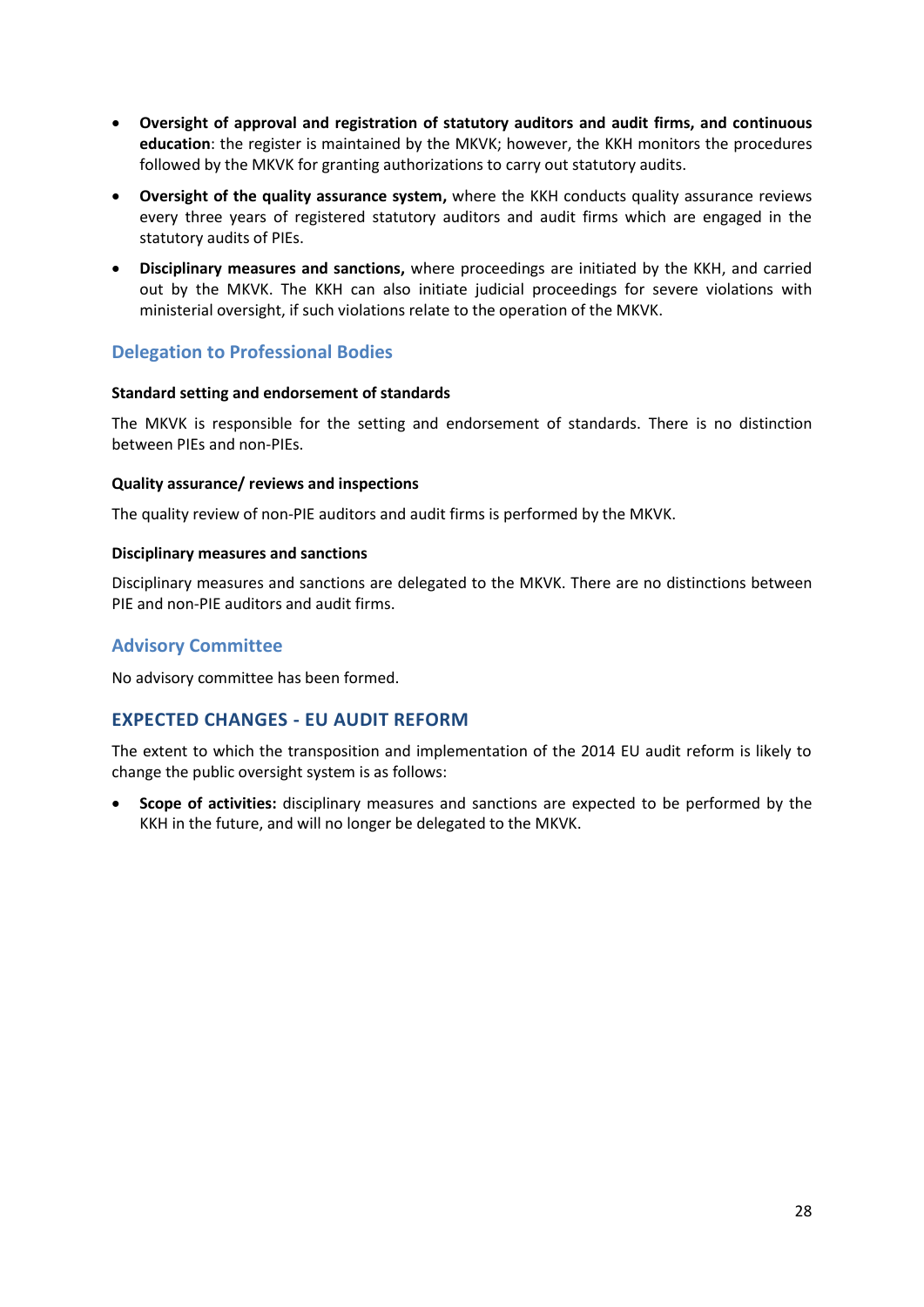# <span id="page-29-0"></span>**Ireland**

# **CURRENT STATE OF AFFAIRS**

# **Organisation of Public Oversight**

| <b>National public oversight bodies</b> | Irish Auditing and Accounting Supervisory Authority (IAASA)                                                                                                                                                                                                             |
|-----------------------------------------|-------------------------------------------------------------------------------------------------------------------------------------------------------------------------------------------------------------------------------------------------------------------------|
| Website                                 | www.iaasa.ie                                                                                                                                                                                                                                                            |
| <b>Professional bodies</b>              | Recognised Accountancy Bodies (RABs) <sup>7</sup><br>Institute of Chartered Accountants in England and Wales<br>(ICAEW)                                                                                                                                                 |
|                                         | <b>Chartered Accountants Ireland (ICAI)</b><br>Association of Chartered Certified Accountants (ACCA)<br>Institute of Chartered Accountants of Scotland (ICAS)<br>Institute of Certified Public Accountants (CPA)<br>Institute of Incorporated Public Accountants (IIPA) |

# **Composition**

The Board of the Irish Auditing & Accounting Supervisory Authority (IAASA) is composed of nine members, including the Chief Executive of the IAASA. The members are nominated by the following state agencies:

- Director of Corporate Enforcement;
- Central Bank;
- Irish Stock Exchange; and
- Revenue Commissioners, Irish Tax and Customs.

In addition to the representatives of the above state agencies, two members of the Board are nominated by the professional accountancy bodies<sup>8</sup> (as listed above), and a maximum of three members of the Board, excluding the Chief Executive, can also be members of accounting professional bodies at any given moment.

2014 EU audit reforms not yet reflected in Irish law; currently no distinction made between practitioners/non-practitioners.

### **Funding**

1

The IAASA is financed at 60% by mandatory dues levied on the relevant professional bodies, and the remaining 40% is funded by the government. In addition to the six professional bodies listed above, three further bodies<sup>9</sup> are recognised under the Irish Companies Act; CIPFA, CIMA, and AIA. The 60% contribution levied on the professional bodies is allocated among the nine bodies based on the number of members they have based in Ireland.

 $<sup>7</sup>$  These are the professional bodies which are approved by the Irish Company Act, and monitored by the</sup> IAASA, as responsible for authorising its members and/ or member firms to perform audits.

 $8$  A majority of the member bodies must agree on the nominations.

 $<sup>9</sup>$  None of these three bodies can licence their members to conduct audits.</sup>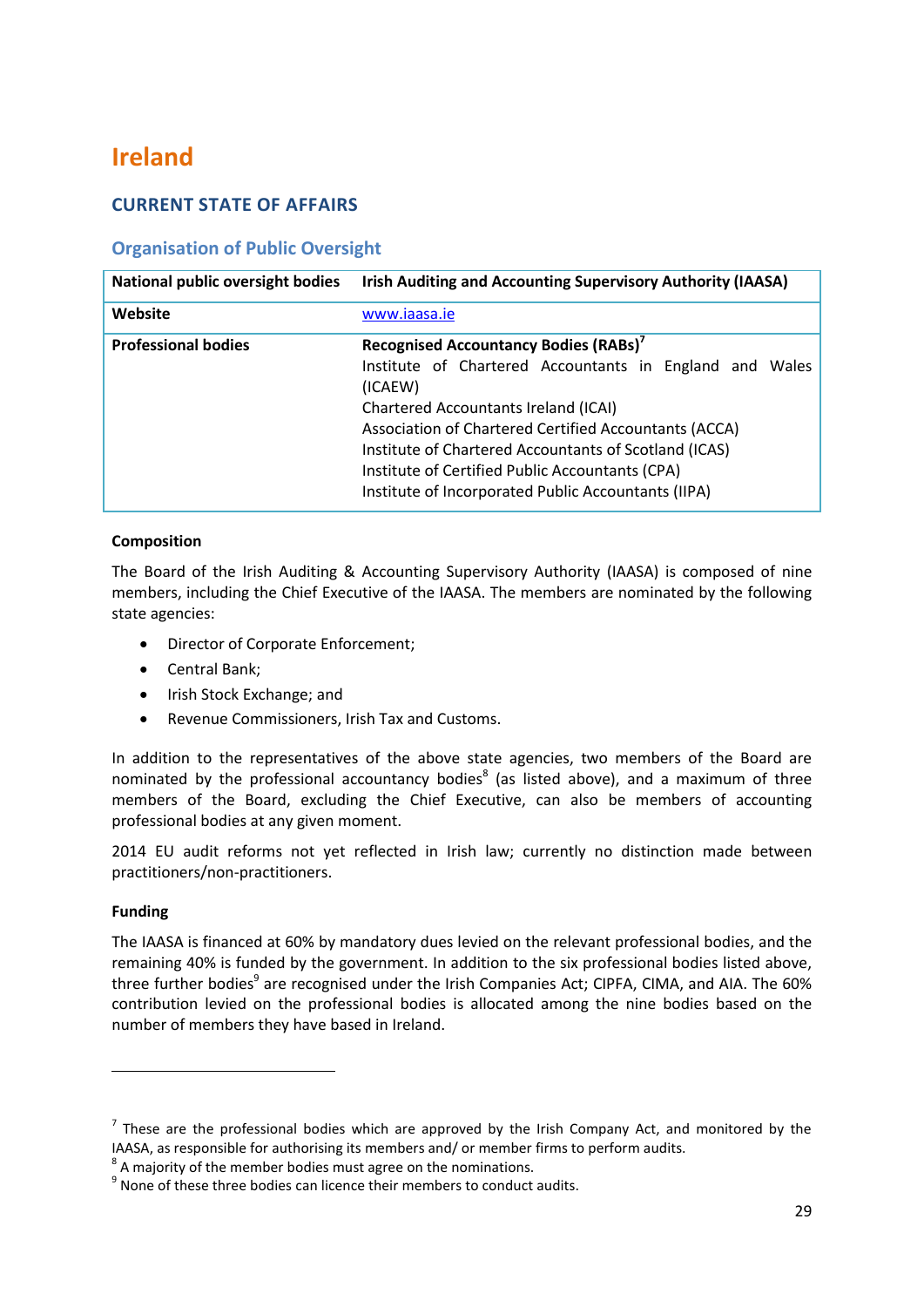# **Transparency**

The IAASA issues an annual report which includes an overview of the IAASA activities in monitoring the professional accountancy bodies. Quality assurance review results are not published by the IAASA as this is not an activity carried out by the oversight body. Disciplinary measures and sanctions are not published by the IAASA in their annual report, but by the professional bodies individually.

# **Overview of Key Activities of National Public Oversight Body and Delegation**

| <b>KEY ACTIVITIES*</b>                                                                                     | non PIEs                                                             | <b>PIES</b> |
|------------------------------------------------------------------------------------------------------------|----------------------------------------------------------------------|-------------|
| <b>Standard setting and</b><br>endorsement of standards                                                    | RABs adopt standards issued by the UK Financial Reporting<br>Council |             |
| <b>Quality assurance system</b>                                                                            | RABS                                                                 |             |
| <b>Disciplinary measures and</b><br>sanctions                                                              | RACs                                                                 |             |
| $*$ National public querciabt bod(u)ies have ultimate responsibility for the quersiabt of these astivities |                                                                      |             |

*\*National public oversight bod(y)ies have ultimate responsibility for the oversight of these activities.*

### **Scope of Activities**

As the 2014 EU audit reform has not been transposed yet, the IAASA's functions remain primarily to supervise how professional bodies regulate, and supervise their members. This includes the approval of regulatory changes by those bodies and inspection of those bodies' processes and procedures. The IAASA currently has no direct role, but rather a supervisory role, in the quality assurance review system, the disciplinary system, or the standard setting process.

# **Delegation to Professional Bodies**

### **Standard setting and endorsement of standards**

Standards issued by the UK FRC are adopted by the IAASA which has observer status at certain FRC councils. No endorsement process is followed.

### **Quality assurance/ reviews and inspections**

The quality assurance reviews are conducted by the RABs. There is no distinction between PIEs and non-PIEs.

### **Disciplinary measures and sanctions**

Disciplinary measures and sanctions, and the investigation thereof, fall under the remit of professional bodies (as listed above). There is no distinction between PIEs and non-PIEs.

# **Advisory Committee**

No information on this at present.

# **EXPECTED CHANGES - EU AUDIT REFORM**

It is unclear at the moment to what extent the organisation of public oversight will be impacted by the 2014 EU audit reform, except for transparency of work: a move towards the publication of quality assurance review findings is expected to take place. There is also awareness that the system of quality assurance for PIE audits will need to be adapted.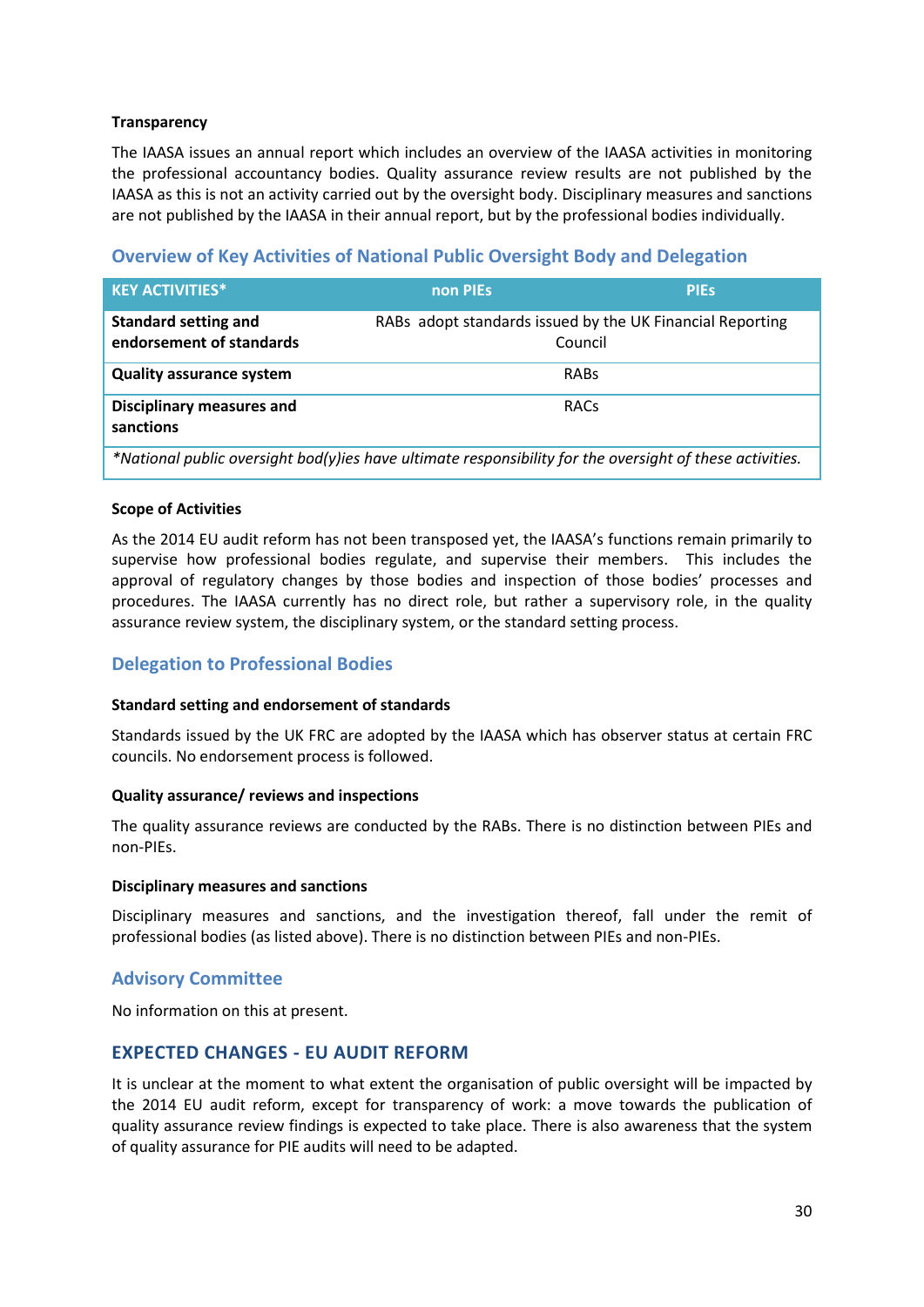# <span id="page-31-0"></span>**Italy**

# **CURRENT STATE OF AFFAIRS**

# **Organisation of Public Oversight**

| <b>National public oversight bodies</b> | <b>Audit of Non-PIEs</b>                                                                                                        |
|-----------------------------------------|---------------------------------------------------------------------------------------------------------------------------------|
|                                         | <b>General Accounting Office of the State</b><br>Ragioneria Generale dello Stato (RGS)                                          |
|                                         | <b>Audit of PIEs</b>                                                                                                            |
|                                         | <b>Italian Securities and Exchange Commission</b><br>Commissione Nazionale per le Società e la Borsa (CONSOB)                   |
| Website                                 | www.consob.it                                                                                                                   |
|                                         | www.revisionelegale.mef.gov.it/opencms/opencms/Revisione-<br>legale                                                             |
| Professional bodies <sup>10</sup>       | <b>National Council of Chartered Accountants</b><br>Consiglio Nazionale Dottori Commercialisti ed Esperti Contabili<br>(CNDCEC) |

# **Composition**

The RGS is a government department within the Ministry of Economy and Finance (MEF). This department has primarily a responsibility over the preparation of national accounts, and for the assessment and the analysis of public expenditure trends. RGS had also been assigned with an additional mandate which relates to statutory audit. All persons involved are civil servants. No practitioners are involved in its activities with the exception of an advisory committee which is described in a dedicated section below.

The CONSOB is an independent administrative authority and is governed by a Board which consists of 3 members, including the Chairman. The Board is appointed by a Decree of the President of the Republic acting on a proposal submitted by the Prime Minister and approved by the Council of Ministers. The CONSOB is responsible for the regulation and supervision of the Italian securities markets. No practitioners are involved in the composition of the Board, nor in its regulatory or inspection activities.

# **Funding**

 $\overline{a}$ 

The activities of the RGS related to public oversight of auditors are funded through contributions of statutory auditors and audit firms who are entered in the Register which the RGS maintains. The entry in the Register gives auditors the right to use the title of statutory auditor.

The CONSOB is funded through an allocation from the central government budget, and through fees collected directly from markets, market participants and supervised entities, including audit firms.

 $10$  For standard setting activities, two associations have been included in a special Ministerial convention, as described in the relevant paragraph.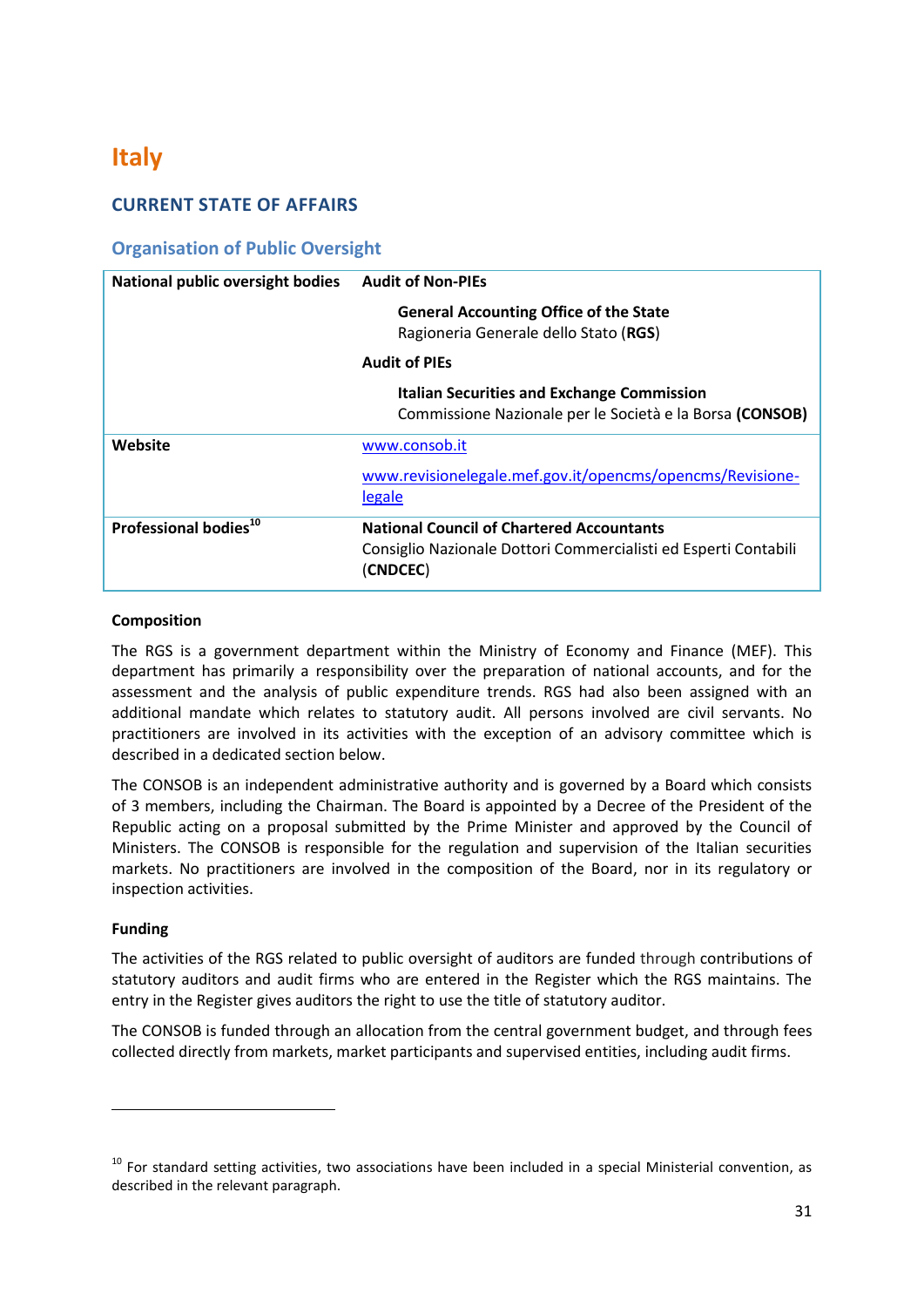# **Transparency**

Both the MEF and CONSOB publish an annual report, which is available on their respective websites, which included information on their supervisory activities, the overall results of the quality control reviews conducted. Disciplinary measures and sanctions imposed are disclosed anonymously.

# **Overview of Key Activities of National Public Oversight Body and Delegation**

| <b>KEY ACTIVITIES*</b>                                                                                   | non PIEs                                                  | <b>PIES</b>   |
|----------------------------------------------------------------------------------------------------------|-----------------------------------------------------------|---------------|
| <b>Standard setting and</b>                                                                              | Audit, Ethics, and Independence standards <sup>12</sup> : |               |
| endorsement of standards <sup>11</sup>                                                                   | MEF/ RGS/ CONSOB/ Standard Setting Committee (SSC)/MEF    |               |
| <b>Quality assurance system</b>                                                                          | MEF/RGS                                                   | <b>CONSOB</b> |
| <b>Disciplinary measures and</b><br>sanctions                                                            | MEF/RGS                                                   | <b>CONSOB</b> |
| *National public oversight bod(y)ies have ultimate responsibility for the oversight of these activities. |                                                           |               |

# **Scope of Activities**

The scope of activities of the RGS is as follows:

- Approval and registration of statutory auditors and continuous education, including the conduct of the traineeship;
- **Standard setting and endorsement of standards** for auditing, ethics and independence which are drafted by the Standard Setting Committee (SSC). Please see below for delegation relating to standards. The SSC is composed of representatives of:
	- o Associazione Italiana Revisori Contabili (ASSIREVI);
	- o CNDCEC;

1

- o Istituto Nazionale dei Revisori Legali (INRL).
- **Quality assurance** for audits of non-PIEs, and compliance with the provisions of the law by the statutory auditors and audit firms of non-PIEs.
- **Disciplinary measures and sanctions** for non-PIE auditors.

The CONSOB supervises the organization and activity of the statutory auditors and audit firms of PIEs in order to monitor their independence and technical competence. The CONSOB also carries out the

 $11$  Except for differences described below, statutory audit is performed in compliance with standards developed by professional bodies and associations which have subscribed a special convention with the MEF (ASSIREVI, CNDCEC, and INRL). Responsible for the endorsement of standards are the CONSOB and the MEF. The meetings of these standard setting committees are attended by all the parties mentioned above (ASSIREVI, CNDCEC, INRL, CONSOB, MEF).

 $12$  Some independence requirements are applicable only to PIEs. The CONSOB is delegated to establish by regulation the situations that may compromise the independence of the statutory auditor, audit firms and the responsible auditor of a PIE, and relevant safeguards and measures. Therefore, independence standards drawn up by SSC as general guidance rules shall apply to statutory auditors of PIEs to the extent compatible with the special rules drawn up by CONSOB. At the date of this survey, independence rules for both PIEs and non-PIEs have been drafted but not yet officially enacted.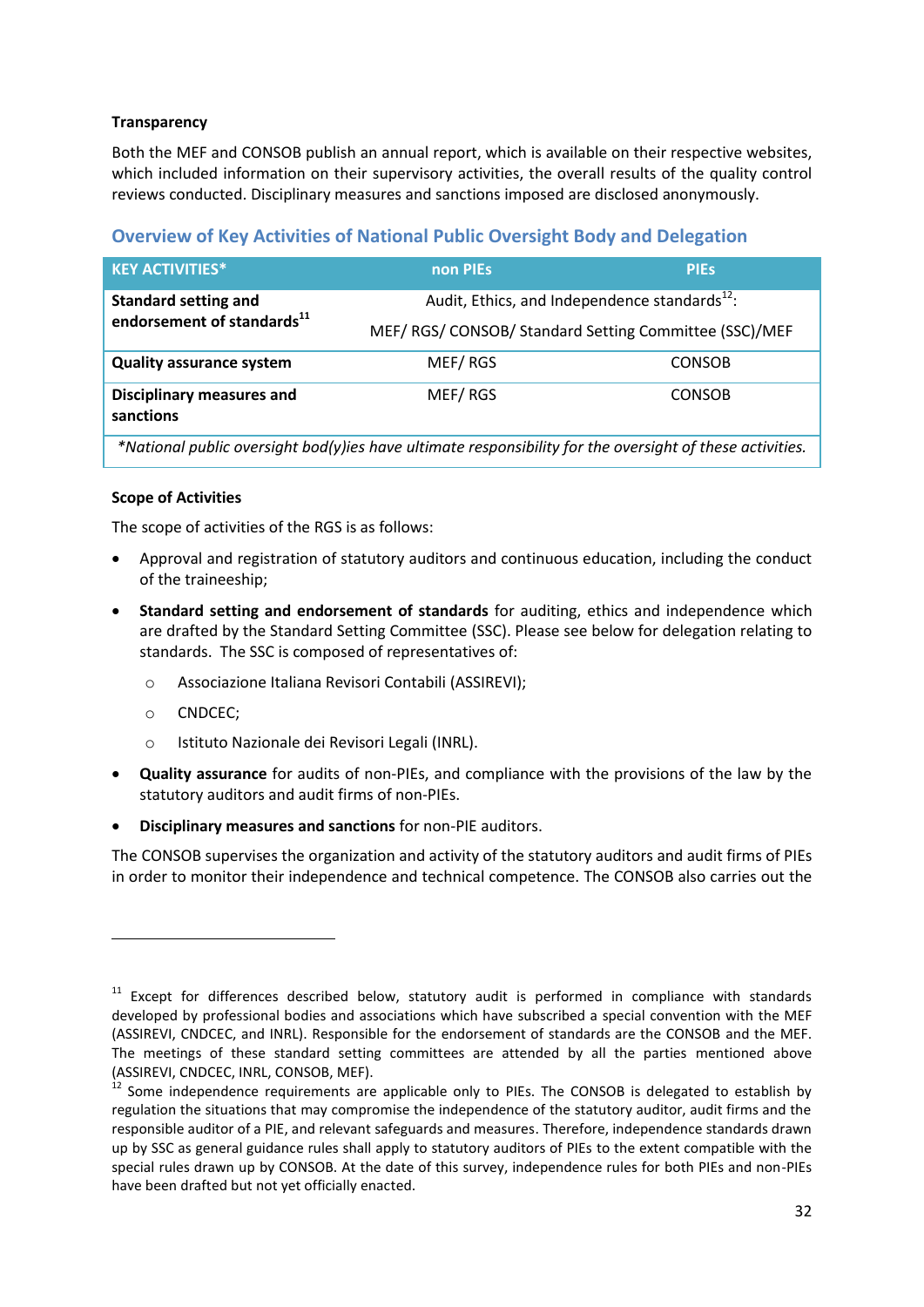**quality reviews** for the audits of PIEs, carry out the inspections and impose the **disciplinary measures and sanctions.** 

# **Delegation to Professional Bodies**

#### **Standard setting and endorsement of standards**

There is a slightly different process for each type of standard which is described below:

- **Auditing standards:** The SSC and the CONSOB draft the standards that are then formally adopted through a decision of the MEF and a formal resolution of CONSOB.
- **Ethical standards:** The SSC drafts the standards that are then approved by MEF and the Ministry of Justice, after consulting with the CONSOB.
- **Independence standards:** The SSC drafts the standards that are then approved by the MEF, after consulting with the CONSOB. The CONSOB shall establish by regulation the situations that may compromise the independence of the statutory auditor, of audit firms and of the auditor responsible for the audit of a PIE, and the measures to be taken to remove such situations.

#### **Quality assurance/ reviews and inspections**

The delegation of performance of duties related to quality assurance reviews and inspections is allowed by legislative decree; however, to date no delegation has taken place for either the audits of PIEs or non-PIEs.

The RGS may use, on a contractual basis, public or private companies for the performance of duties which relate to conducting quality control reviews, and investigations of non-PIE auditors and audit firms.

For audits of PIEs, the same legislative decree, foresees that CONSOB may delegate tasks related to the implementation of quality control reviews to another entity, keeping the following responsibilities:

- Oversight and approval of work programme and methodology of quality control reviews;
- Oversight and approval of reports containing a description of the results of the review;
- Oversight and approval of the designation of those responsible for quality control reviews;
- Issuing of recommendations and instructions to the entity to which the tasks have been delegated.

#### **Disciplinary measures and sanctions**

This task is not delegated for either the audits of PIEs and non-PIEs.

### **Advisory Committee**

The MEF has set up an advisory committee called Commissione Centrale per i Revisori Contabili (Central Commission for Statutory Auditors) by Ministerial Decree in September 2012. This is composed by seven members, of which two are practitioners appointed by the MEF and the remaining members are appointed as follows:

- One representative from the Ministry of Justice;
- One representative from the CONSOB;
- One representative from Banka d'Italia;
- Two representatives from the MEF.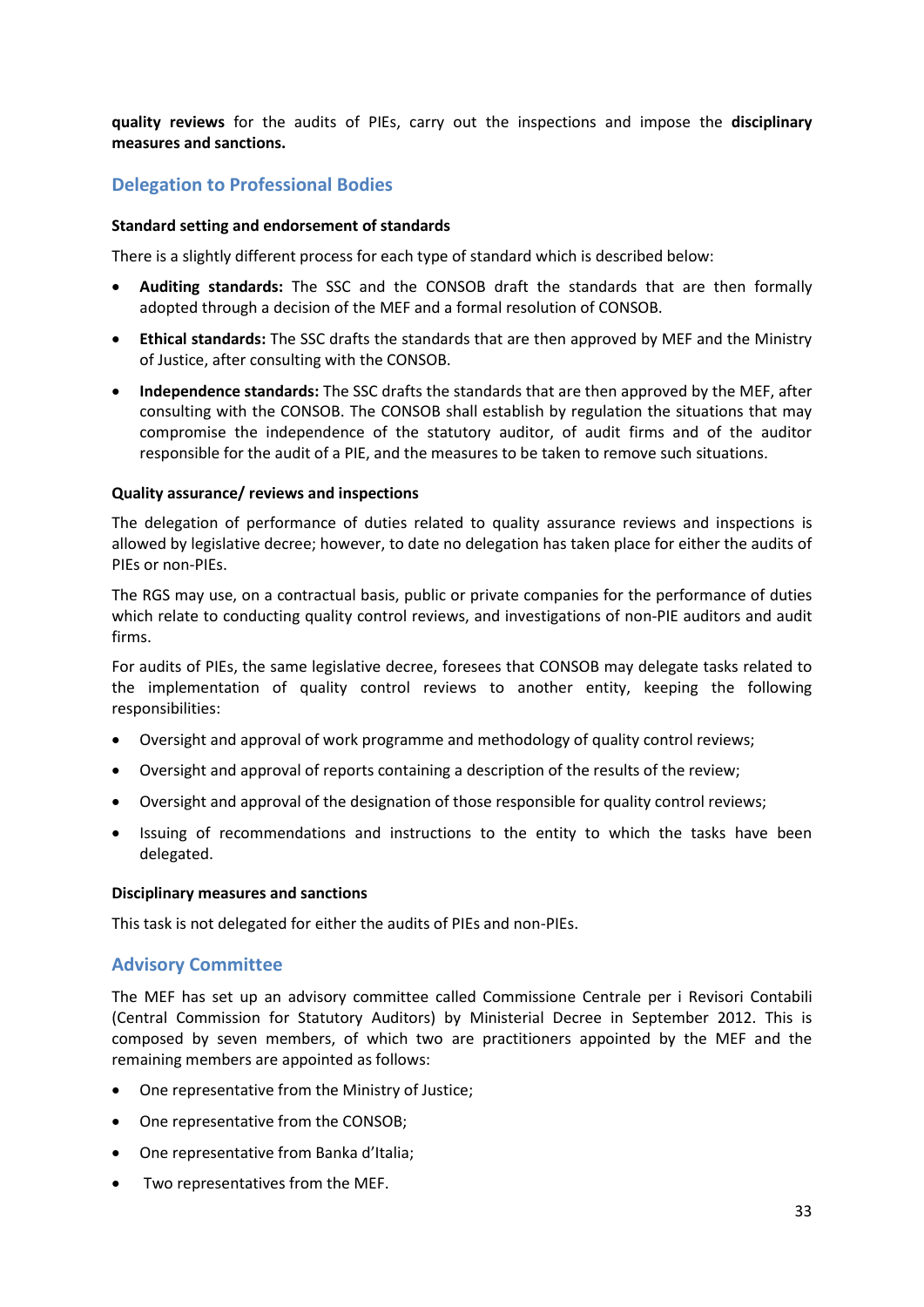The Central Commission for Statutory auditors has an advisory function, particular on maintaining the Register for trainee and statutory auditors, and audit firms, quality assurance, and the activities of the SSC.

# **EXPECTED CHANGES - EU AUDIT REFORM**

It is not clear what the changes to the oversight of the audit profession will be, in light of the fact that there has not been a draft proposal on the transposition and implementation of the EU audit reform.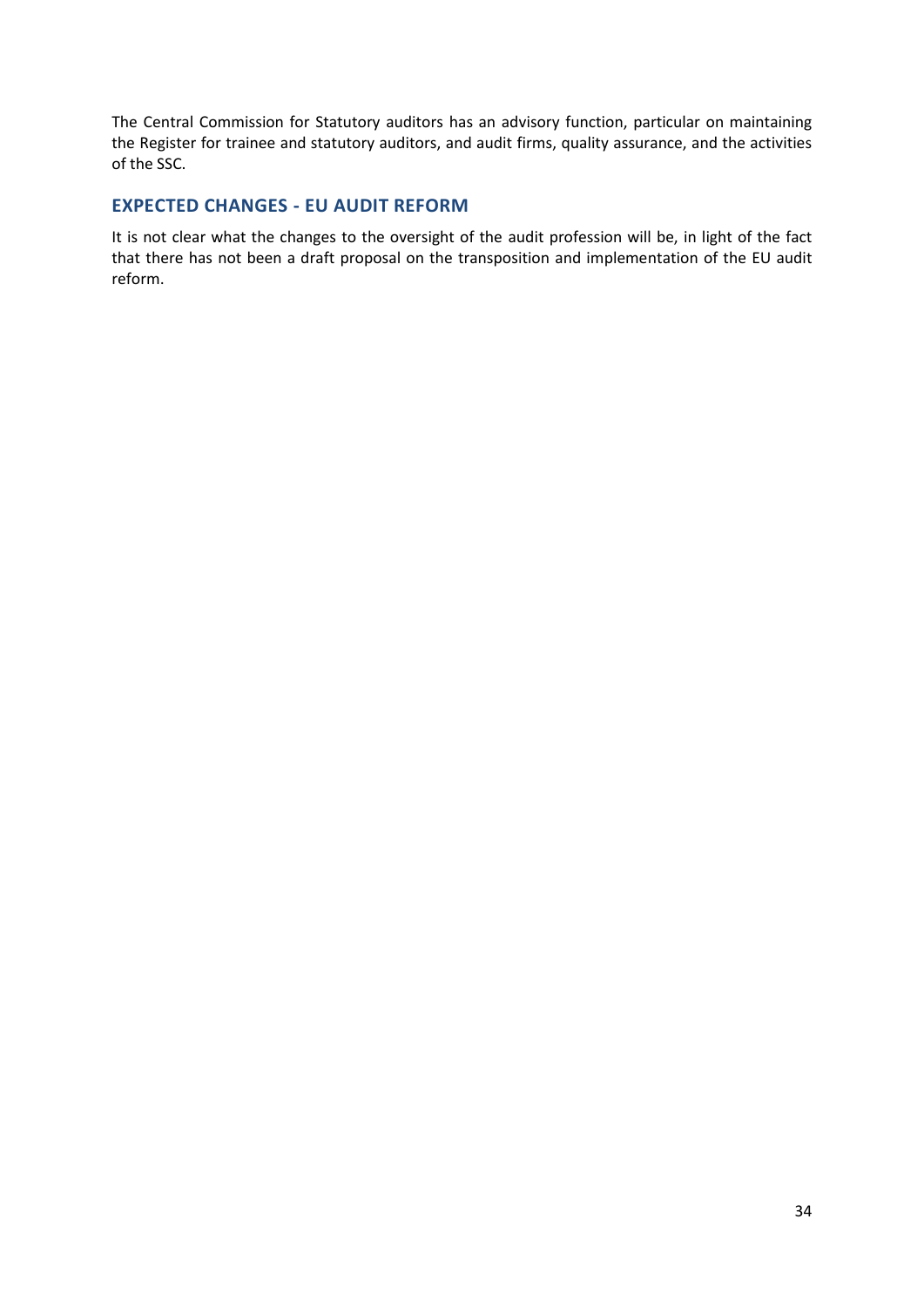# <span id="page-35-0"></span>**Lithuania**

# **CURRENT STATE OF AFFAIRS**

# **Organisation of Public Oversight**

| <b>National public oversight bodies</b> | The Authority of Audit and Accounting<br>Audito ir apskaitos tarnyba (AAT) |
|-----------------------------------------|----------------------------------------------------------------------------|
| Website                                 | http://www.aat.lt/                                                         |
| <b>Professional bodies</b>              | <b>Lithuanian Chamber of Auditors</b><br>Lietuvos auditorių rūmai (LAR)    |

# **Composition**

The AAT is governed by the Audit Oversight Committee (AOC). The AOC is a Board consisting of seven members who are appointed for a period of three years. More than half of its members are required to be non-practitioners. The following institutions each dedicate a member to the AOC:

- The Bank of Lithuania;
- The Ministry of Finance;
- The Ministry of Justice;
- The AAT;
- The LAR; and
- Two other professional organisations which act as umbrella bodies for audit practitioners.

### **Funding**

The AAT is financed by the government through the state budget.

### **Transparency**

The AAT prepares and presents an annual report on the quality review of auditors and audit firms, a strategic plan, an operational plan and a report on its overall activities. All reports are made publicly available on its website. The annual report includes overall results of the quality assurance reviews performed, and individual firm results are not presented. Information on disciplinary measures and sanctions is included on an anonymous basis. The annual report also includes information on audit firm transparency reports.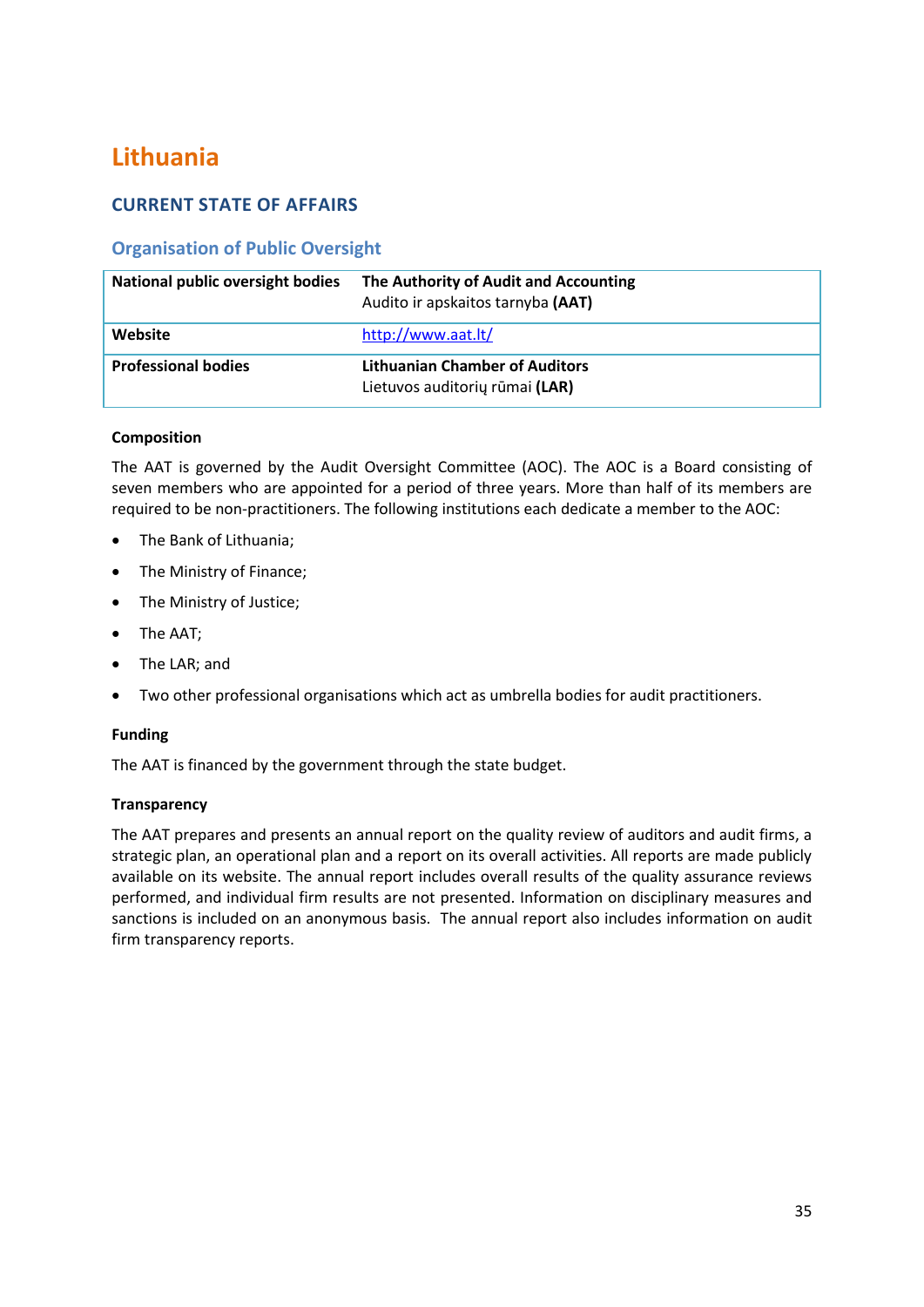# **Overview of Key Activities of National Public Oversight Body and Delegation**

| <b>KEY ACTIVITIES*</b>                                                                                   | non PIEs    | <b>PIES</b>                                             |
|----------------------------------------------------------------------------------------------------------|-------------|---------------------------------------------------------|
| <b>Standard setting and</b><br>endorsement of standards                                                  |             | <b>Business Accounting Standards (Lithuanian GAAP):</b> |
|                                                                                                          |             | AAT                                                     |
|                                                                                                          |             | International standards:                                |
|                                                                                                          |             | LAR and AAT                                             |
| <b>Quality assurance system</b>                                                                          |             | $LAR13$ and AAT                                         |
| <b>Disciplinary measures and</b><br>sanctions                                                            | LAR and AAT | LAR and AAT                                             |
| *National public oversight bod(y)ies have ultimate responsibility for the oversight of these activities. |             |                                                         |

## **Scope of Activities**

The scope of activities of the AAT is as follows:

- Approval and registration of statutory auditors and audit firms, and continuous education, where the AAT oversees the performance by the LAR, which is tasked with granting, suspending and withdrawing auditor registration, and organizing the auditors' exams. The AAT maintains oversight and can also mediate in resolving disputes relating to professional exams between prospective auditors and the LAR;
- **Standard setting and endorsement of standards** as the AAT issues Business Accounting Standards (Lithuanian GAAP) and their implementation guidance for non-PIEs. The AAT also performs the translation of international standards, which are then adopter by LAR;
- **Oversight of the quality assurance system** where the AAT conducts an investigation in instances of significant deficiencies being identified by the review performed by the LAR. Also, the AAT approves the annual plan for quality assurance reviews, and reviewers; and
- **Disciplinary measures and sanctions** which are imposed by the AAT after an assessment of the results of inspections and investigations by the AOC. This activity is performed jointly with the LAR.

# **Delegation to Professional Bodies**

#### **Standard setting and endorsement of standards**

This activity is delegated to the LAR, in so far as it relates to international quality control, and auditing standards. The Standards Translation Review Commission, within the AAT, is tasked with the translation of international standards which are then reviewed and adopted by the Audit Committee which is part of the LAR. There are no distinctions between PIEs and non-PIEs.

## **Quality assurance/ reviews and inspections**

**.** 

Quality assurance reviews are delegated to the LAR. They are conducted by reviewers who are hired by LAR only for this purpose. There is no distinction between PIEs and non-PIEs.

 $13$  A significant deficiency identified by the LAR would lead to an investigation by the AAT.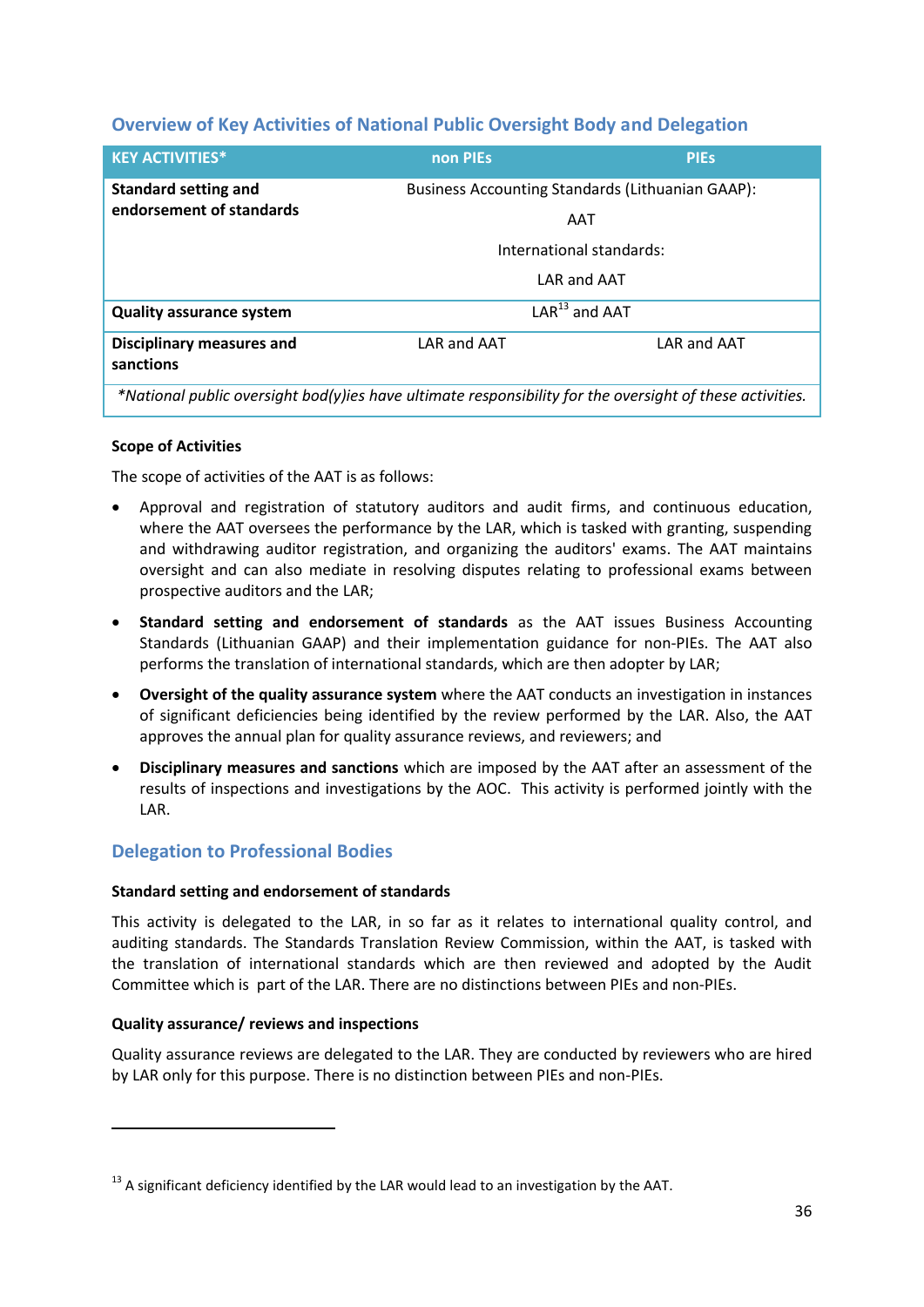#### **Disciplinary measures and sanctions**

This task is jointly conducted by the AAT and the LAR. Disciplinary measures and sanctions can be imposed by both the LAR and the AAT, often depending on severity with the more severe cases being handled by the AAT. There are no distinctions between PIEs and non-PIEs.

## **Advisory Committee**

The AOC is essentially considered to be an advisory committee as it does not make any formal decisions itself and its role is of an advisory nature. The decision making process rests with the Director of the AAT.

## **EXPECTED CHANGES - EU AUDIT REFORM**

The extent to which the transposition and implementation of the 2014 EU audit reform is likely to change the public oversight system mainly relates to certain activities being transferred from the LAR to the AAT, including:

- Quality assurance reviews for auditors and audit firms of PIEs. Non-PIE reviews are expected to remain delegated to the LAR; and
- Approval and registration of statutory auditors and audit firms.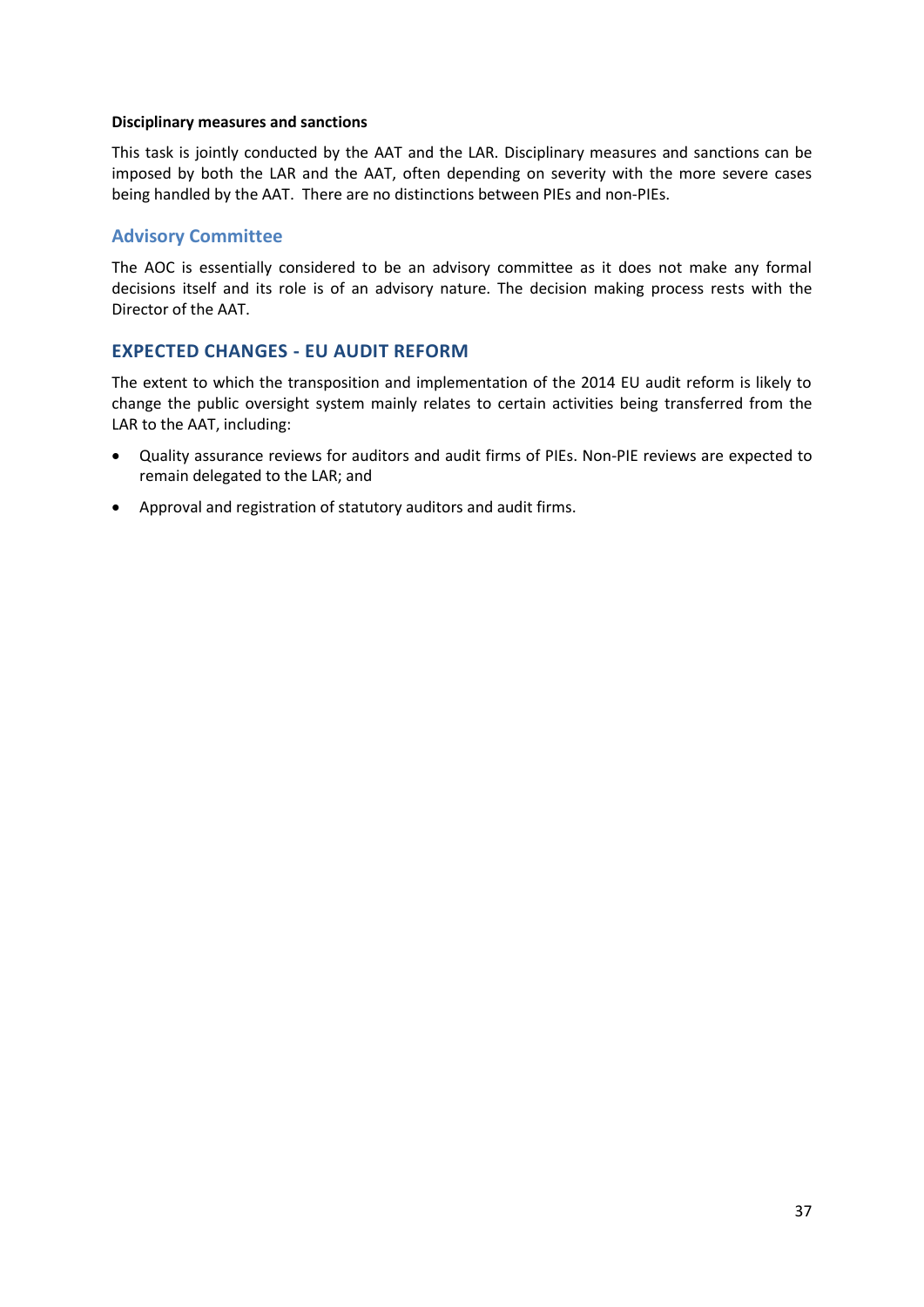# **Luxembourg**

# **CURRENT STATE OF AFFAIRS**

# **Organisation of Public Oversight**

| National public oversight bodies | <b>Financial Supervisory Commission</b><br>Commission de Surveillance du Secteur Financier (CSSF) |
|----------------------------------|---------------------------------------------------------------------------------------------------|
| Website                          | www.cssf.lu                                                                                       |
| <b>Professional bodies</b>       | <b>Institute of Statutory Auditors</b><br>Institut des Réviseurs d'Entreprises (IRE)              |

#### **Composition**

The CSSF's governance structure consists of the Executive Board, the Directors and two consultative committees, one for prudential regulation and one for the audit profession. The Executive Board seeks the advice of the Consultative Committee for the Audit Profession (CCAP) with regards to laws or regulations which relate to statutory audits and the audit profession which are subject to the oversight of the CSSF. The CCAP consists of:

- The Minister of Justice or a representative;
- The Minister of Finance or a representative;
- The Executive Board of the CSSF considered as a college and counting as one member;
- A member of the executive board of the Commissariat aux Assurances designated by said executive board or a representative;
- Three members of the Institut des Réviseurs d'Entreprises (IRE);
- A member of the Association des Banques et Banquiers, Luxembourg (ABBL);
- A member of the Association Luxembourgeoise des Fonds d'Investissement (ALFI);
- A member of the Chamber of Commerce.

#### **Funding**

The CSSF is financed by mandatory fees levied on the profession. Trainee statutory auditors and audit firms (including providers from Member States and third-countries) need to pay an annual fee depending on their classification as per Luxembourgish regulation.

Audit firms and statutory auditors also pay an additional fee depending on the number of statutory audit assignments and other tasks they undertake. Costs relating to the quality assurance system undertaken by the CSSF are charged to the statutory auditor or audit firm reviewed. Such costs include: travel costs, translation costs, monitoring of implementation of recommendations made after the quality assurance review.

#### **Transparency**

The CSSF publishes an annual report which is made publicly available. The annual report includes overall results of the quality assurance reviews performed, and individual firm results are not presented. Information on disciplinary measures and sanctions is not included.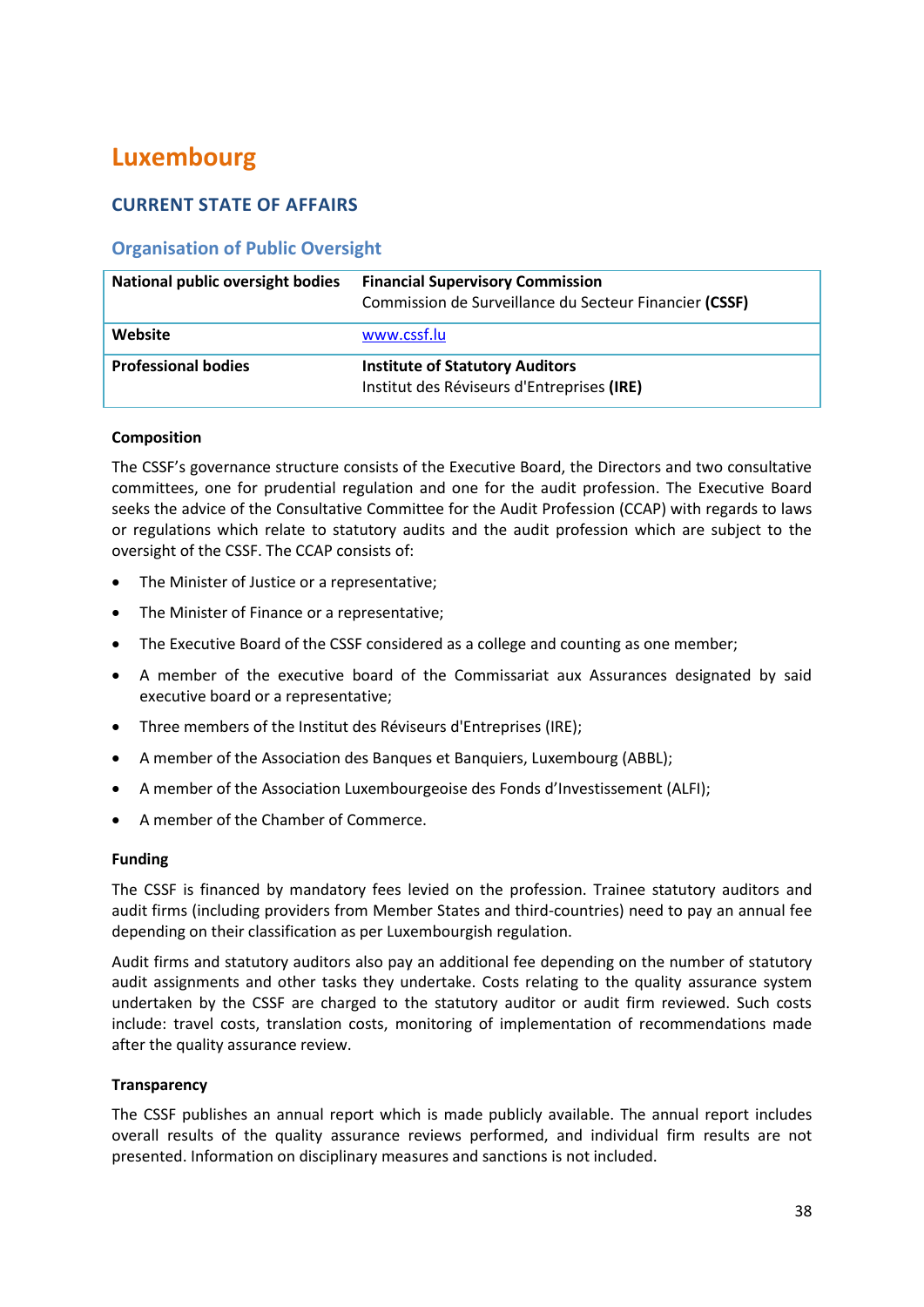# **Overview of Key Activities of National Public Oversight Body and Delegation**

| <b>KEY ACTIVITIES*</b>                                                                                   | non PIEs                                                    | <b>PIES</b>                                              |  |
|----------------------------------------------------------------------------------------------------------|-------------------------------------------------------------|----------------------------------------------------------|--|
| <b>Standard setting and</b><br>endorsement of standards                                                  | Advised by the Audit Technical Committee (please see below) | Consultative Committee of the CSSF                       |  |
| <b>Quality assurance system</b>                                                                          |                                                             | <b>CSSF</b><br>Assisted by the IRE or experts on request |  |
| <b>Disciplinary measures and</b><br>sanctions                                                            |                                                             | <b>CSSF</b><br>Assisted by the IRE or experts on request |  |
| *National public oversight bod(y)ies have ultimate responsibility for the oversight of these activities. |                                                             |                                                          |  |

#### **Scope of Activities**

The scope of activities of the CSSF is as follows:

- Approval and registration of statutory auditors and audit firms, and continuous education including auditors and audit firms from other Member States and third countries. The CSSF is aided by the consultative commission (please refer to '*Advisory Committee'* section);
- **Standard setting and endorsement of auditing standards,** professional ethics and those relating to the internal quality control of approved audit firms. The CSSF is advised by the Audit Technical Committee in carrying out this activity (please refer to '*Advisory Committee'* section);
- **Oversight and establishment of the quality assurance system,** including the development of the inspection approach, and performing quality control inspections of licensed auditors and audit firms; and
- **Disciplinary measures and sanctions**.

# **Delegation to Professional Bodies**

#### **Standard setting and endorsement of standards**

This task is not delegated and there is no distinction between PIEs and non-PIEs.

#### **Quality assurance/ reviews and inspections**

This task is not delegated and there is no distinction between PIEs and non-PIEs.

#### **Disciplinary measures and sanctions**

This task is not delegated and there is no distinction between PIEs and non-PIEs.

## **Advisory Committee**

In addition to the Consultative Committee for the audit profession mentioned above, two other advisory committees have been created as follows:

 The **Audit Technical Committee (ATC)** that consists of four approved statutory auditors, which are appointed by the CSSF on proposal from the IRE, and four representatives of the CSSF. The role of the ATC is to advise the Consultative Committee on: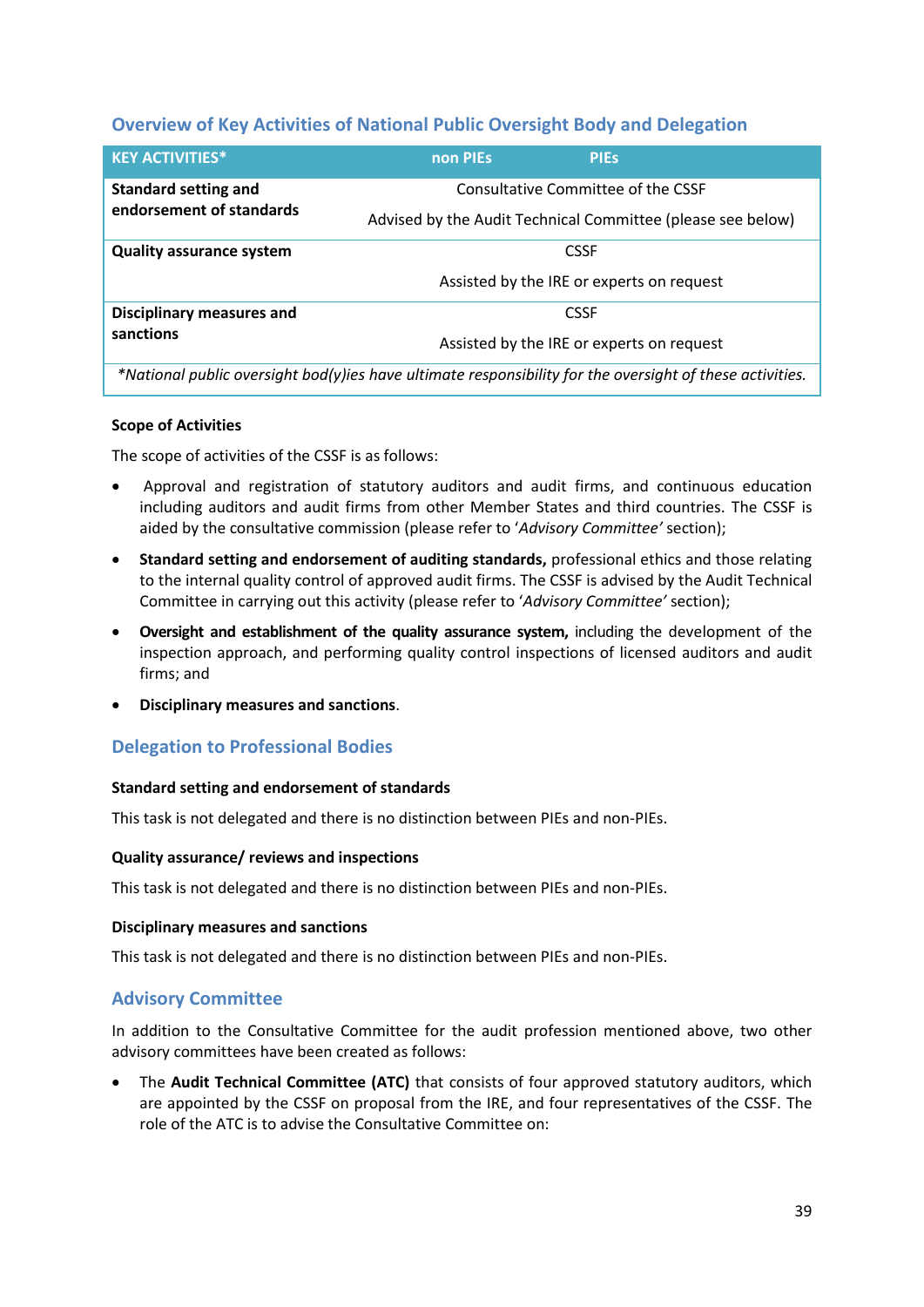- o Adoption of auditing standards not yet adopted by the European Commission or by the CSSF and assessment of the impact for the Luxembourg profession of international auditing standards adopted by the European Commission;
- o Adoption of standards relating to the internal quality control of audit firms, and standards of professional ethics;
- o Adoption of standards for all other engagements conferred upon the audit profession by law on an exclusive basis; and
- o Analysis of technical questions raised by the profession.
- The **Consultative Commission of the Audit Profession** that consists of two representatives from the CSSF, one representative of the Ministry of Justice, two representatives of the Ministry of Education and two representatives of the IRE. The role of the Consultative Commission is to verify the academic and professional qualifications of individuals wishing to enter the audit profession in Luxembourg, including individuals and audit firms from Member States and third countries.

## **EXPECTED CHANGES - EU AUDIT REFORM**

No changes are expected. The quality assurance reviews and the disciplinary measures and sanctions will remain with the CSSF.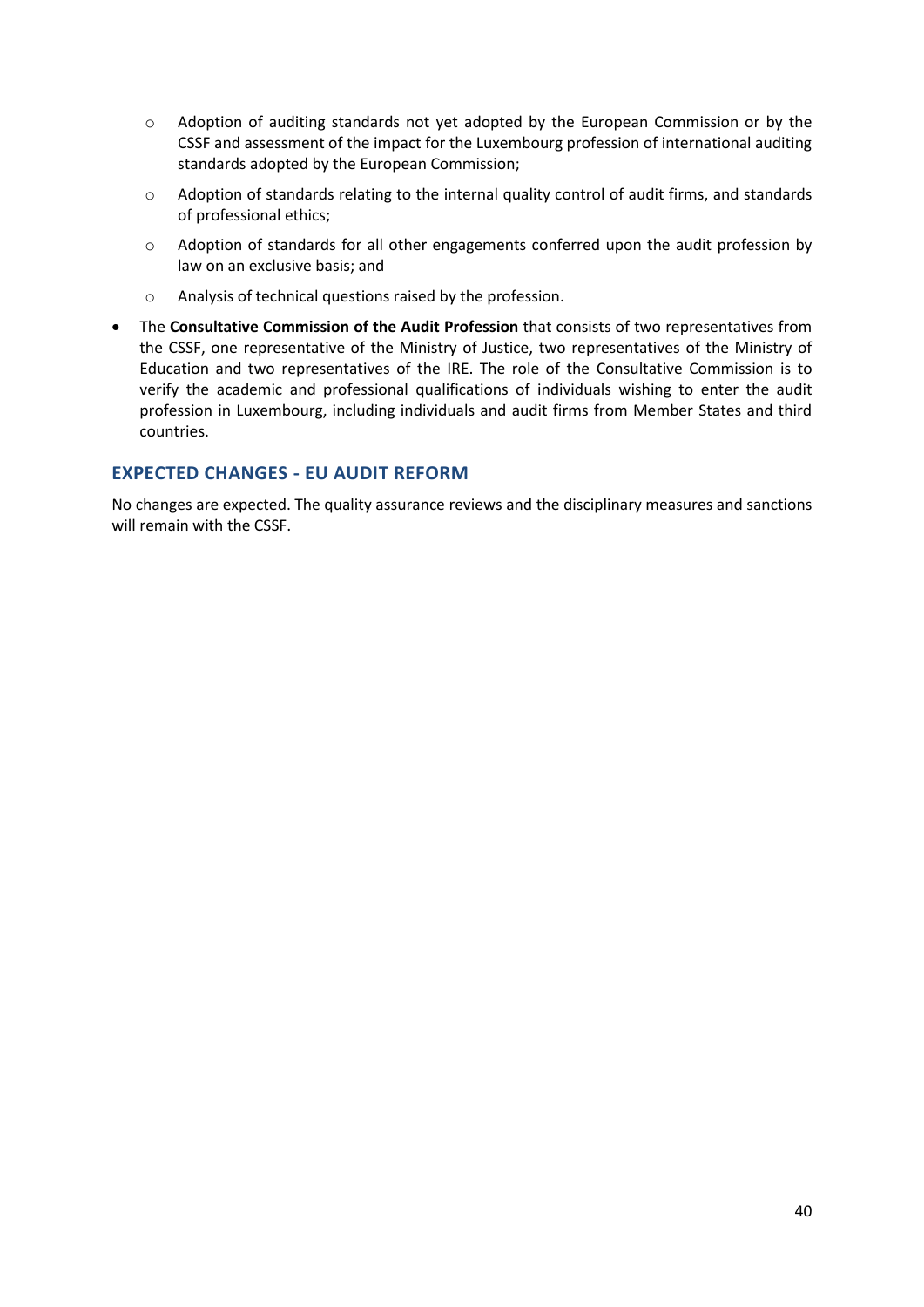# **Malta**

# **CURRENT STATE OF AFFAIRS**

# **Organisation of Public Oversight**

| <b>National public oversight bodies</b> | <b>Accountancy Board (AB)</b>                       |
|-----------------------------------------|-----------------------------------------------------|
|                                         | <b>Quality Assurance Oversight Committee (QAOC)</b> |
|                                         | <b>Quality Assurance Unit (QAU)</b>                 |
| Website                                 | https://secure3.gov.mt/accountancyboard/            |
| <b>Professional bodies</b>              | The Malta Institute of Accountants (MIA)            |

#### **Composition**

The AB is the regulatory and oversight body of the accountancy and audit profession. The AB appoints the QAOC, which is mainly tasked with the oversight of the quality assurance system. In turn, the QAOC appoints the QAU, which acts as an agent of the QAOC in conducting quality assurance reviews for the profession. Oversight activities are therefore split between the AB, the QAOC and the QAU and have been outlined in the relevant section below.

The AB consists of the Chairman (non-practitioner) and ten other members:

- A non-practitioner nominated by the University of Malta from the field of accountancy;
- A senior official of the Ministry of Finance who is a non-practitioner;
- Two members nominated by a recognised accountancy body;
- Three members who are practicing accountants registered in Malta; and
- Three other individuals who are non-practitioners.

The QAOC consists of five individual members appointed by the AB for a period not exceeding three years.

#### **Funding**

The AB is funded through the fees that are levied from registered auditors and audit firms, along with individuals and firms who hold a warrant from the AB allowing them to practice the profession of accountant.

#### **Transparency**

The QAOC issues an annual report which includes the overall results of the quality assurance reviews performed. Individual firm results are not presented. Information on disciplinary measures and sanctions is included on an overall basis.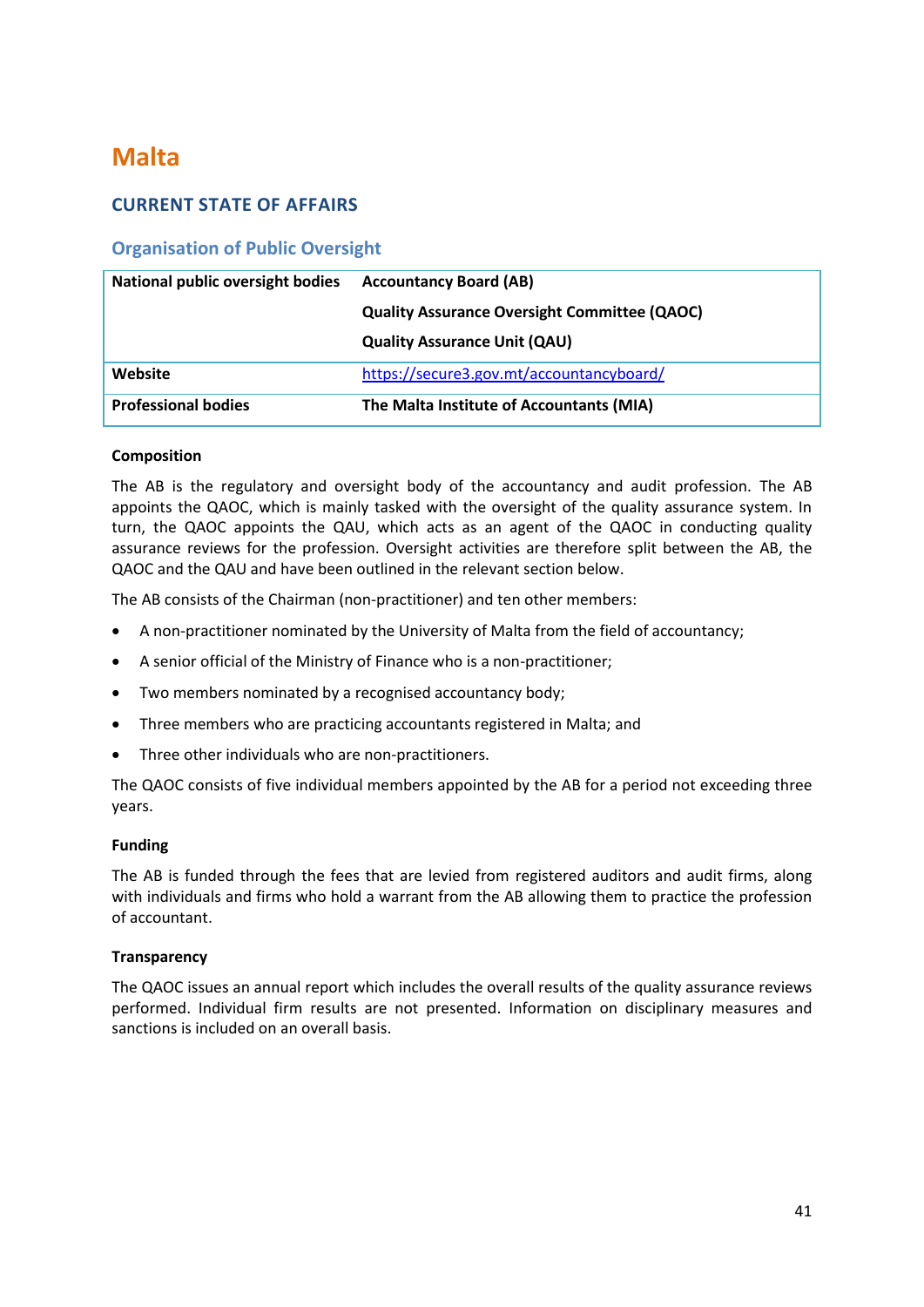## **Overview of Key Activities of National Public Oversight Body and Delegation**

| <b>KEY ACTIVITIES*</b>                                                                                   | non PIEs                 | <b>PIES</b> |
|----------------------------------------------------------------------------------------------------------|--------------------------|-------------|
| <b>Standard setting and</b><br>endorsement of standards                                                  | AB                       |             |
| <b>Quality assurance system</b>                                                                          | QAU and overseen by QAOC |             |
| <b>Disciplinary measures and</b><br>sanctions                                                            | AB                       |             |
| *National public oversight bod(y)ies have ultimate responsibility for the oversight of these activities. |                          |             |

#### **Scope of Activities**

The scope of activities of the AB is as follows:

- Approval and registration of statutory auditors and audit firms and continuous education, including auditors and audit firms from other Member States and third countries;
- **Standard setting and endorsement of standards**; and
- **Disciplinary measures and sanctions** through disciplinary committees for professional misconduct and other disciplinary proceedings. The AB can place restrictions and impose fines which do not exceed EUR 12,000 per statutory auditor or audit firm. There is no distinction between PIE and non-PIE auditors.

The QAOC is responsible for the **oversight of the quality assurance system** as instructed by the AB. The quality assurance activities are carried out by the QAU for both PIE and non-PIE auditors and audit firms.

## **Delegation to Professional Bodies**

There is no delegation to professional bodies.

#### **Advisory Committee**

No advisory committee has been set up.

## **EXPECTED CHANGES - EU AUDIT REFORM**

It is unclear at the moment to what extent the organisation of public oversight will be impacted by the 2014 EU audit reform.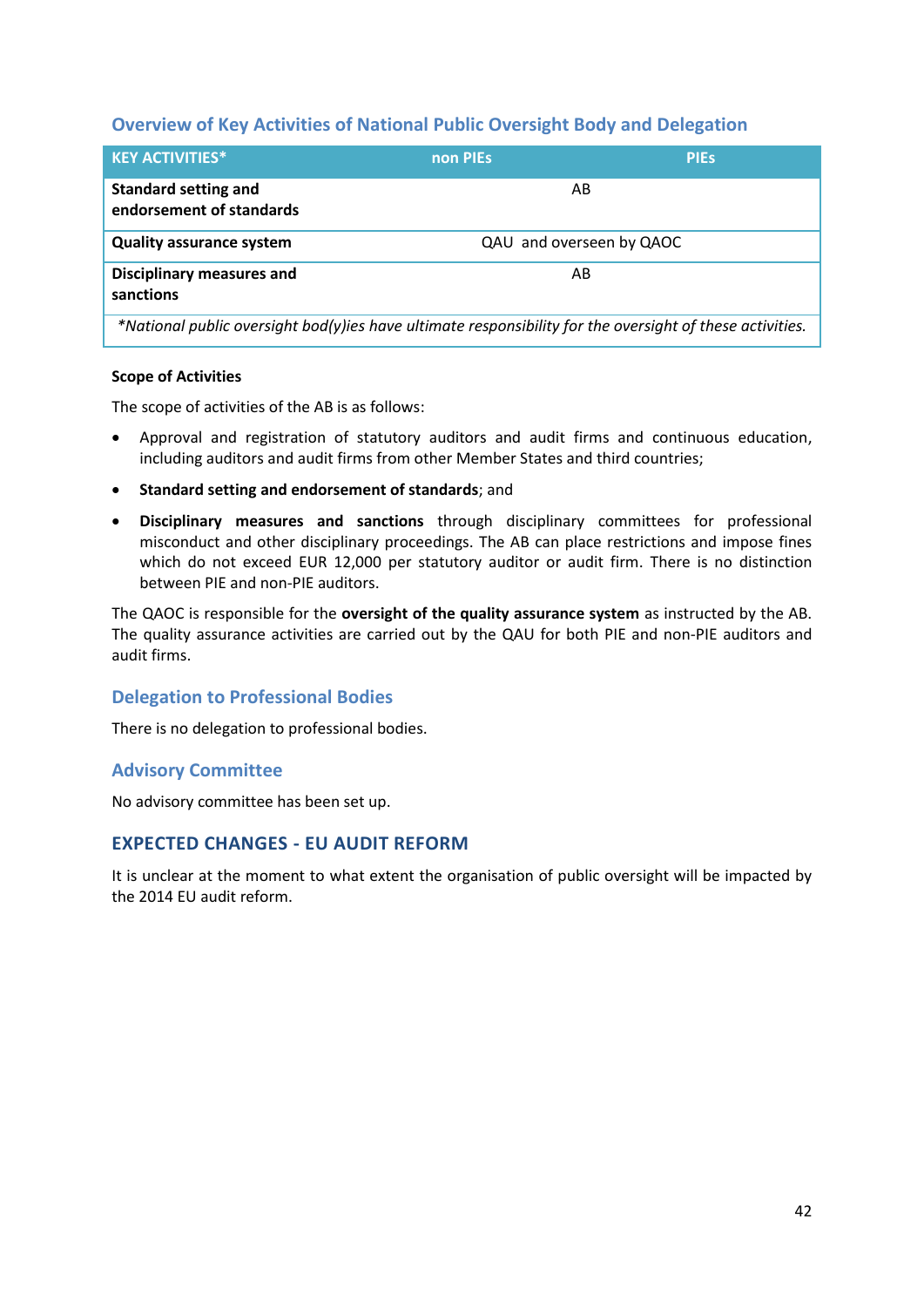# **The Netherlands**

# **CURRENT STATE OF AFFAIRS**

# **Organisation of Public Oversight**

| <b>National public oversight bodies</b> | <b>Authority for Financial Markets</b><br>Autoriteit Financiële Markten (AFM)                                 |
|-----------------------------------------|---------------------------------------------------------------------------------------------------------------|
| Website                                 | www.afm.nl                                                                                                    |
| <b>Professional bodies</b>              | <b>Netherlands Institute of Chartered Accountants</b><br>Nederlandse Beroepsorganisatie van Accountants (NBA) |

## **Composition**

The Executive Board of the AFM is composed of 3 members. All members have a full-time appointment to the AFM and need to fulfil the following criteria:

- Has not been responsible for conducting statutory audits for at least three years prior to appointment;
- Has not been solely or jointly responsible for the day-to-day management of an audit firm for at least three years prior to appointment;
- Has not been a voting member of the board of an audit firm for at least three years prior to appointment; and
- Has not been employed by or otherwise affiliated to an audit firm during the previous three years.

Board Members are appointed by the minister of Finance, on the basis of a non-binding proposal of the Supervisory Board of the AFM.

## **Funding**

The AFM's budget is assessed and approved by the Minister of Finance. All supervision activities of the AFM are levied to the firms under supervision. The levies imposed on statutory auditors and audit firms are determined by the Minister of Finance, after consultation with the Advisory Panel, which includes representatives of professional bodies. There are separate levies for market entry and for annual supervision activities. The main drivers for determining the amount of the annual levies are a proportion of the audit firm turnover from non-PIE-audits and PIE-audits.

## **Transparency**

The AFM publishes an annual report which is made publicly available on its website. A summary report is also made available in English. The annual report includes information on the results of the AFM's activities, details on individual firm inspection results, and an overall assessment of these results relative to previous years, and decisions on sanctions. Decisions on sanctions are done on a named basis.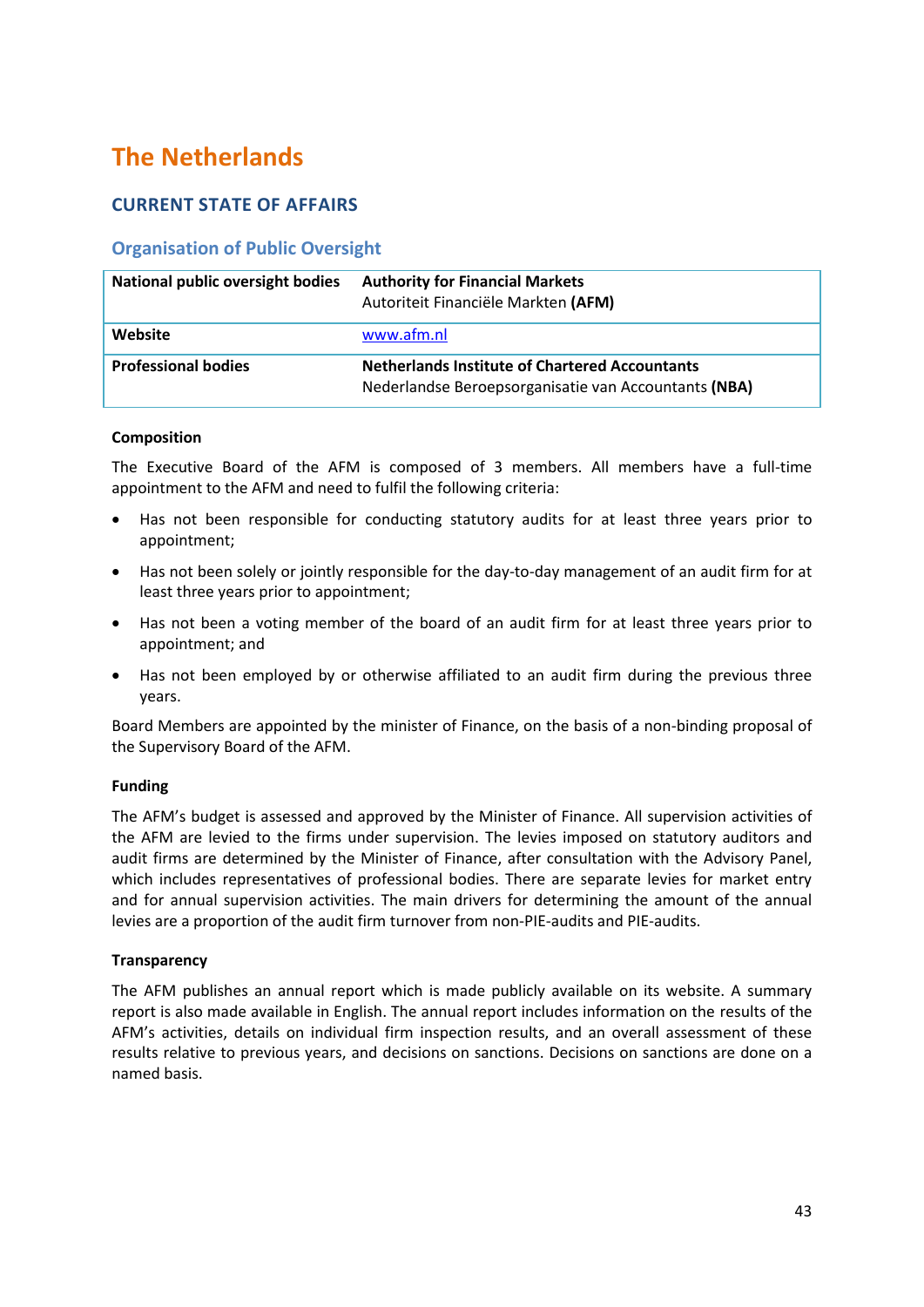# **Overview of Key Activities of National Public Oversight Body and Delegation**

| <b>KEY ACTIVITIES*</b>           | non PIEs                                                                                                 | <b>PIEs</b> |
|----------------------------------|----------------------------------------------------------------------------------------------------------|-------------|
| <b>Standard setting and</b>      | <b>NBA</b>                                                                                               |             |
| endorsement of standards         | Approval for audit standards required by the Ministry of Finance                                         |             |
| <b>Quality assurance system</b>  | AFM                                                                                                      |             |
|                                  | Some delegation for non-PIEs to the NBA and SRA <sup>14</sup>                                            |             |
| <b>Disciplinary measures and</b> | Audit firms: AFM                                                                                         |             |
| sanctions                        | Individuals: Disciplinary Court for Auditors                                                             |             |
|                                  | *National public oversight bod(y)ies have ultimate responsibility for the oversight of these activities. |             |

#### **Scope of Activities**

The scope of activities of the AFM is as follows:

- Approval and registration of audit firms for those which perform audits of PIEs and non-PIEs is the responsibility of the AFM. The registration of individual statutory auditors is the responsibility of the NBA;
- **Quality assurance system** for both PIEs and non-PIEs is performed by the AFM staff with the only difference being the frequency of supervision activities; and
- **Disciplinary measures and sanctions** imposed on audit firms are the responsibility of the AFM. The AFM can impose sanctions in case of violations of law or regulation in the case of audit firms and also individual board members. The AFM can initiate disciplinary proceedings for individual statutory auditors at the independent Disciplinary Court of Auditors.

# **Delegation to Professional Bodies**

#### **Standard setting and endorsement of standards**

Standard setting is the responsibility of the NBA. The NBA is responsible for standard setting in all areas of the auditing profession, including standards for ethics, independence, continuous education and audit practices. Standards which relate to statutory audits need the approval of the Minister of Finance.

#### **Quality assurance/ reviews and inspections**

The AFM has partly delegated the quality reviews of the non-PIE statutory audits the NBA, and SRA which is a network of audit firms.

#### **Disciplinary measures and sanctions**

**.** 

The independent Disciplinary Court for Auditors is responsible for disciplinary measures and sanctions against individual auditors. Both the NBA and the AFM can file disciplinary cases against statutory auditors with the Court. The Court can amongst others withdraw the license from individual auditors and impose fines.

 $14$  The SRA is a network of audit firms which focuses on SMEs [\(https://www.sra.nl/\)](https://www.sra.nl/)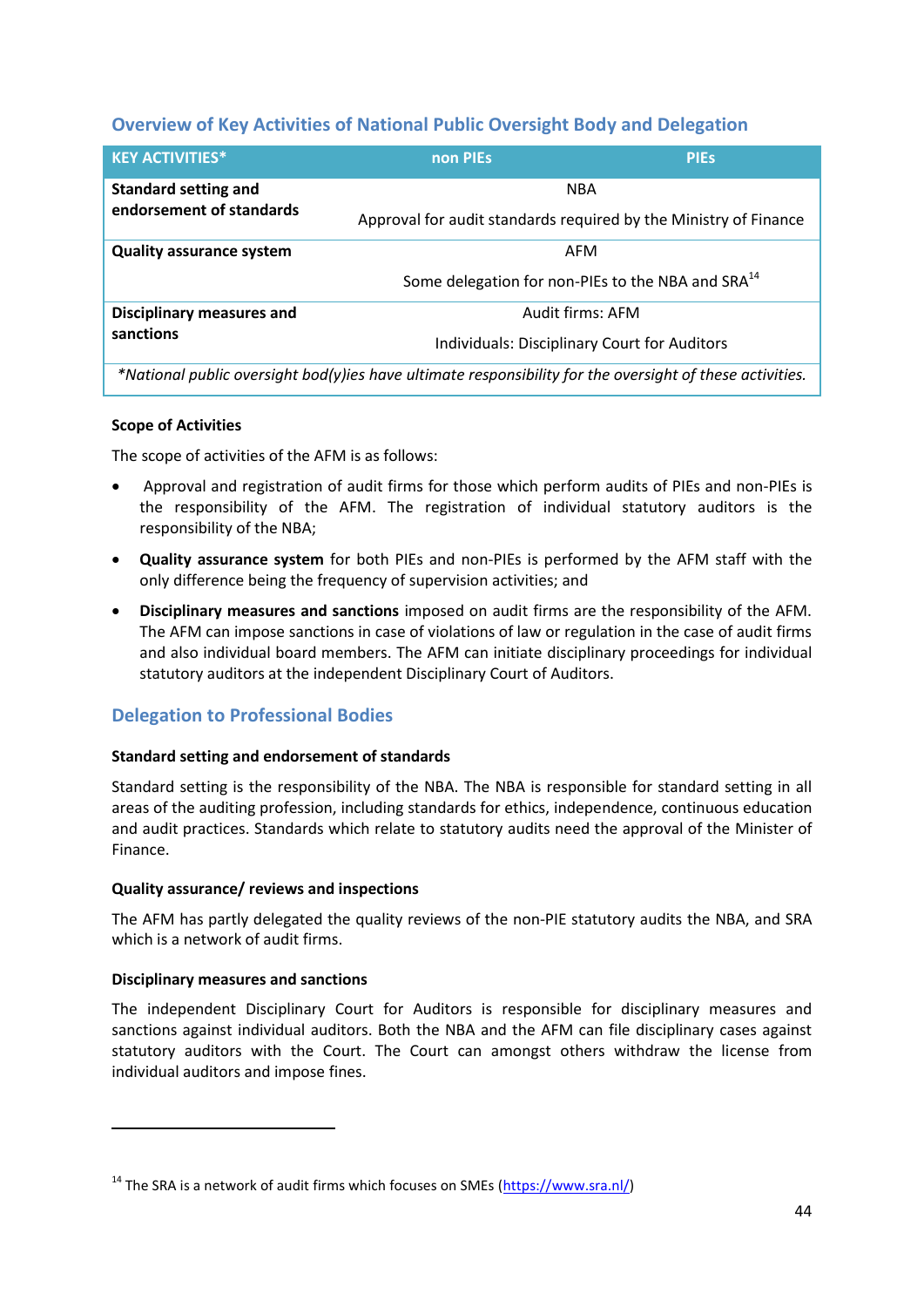# **Advisory Committee**

No advisory committee has been set up.

# **EXPECTED CHANGES - EU AUDIT REFORM**

No changes are foreseen.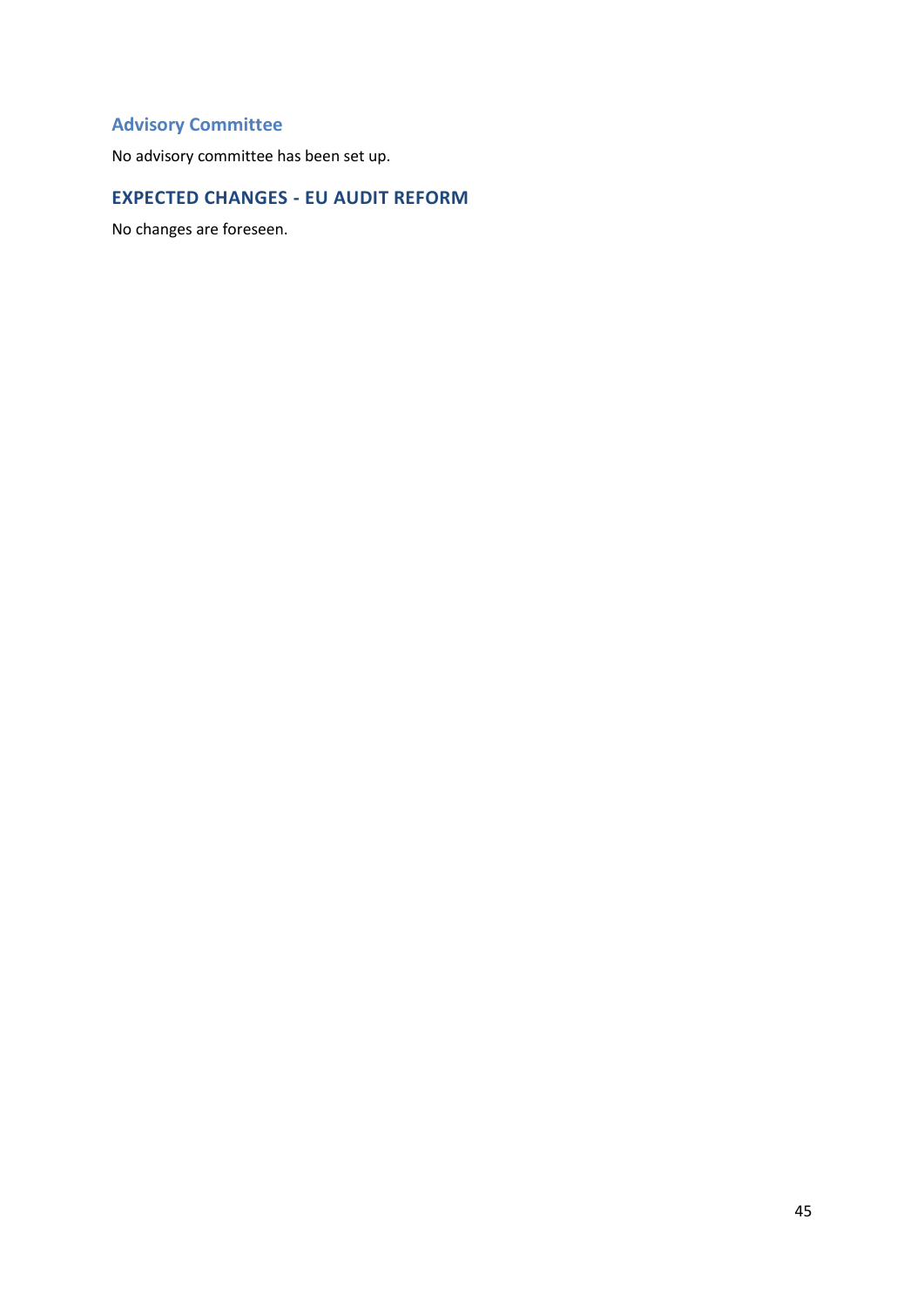# **Poland**

# **CURRENT STATE OF AFFAIRS**

# **Organisation of Public Oversight**

| <b>National public oversight bodies</b> | <b>Audit Oversight Commission</b><br>Komisja Nadzoru Audytowego (KNA)                                                                        |
|-----------------------------------------|----------------------------------------------------------------------------------------------------------------------------------------------|
| Website                                 | http://www.mf.gov.pl/ministerstwo-finansow/dzialalnosc/ciala-<br>kolegialne/komisja-nadzoru-audytowego/sklad-komisji-i-<br>informacje-ogolne |
| <b>Professional bodies</b>              | <b>National Chamber of Statutory Auditors</b><br>Krajowa Izba Biegłych Rewidentów (KIBR) <sup>15</sup>                                       |

## **Composition**

1

The Audit Oversight Commission (KNA) is composed of nine members appointed by the Minister of Finance for a four-year term. The KNA operates in plenary sessions which are summoned and chaired by the Chair or Deputy Chair and are held at least once a month. The KNA consists of:

- Two representatives from the Ministry of Finance, including the Chair of the KNA;
- Two representative from the Financial Supervision Authority (FSA), including the Deputy Chair;
- One representative from the Ministry of Justice;
- Two representatives of the KIBR;
- One representative from an employer's organisations; and
- One representative of Warsaw Stock Exchange.

At present, the KNA consists of four statutory auditors: three practitioners, and one nonpractitioner.

The majority of the members of the KNA need to fulfil the following criteria:

- Have not been a responsible for conducting statutory audits for at least three years prior to appointment;
- Have not been a voting, or otherwise, member of the board of an audit firm for at least three years prior to appointment;

The KNA performs its tasks with the assistance of two organisational units which form part of the Accounting Department of the Ministry of Finance. These units are tasked with substantive and administrative support of the KNA.

<sup>&</sup>lt;sup>15</sup> The KIBR is organised in a number of committees and councils, which tasks pertaining to public oversight are delegated to. These are the National Assembly of Statutory Auditors, the National Council of Statutory Auditors, the National Audit Oversight Committee, the National Disciplinary Court, the National Disciplinary Prosecutor, and the National Internal Audit Committee.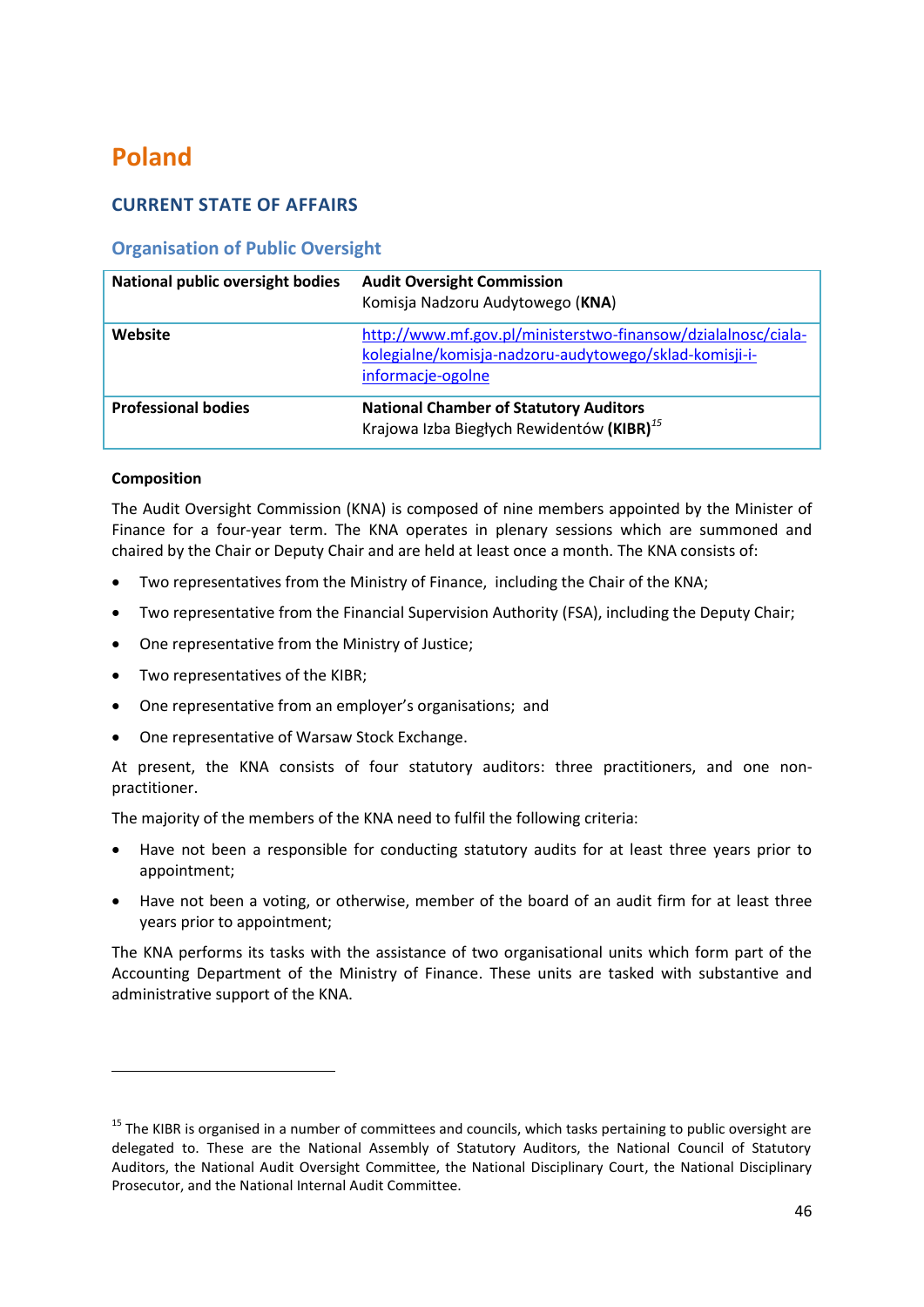## **Funding**

The KNA is funded through the state budget. The Auditing Act provides that, in connection with the operation of the public oversight system, the state budget can generate income from the following:

- Participation in oversight fees, in the amount of 20% of annual fees paid by audit firms which are authorised to perform audits of PIEs. This amount is transferred by the KIBR to the account of the state budget in the period to 31 March;
- Fees for entry of statutory auditors from third countries and entry into the list of entities authorised to audit financial statements from third countries; and
- Fines imposed by the KNA on entities authorised to audit financial statements.

## **Transparency**

The KNA publishes, by 30 April of the following year, an [annual report](http://www.mf.gov.pl/ministerstwo-finansow/dzialalnosc/ciala-kolegialne/komisja-nadzoru-audytowego/sprawozdania) covering comprehensive information on the functioning of the quality assurance system, and the outcome of disciplinary proceedings, as well as the sanctions imposed on entities authorised to audit financial statements. Individual firm quality assurance results are not presented. Public notification of sanctions about ascertained irregularities and penalties imposed on the entity authorised to audit financial statements can be imposed as an additional penalty. The report is published on the website of the Ministry of Finance.

The KIBR is required to provide the KNA with any relevant data which is deemed to be indispensable for the preparation of the information to be included in the annual report.

Before the end of each calendar year, the KNA publishes a work plan with information on its planned activities for the next year. This is again published on the website of the Ministry of Finance.

# **Overview of Key Activities of the National Public Oversight Body and Delegation**

| non PIEs | <b>PIES</b>                              |
|----------|------------------------------------------|
|          | Proposed by KIBR                         |
|          | Approved by KNA                          |
|          | Performed by KIBR                        |
|          | Results assessed and approved by KNA     |
|          | Performed by KIBR                        |
|          | Disciplinary proceedings approved by KNA |
|          |                                          |

*\*National public oversight bod(y)ies have ultimate responsibility for the oversight of these activities.*

#### **Scope of Activities**

In accordance with the Polish Auditing Act, the KNA exercises public oversight over:

- The performance of the profession of statutory auditor;
- The activities of the entities authorised to audit financial statements; and
- The operations of the KIBR.

The scope of activities of the KNA is as follows: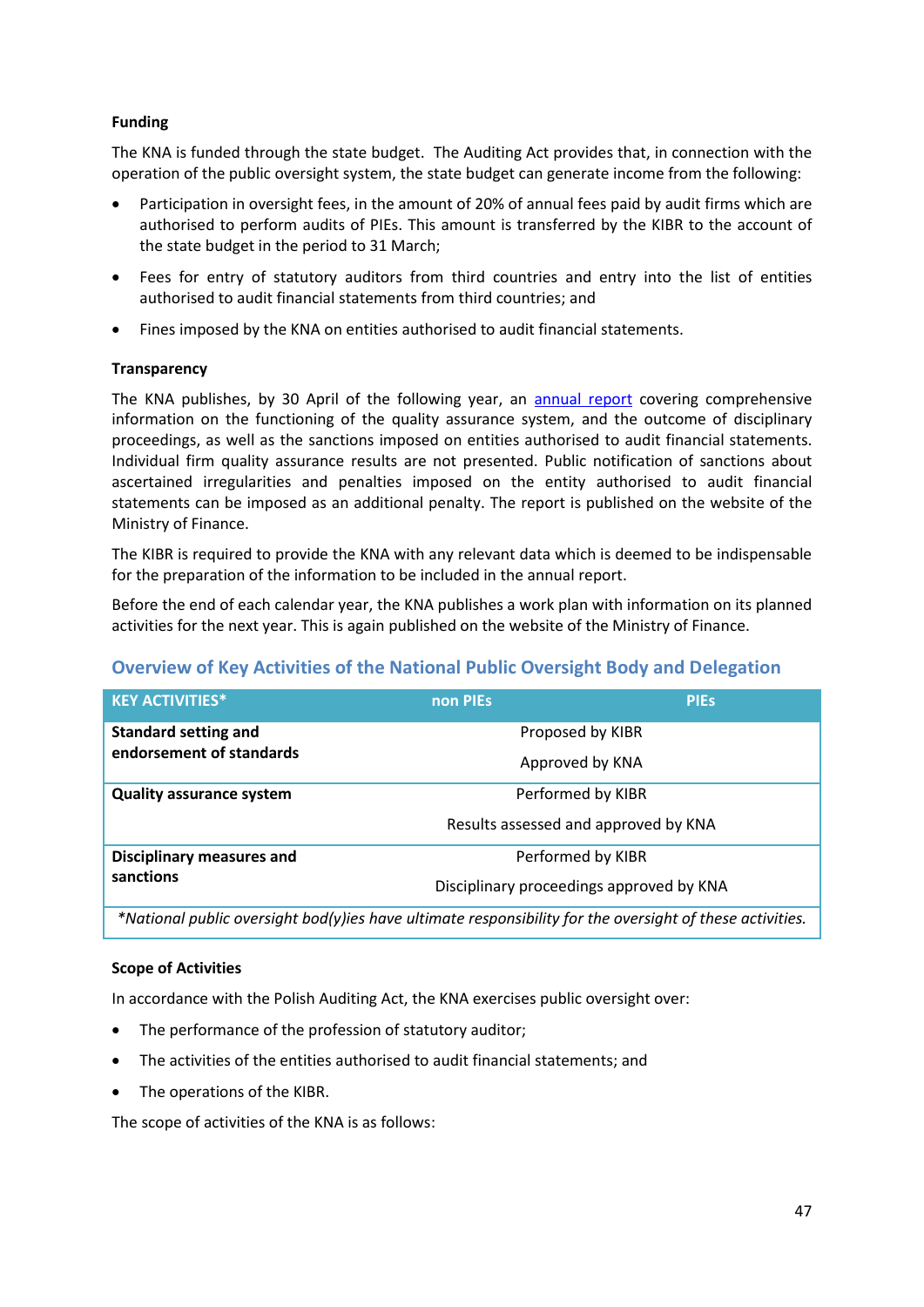- Approval of KIBR resolutions on the registration of statutory auditors and audit firms, as well as registration of statutory auditors and audit firms from third countries, and continuous education;
- **Standard setting and endorsement of standards**, as put forward by the KIBR;
- **Quality assurance system,** by approving the quality assurance review results as carried out by the KIBR, and also approving the annual work plan for quality review activities. The KNA may also participate as an observer in selected quality assurance reviews with access to all relevant documents and reserve the right to perform its own inspections in instances where irregularities are noted in the activities of entities authorised in performing statutory audits.
- **Disciplinary measures and sanctions,** by participating as a party in disciplinary proceedings against statutory auditors conducted by the National Disciplinary Prosecutor (NDP) and the National Disciplinary Court (NDC), and by appealing to the administrative court against resolutions of the KIBR bodies that are not subject to approval. The KNA also approves the rules which govern disciplinary proceedings.

# **Delegation to Professional Bodies**

#### **Standard setting and endorsement of standards**

This task is delegated to the KIBR. There is no distinction between PIEs and non-PIEs.

#### **Quality assurance/ reviews and inspections**

This task is delegated to the KIBR. Quality assurance reviews are carried out by the National Audit Oversight Committee (NAOC), which is part of the KIBR. The quality assurance reviews for PIEs are conducted by inspectors employed by the KIBR, whereas reviews for non-PIEs can also be performed on the basis of a civil law contract by controllers who are statutory auditors.

Prior to their employment, the KIBR inspectors are approved by the KNA.

#### **Disciplinary measures and sanctions**

This task is delegated to the KIBR. There are two disciplinary bodies within the KIBR responsible for carrying out this task; the NDP and the NDC. The NDP shall act as a prosecutor in disciplinary proceedings, and provides the KIBR with annual activity reports containing, in particular, an evaluation of the efficiency of disciplinary proceedings. This report is submitted to the KNA by March 31 of the following year.

The NDC issues decisions with respect to disciplinary liability of statutory auditors and can impose financial penalties on entities authorised to perform statutory audits, including disciplinary measures and other sanctions. The NDC provides the KIBR Council with annual activity reports containing, in particular, an evaluation of the efficiency of disciplinary proceedings. This report is submitted to the KNA by March 31 of the following year.

In addition to the above, one of the responsibilities of the KIBR Council is adoption of resolutions (subject to the KNA approval) on imposing financial penalties on entities authorised to perform statutory audits and bans on performing statutory audits within a period from six months to three years.

## **Advisory Committee**

No advisory committee has been set up.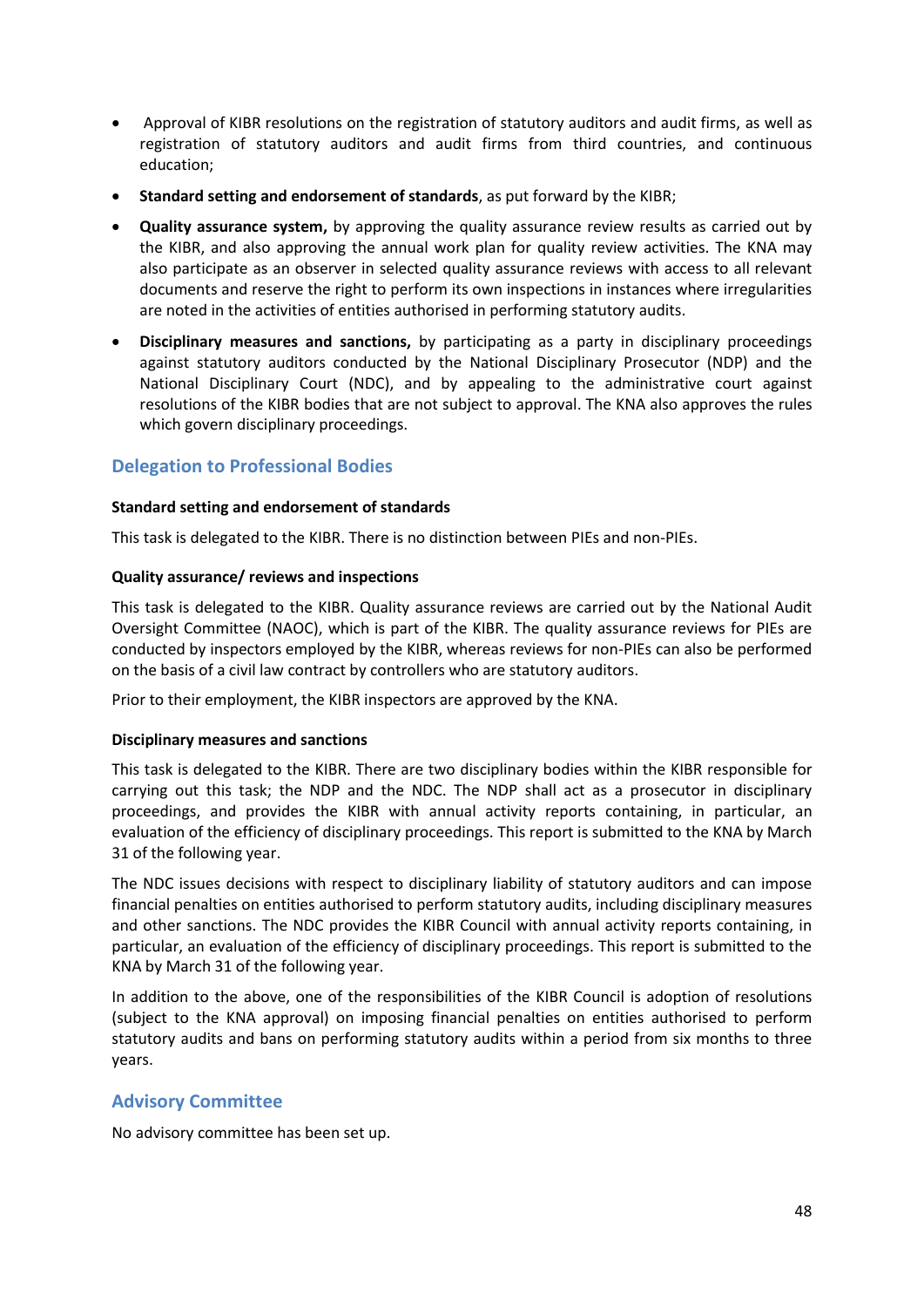# **EXPECTED CHANGES - EU AUDIT REFORM**

The extent to which the transposition and implementation of the 2014 EU audit reform is likely to change the public oversight system is as follows:

- **Composition:** the KNA will no longer be composed of practitioners.
- **Scope of activities**: the quality review of auditors of PIE entities will be undertaken by the KNA.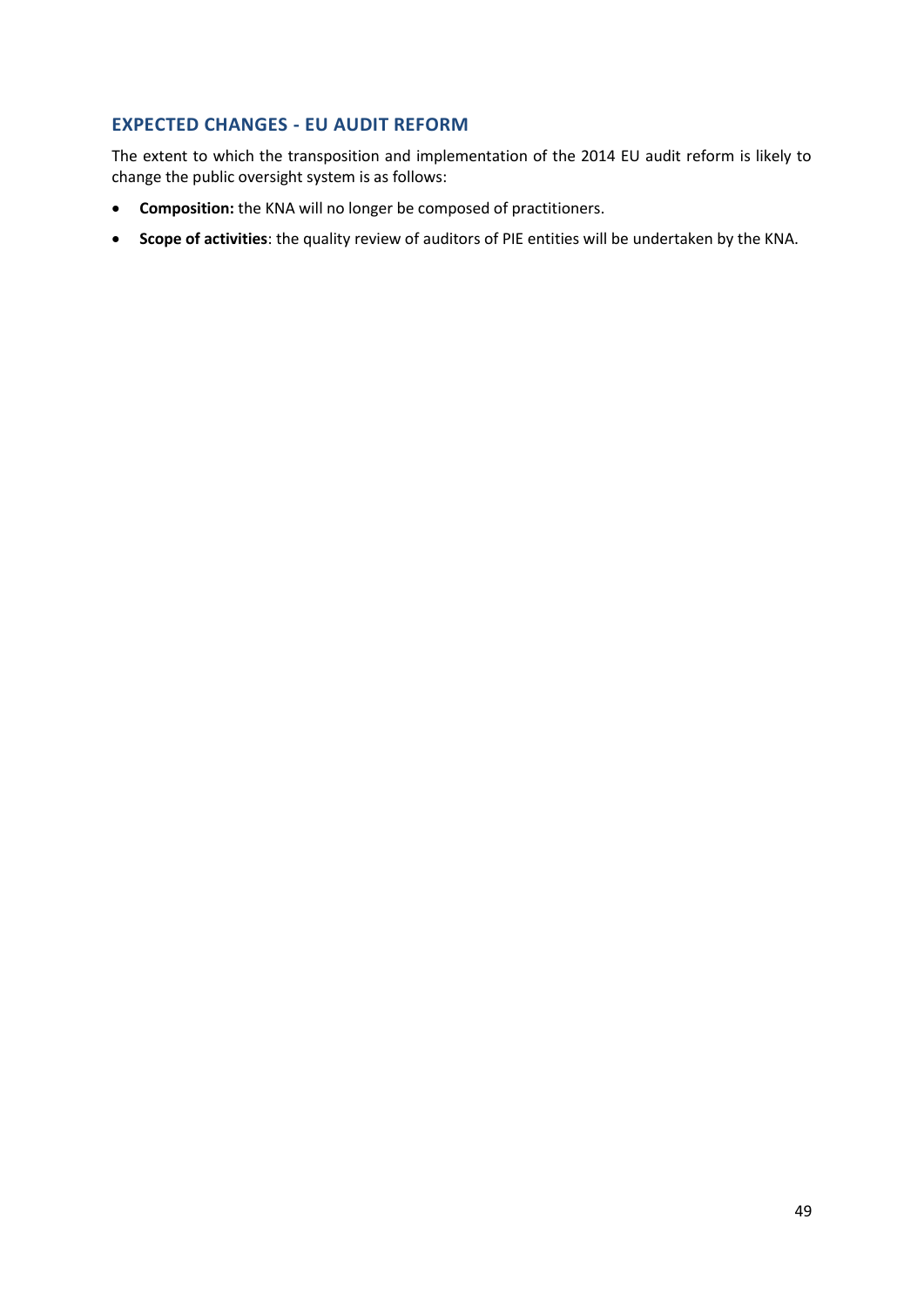# **Portugal**

# **CURRENT STATE OF AFFAIRS**

# **Organisation of Public Oversight**

| National public oversight bodies | <b>National Audit Oversight Board</b><br>Conselho Nacional de Supervisão de Auditoria (CNSA) |
|----------------------------------|----------------------------------------------------------------------------------------------|
| Website                          | www.cnsa.pt                                                                                  |
| <b>Professional bodies</b>       | <b>Portuguese Statutory Audit Institute</b><br>Ordem dos Revisores Oficiais de Contas (OROC) |

## **Composition**

The Board of the CNSA is composed of five members, each representing the following institutions:

- The Bank of Portugal (Banco de Portugal);
- The Securities Market Commission (Comissão de Mercado dos Valores Mobiliários, CVMV);
- The Insurance Regulator (Instituto de Seguros de Portugal) ;
- The Inspectorate General of Finance (Inspecção Geral de Finanças); and
- The OROC.

## **Funding**

The CNSA is financed through of the following sources:

- Funding by the institutions that are represented on the CNSA Board. These institutions are also obliged to provide technical and administrative support as required by the CNSA;
- Its own revenue, which is made up of fines and the recovery of legal costs associated with disciplinary cases. 40% of the revenue generated in this way goes to the CNSA, whilst the rest reverts to the state; and
- Government funding, which is determined by the Minister of Finance following a proposal by the CNSA.

## **Transparency**

The CNSA prepares an annual report and an annual activity plan, which are made publicly available. The annual report includes the overall results of the quality assurance reviews performed. Individual firm results are not presented. Information on disciplinary measures and sanctions is included on an anonymous basis.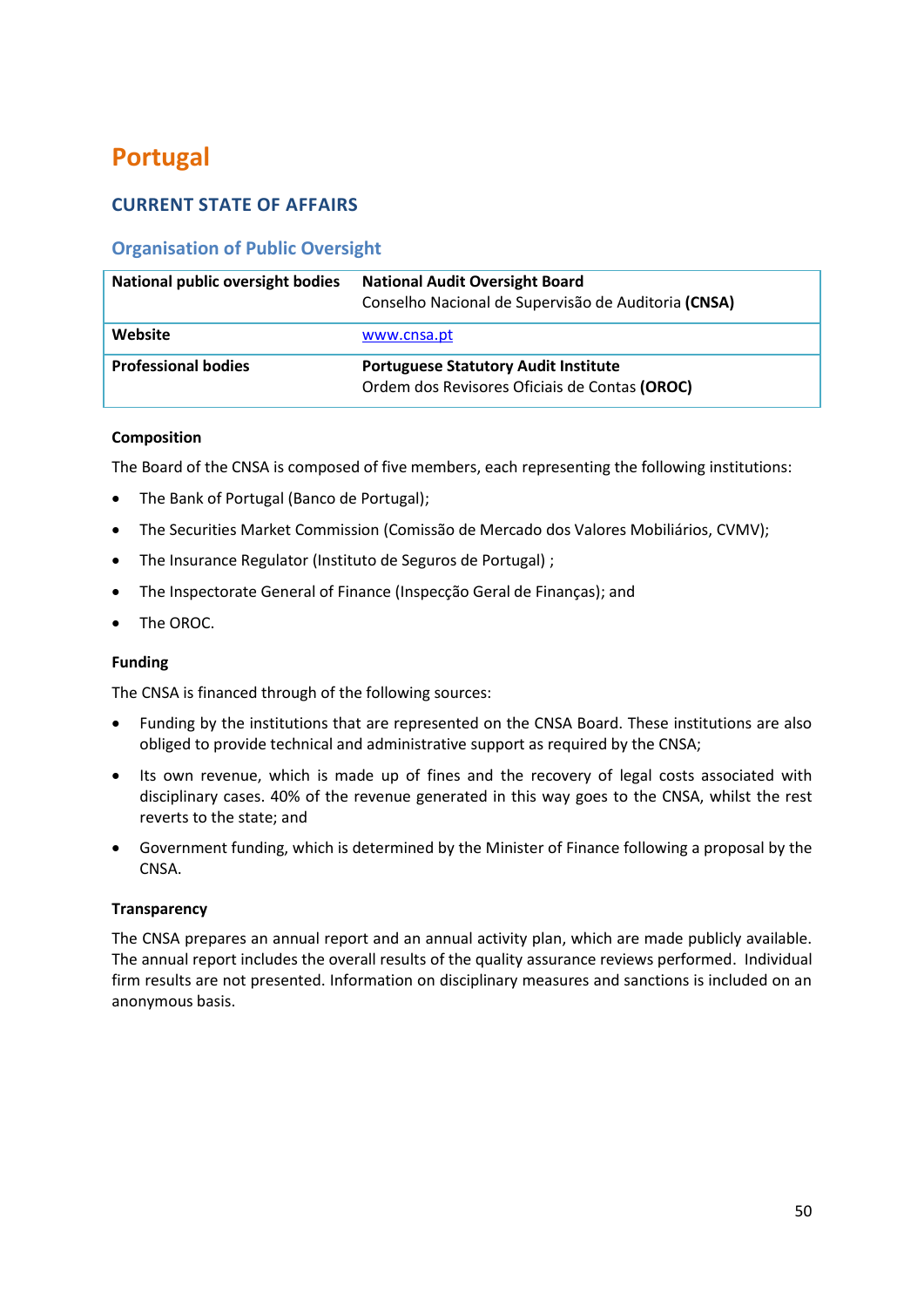# **Overview of Key Activities of National Public Oversight Body and Delegation**

| <b>KEY ACTIVITIES*</b>           | non PIEs | <b>PIES</b>                                     |
|----------------------------------|----------|-------------------------------------------------|
| <b>Standard setting and</b>      |          | <b>OROC</b>                                     |
| endorsement of standards         |          | Approval by CNSA                                |
| <b>Quality assurance system</b>  |          | OROC                                            |
|                                  |          | CNSA can perform additional reviews             |
| <b>Disciplinary measures and</b> |          | Performed by OROC                               |
| sanctions                        |          | CNSA can further impose sanctions independently |

*\*National public oversight bod(y)ies have ultimate responsibility for the oversight of these activities.*

#### **Scope of Activities**

The scope of activities of the CNSA is as follows:

- Supervision of the approval and registration of statutory auditors and audit firms, which is undertaken by the OROC;
- Final approval for the **endorsement of standards** as per the standard setting process undertaken by the OROC;
- **Oversight of the quality assurance system** and carrying out of a small number of quality reviews; and
- **Disciplinary measures and sanctions** can be applied by the CNSA independently and additionally to those that the OROC can decide to apply.

# **Delegation to Professional Bodies**

#### **Standard setting and endorsement of standards**

This activity is delegated to the OROC with ultimate approval by the CNSA. There is no distinction between PIEs and non-PIEs.

#### **Quality assurance/ reviews and inspections**

This activity is delegated to the OROC with ultimate responsibility maintained by the CNSA. The CNSA can perform additional reviews from those performed by the OROC according to an assessment performed by the CNSA. There is no distinction between PIEs and non-PIEs.

#### **Disciplinary measures and sanctions**

This activity is delegated to the OROC. The OROC is responsible for the approval and registration of auditors and audit firms and as such can revoke registration. There is no distinction between PIEs and non-PIEs.

## **Advisory Committee**

No advisory committee has been set up.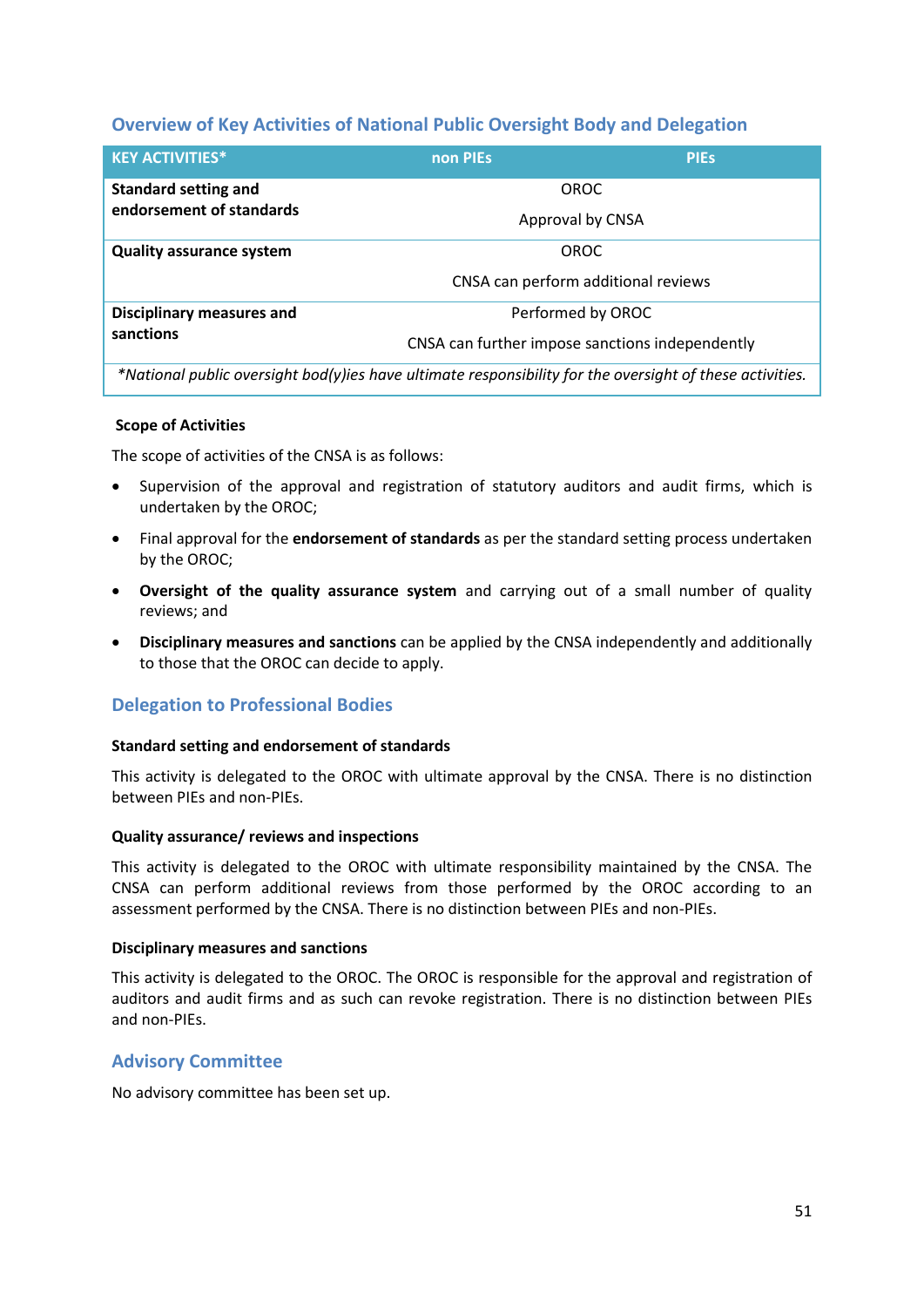## **EXPECTED CHANGES - EU AUDIT REFORM**

The transposition and implementation of the 2014 EU audit reform is conducted by the National Council of Financial Supervisors (Conselho Nacional de Supervisores Financeiros), under the auspices of the Ministry of Finance. There is awareness that the system of quality assurance for PIE audits will need to be adapted. It is anticipated that the oversight of the profession will reside with the Securities Market Commission. No other information is available at present.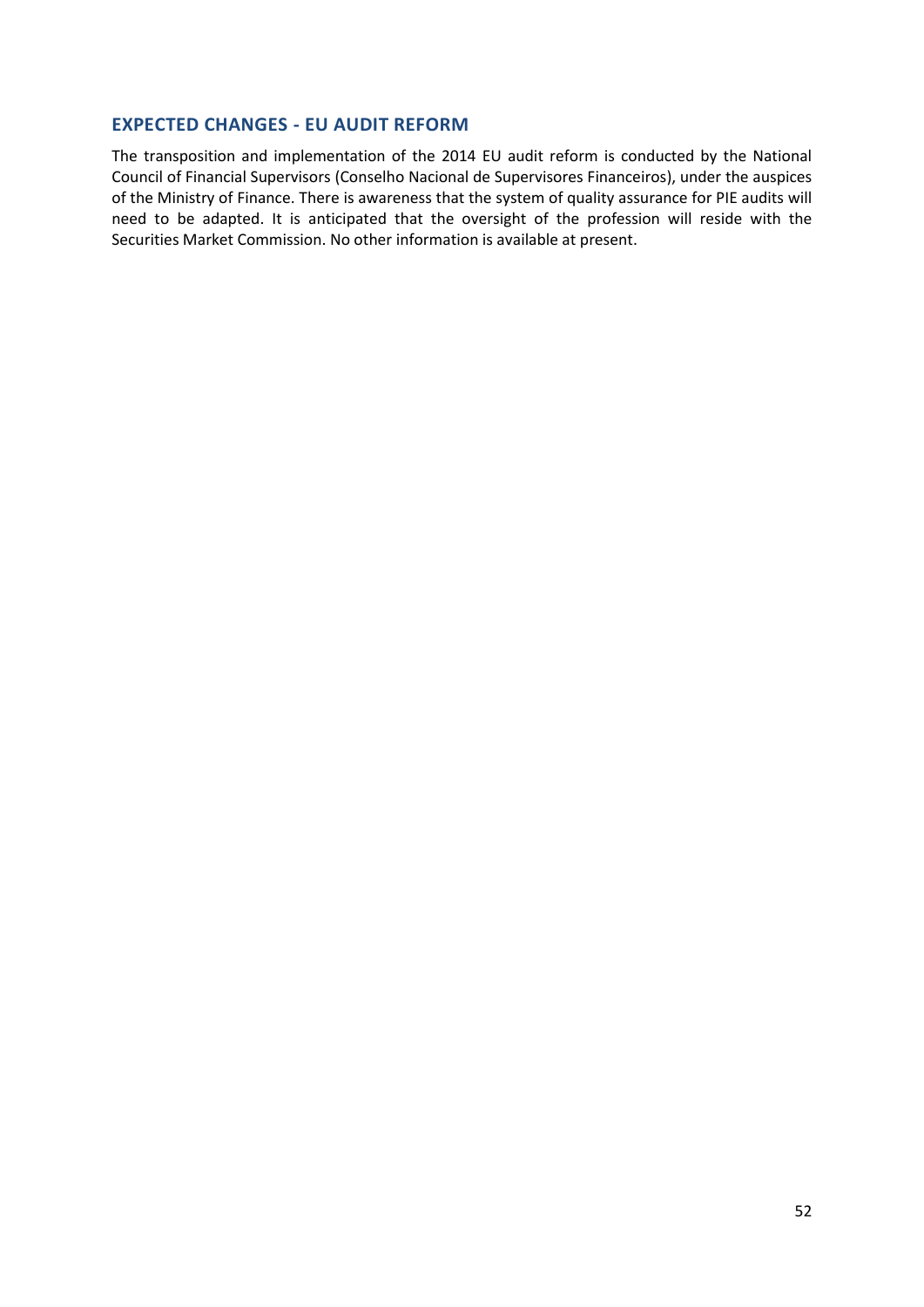# **Romania**

# **CURRENT STATE OF AFFAIRS**

# **Organisation of Public Oversight**

| National public oversight bodies | <b>Council for the Public Interest Oversight of the Accountancy</b><br><b>Profession</b><br>Consiliul pentru Supravegherea in Interes Public a Profesiei<br>Contabile (CSIPPC) |
|----------------------------------|--------------------------------------------------------------------------------------------------------------------------------------------------------------------------------|
| Website                          | http://www.csippc.ro                                                                                                                                                           |
| <b>Professional bodies</b>       | <b>Chamber of Financial Auditors</b><br>Camera Auditorilor Financiari din Romania <sup>16</sup> (CAFR)                                                                         |
|                                  | <b>Body of Expert and Licensed Accountants</b><br>Corpul Expertilor Contabili si Contabililor Autorizati<br>din I<br>Romania <sup>17</sup> (CECCAR)                            |

## **Composition**

The Board of the CSIPPC is composed by seven members as follow:

- A representative of the Ministry of Finance;
- A representative of the Ministry of Justice;
- A representative of the Romanian National Bank (NBR);
- A representative of the Authority for Financial Services (ASF);
- The President of the CAFR or a representative;
- The President of the CECCAR or a representative; and
- The President of the Romanian Trading Chamber or a representative.

The President of the Board is elected from the representatives of the Ministry of Finance, the ASF or the NBR. All members of the POB Board are non-practitioners, except for the representatives of the CAFR and the CECCAR.

## **Funding**

 $\overline{\phantom{a}}$ 

The Romanian POB is funded through the government budget to approximately 40% and the rest through contributions from the CAFR and the CECCAR.

## **Transparency**

The work programme and annual report of the activities of the CSIPPC are to be made publicly available. However, the information currently on the CSIPPC website is not up-to-date and the last available annual report refers to 2012. Results of the individual firm inspections are not available on the CSIPPC website, nor

<sup>&</sup>lt;sup>16</sup> Responsible for statutory audit activity in Romania

 $17$  Responsible for accounting activity in Romania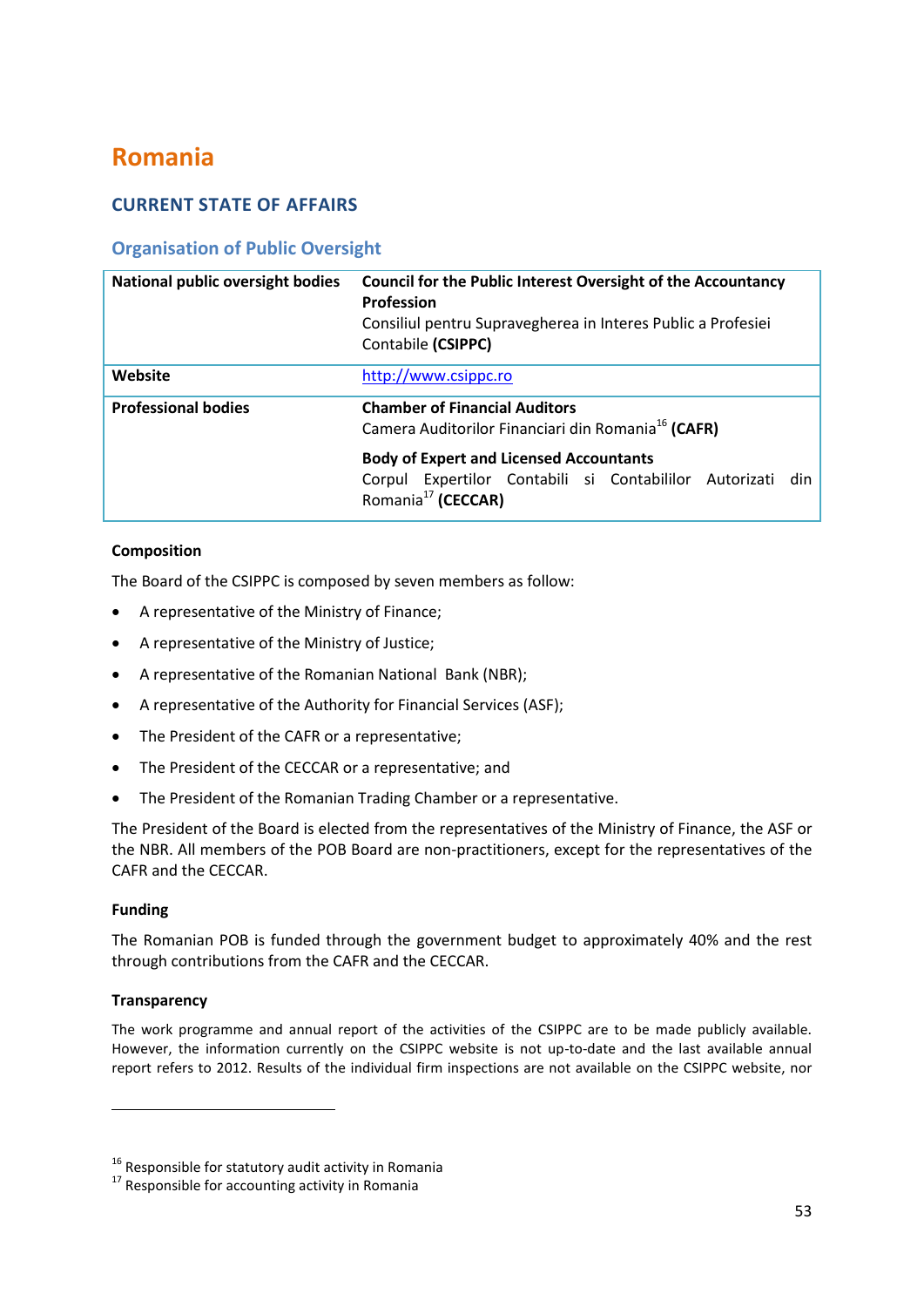are the decisions on disciplinary measures and sanctions, due to the fact that only CAFR has the legal right to perform inspections.

# **Overview of Key Activities of National Public Oversight Body and Delegation**

| <b>KEY ACTIVITIES*</b>                                                                                   | non PIEs    | <b>PIEs</b>              |
|----------------------------------------------------------------------------------------------------------|-------------|--------------------------|
| <b>Standard setting and</b><br>endorsement of standards                                                  |             | CAFR, overseen by CSIPPC |
| <b>Quality assurance system</b>                                                                          | <b>CAFR</b> | <b>CAFR</b>              |
| <b>Disciplinary measures and</b><br>sanctions                                                            |             | CAFR and CSIPPC          |
| *National public oversight bod(y)ies have ultimate responsibility for the oversight of these activities. |             |                          |

## **Scope of Activities**

The CSIPPC supervises the activity of the CAFR and has the final responsibility for the oversight of the following activities:

- The **approval and registration of statutory auditors and audit firms**, and withdrawal of the approval, as the registration of statutory auditors is performed by the CAFR. An electronic register is maintained by CAFR, the information within which is validated by CSIPPC;
- The adoption of standards on professional ethics, and internal quality control in audit firms;
- Continuous education;
- **•** The quality assurance system and performing reviews for quality assurance:
- **Standard setting and endorsement of standards;** and
- Ensuring that the **investigative and disciplinary systems** are in place.

# **Delegation to Professional Bodies**

#### **Standard setting and endorsement of standards**

This activity is carried out by the CAFR, and there is no distinction between PIEs and non-PIEs.

#### **Quality assurance/ reviews and inspections**

This activity is carried out by the CAFR for non-PIEs. For PIEs, CSIPPC's inspectors take part as observers in reviews conducted by CAFR.

#### **Disciplinary measures and sanctions**

Currently, both the CAFR and the CSIPPC hold competences for the application of the system of disciplinary measures and sanctions.

The CSIPPC performs its competencies through its Disciplinary Committee, which is the structure for investigation and discipline for statutory auditors and audit firms in Romania and issues decisions and imposes sanctions in accordance with its Internal Regulation. The Disciplinary Committee is responsible with the administration and performance of the proceedings for complaints and discipline within the field of statutory audit activity.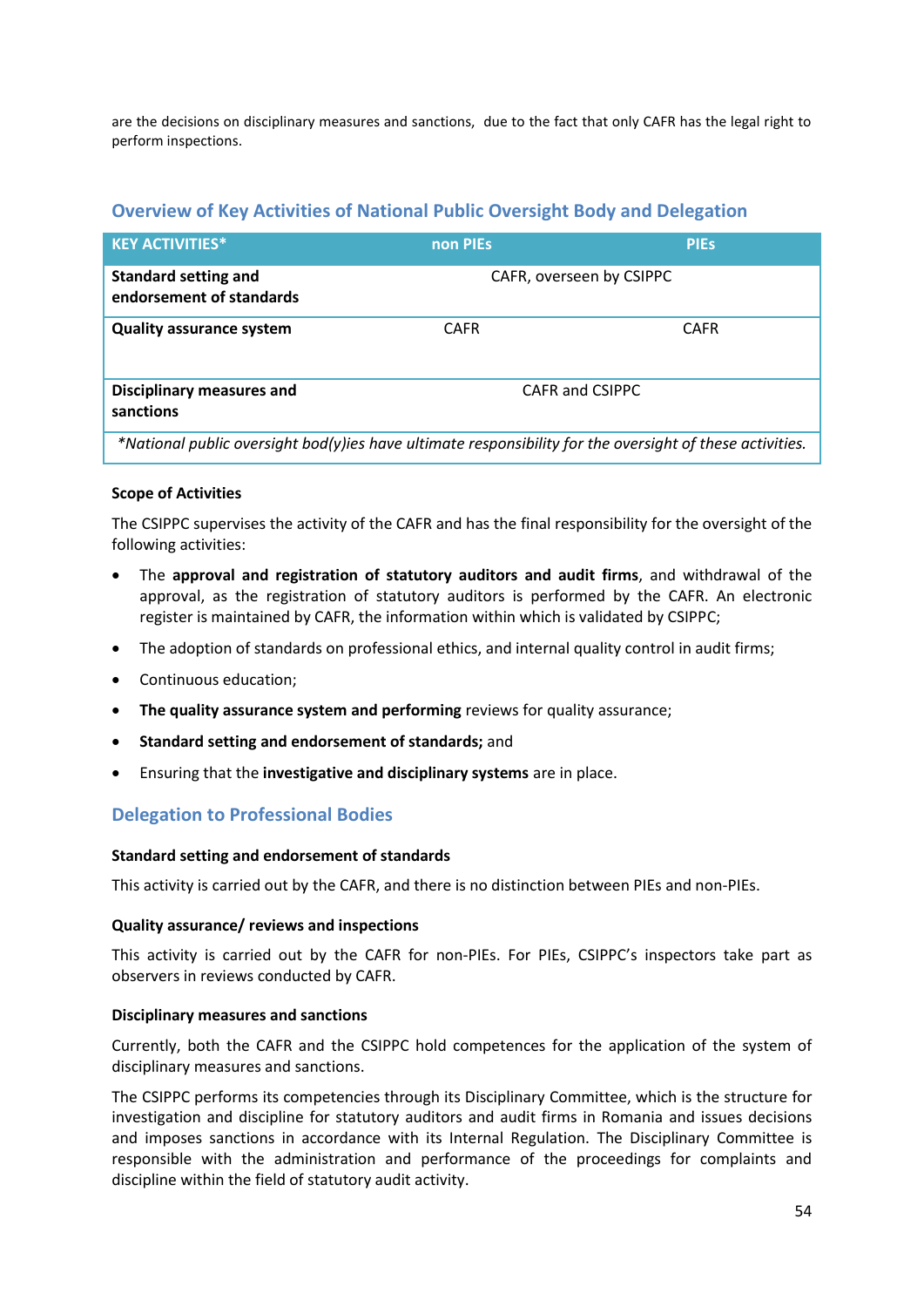- The CAFR is the competent authority that establishes efficient systems for investigations and sanctions in order to detect, correct and prevent inadequate execution of statutory audit by its members; and
- The CAFR prepares regulations regarding the investigation of disciplinary misconduct, disposition of disciplinary sanctions and disciplinary procedure under the law.

There is some overlap in activities between CAFR and CSIPPC with regards to the legal provisions in force regarding competences on disciplinary measures and sanctions. As such, the Ministry of Public Finance has expressed a view regarding the categories of persons to whom the Disciplinary Committee can impose sanctions provided by the law, respectively statutory auditors and audit firms in Romania, the members of the CAFR Council or other elected members in the governing structures of CAFR.

# **Advisory Committee**

Within the CSIPPC, a Technical Commission is established, having a consultative role. The Technical Commission is set up by Decision of the Board, as an advisory body, with the view of supporting the activity of the professional departments of CSIPPC and analysing certain technical matters specific for CSIPPC's activity. The Technical Commission is formed of:

- One or more representatives of audit firms, upon invitation by the CSIPPC's Chief Executive Officer;
- One representative of the CAFR;
- One representative of the CECCAR:
- One representative of the Ministry of Public Finance;
- One representative of the ASF;
- One or more members of the CSIPPC's Board and Executive Board;
- One or more individuals from the professional departments of the CSIPPC, designated by the Chief Executive Officer.

# **EXPECTED CHANGES - EU AUDIT REFORM**

The extent to which the transposition and implementation of the 2014 EU audit reform is likely to change the public oversight system is as follows:

- **Composition and nomination process:** a number of changes are expected in the structure of the board of the CSIPP, especially in that members should be non-practitioners.
- **Scope of activities:** the CSIPPC is expected to continue to delegate a number of activities to the professional bodies, with the exception of quality assurance reviews, and investigation and sanctions for auditors of PIE entities.
- **Funding:** it is intended for the CSIPPC to be funded only from non-public sources. This implies that contributions from members of the CAFR and the CECCAR are likely to increase.
- **Transparency of its work:** a higher level of transparency is anticipated, mainly through reporting of the CSIPPC's activities and outcomes thereof.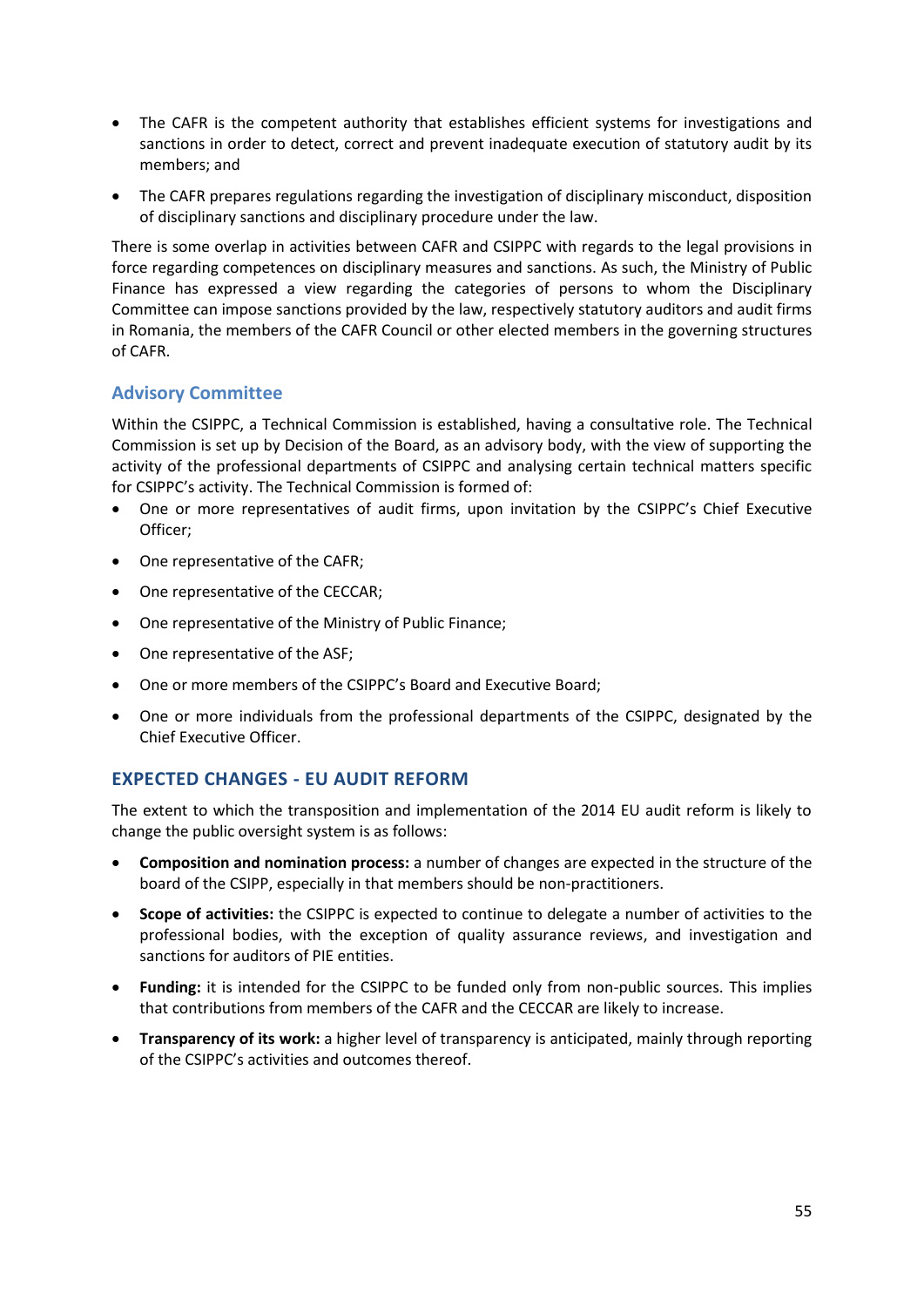# **Slovakia**

# **CURRENT STATE OF AFFAIRS**

# **Organisation of Public Oversight**

| <b>National public oversight bodies</b> | <b>Auditing Oversight Authority</b><br>Urad pre dohlad nad vykonom auditu (UDVA) |
|-----------------------------------------|----------------------------------------------------------------------------------|
| Website                                 | www.udva.sk                                                                      |
| <b>Professional bodies</b>              | <b>Slovak Chamber of Auditors</b><br>Slovenska komora auditorov (SKAU)           |

### **Composition**

The Board of the UDVA is composed of seven members as follows:

- The Director General;
- Two representatives of the Ministry of Finance;
- A representative of the National Bank of Slovakia (NBS);
- A representative of the Stock Exchange;
- A representative of the SKAU; and
- A representative of the Association of Employer's Federations and Associations.

#### **Funding**

The UDVA's core operating costs are currently funded by PIEs and by the Slovak state budget through the Ministry of Finance.

#### **Transparency**

An [annual report](http://www.udva.sk/index.php?option=com_content&view=article&id=197&Itemid=19) is published by the UDVA on an annual basis. Auditor [quality review results](http://www.udva.sk/index.php?option=com_content&view=article&id=31&Itemid=40) are published, as well as information and decisions on disciplinary measures and sanctions.

## **Overview of Key Activities of National Public Oversight Body and Delegation**

| <b>KEY ACTIVITIES*</b>                                                                                   | non PIEs    | <b>PIES</b> |
|----------------------------------------------------------------------------------------------------------|-------------|-------------|
| <b>Standard setting</b>                                                                                  | <b>SKAU</b> | <b>SKAU</b> |
| <b>Endorsement of standards</b>                                                                          | <b>UDVA</b> | <b>UDVA</b> |
| <b>Quality assurance system</b>                                                                          | UDVA, SKAU  | UDVA, SKAU  |
| <b>Disciplinary measures and</b><br>sanctions                                                            | UDVA, SKAU  | UDVA, SKAU  |
| *National public oversight bod(y)ies have ultimate responsibility for the oversight of these activities. |             |             |

#### **Scope of Activities**

The scope of activities of the UDVA is as follows: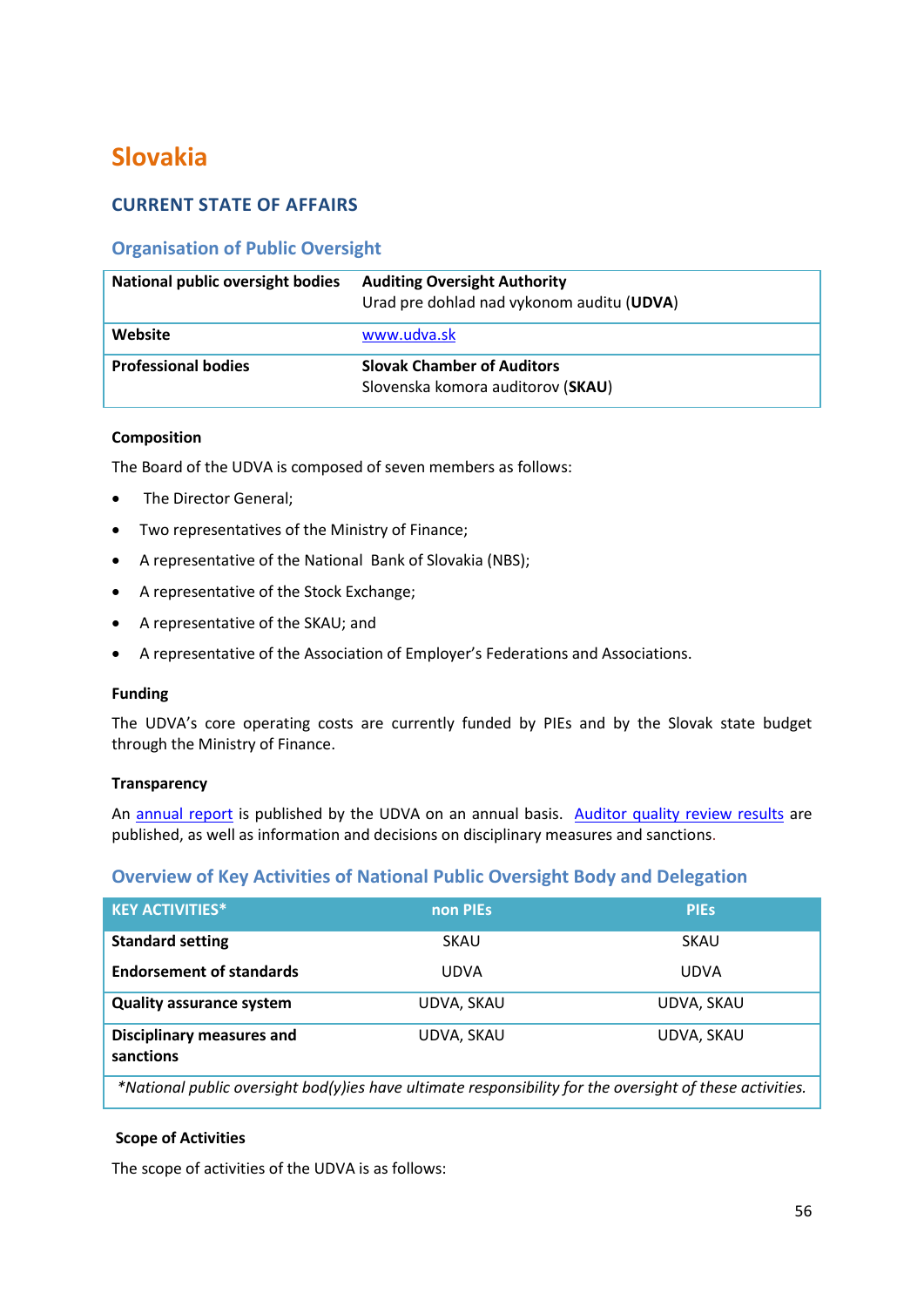- Approval and registration of statutory auditors and audit firms is fully carried out by the UDVA;
- **Continuous education** is overseen by the Professional Oversight Team of the UDVA. Auditor training is conducted by the SKAU;
- **Standard setting and endorsement of standards** is carried out by the SKAU and overseen by the UDVA;
- **Oversight of the quality assurance system** for PIEs and "major audits".The UDVA, through its Audit Quality Review (AQR) team, is responsible for the oversight of the audits of all PIEs; and
- **Disciplinary measures and sanctions** through investigation in instances of potential misconduct which raises important issues affecting the public interest in the Slovak Republic. The UDVA is the independent disciplinary body for auditors and audit firms.

# **Delegation to Professional Bodies**

## **Quality assurance/ reviews and inspections**

All non-PIE audit quality reviews are delegated to the SKAU and overseen by the UDVA.

#### **Disciplinary measures and sanctions**

Certain disciplinary measures and sanctions are delegated to the SKAU. The SKAU also determines the sanctions in respect of matters under their direct supervision.

## **Advisory Committee**

No advisory committee has been formed.

# **EXPECTED CHANGES - EU AUDIT REFORM**

It is unclear at the moment to what extent the organisation of public oversight will be impacted by the 2014 EU audit reform. As far as funding**,** it is expected that the SKAU will add resources to the UDVA funding. There is also awareness that the system of quality assurance for PIE audits will need to be adapted.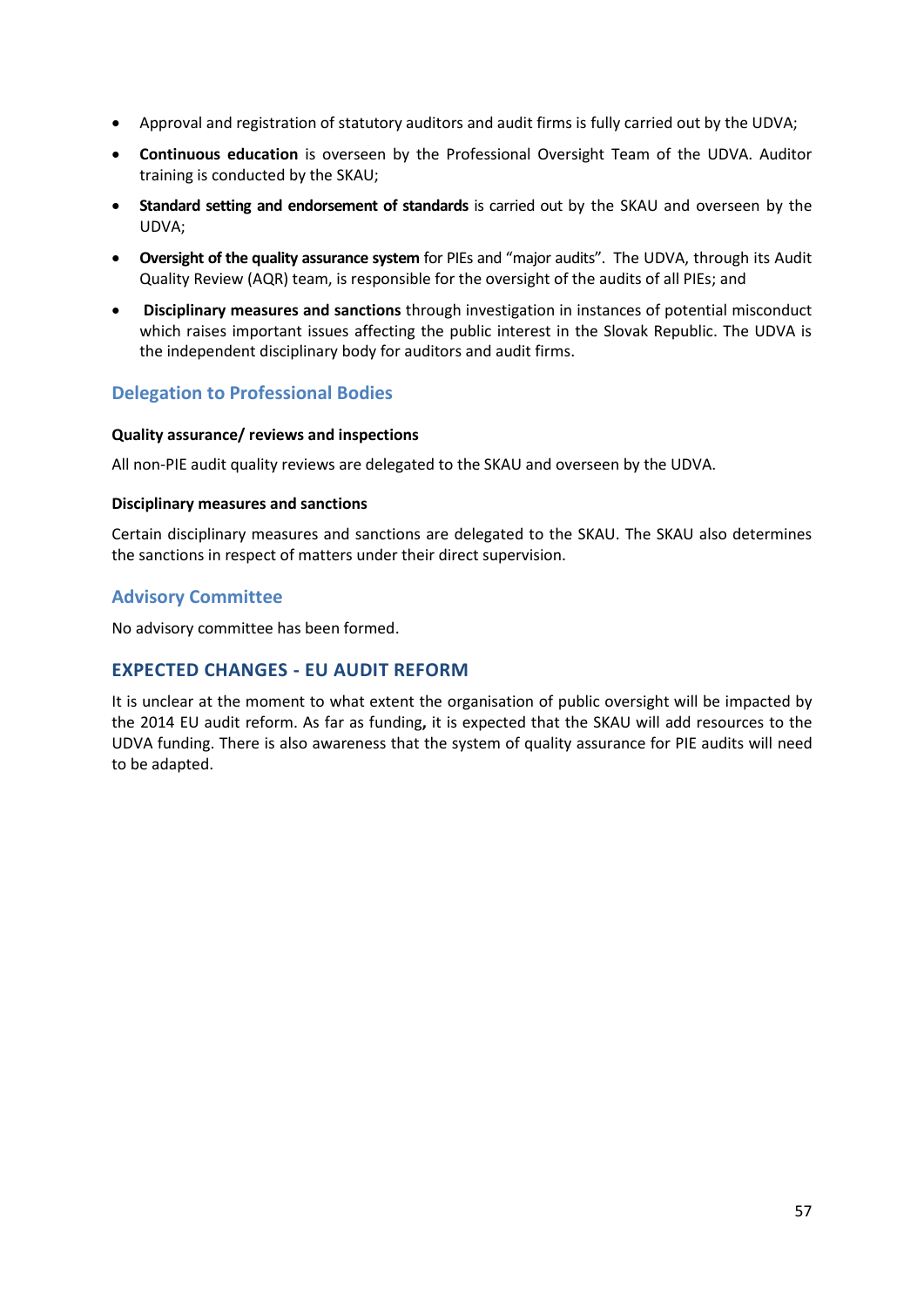# **Slovenia**

# **CURRENT STATE OF AFFAIRS**

# **Organisation of Public Oversight**

| <b>National public oversight bodies</b> | <b>Agency for Public Oversight over Auditing</b><br>Agencija za javni nadzor nad revidiranjem (ANR) |
|-----------------------------------------|-----------------------------------------------------------------------------------------------------|
| Website                                 | http://www.anr.si/                                                                                  |
| <b>Professional bodies</b>              | <b>Slovenian Institute of Auditors</b><br>Slovenski inštitut za revizijo (SIZR)                     |

#### **Composition**

The ANR is governed by the Council of Experts (CE) who along with the Director of the Agency, who acts as the president of the CE, are appointed and dismissed by the Government, on proposal of the Minister of Finance. The Experts are appointed for a term of six years and can be re-appointed. The CE and its Director need to fulfil the following criteria:

- Be an independent expert with appropriate knowledge and experience relating to the tasks of the ANR;
- Have completed a higher education degree in the areas of economics or law;
- Have work experience in the theoretical or practical fields of accounting, auditing, finance or law for at least eight years;
- Not be employed by the Slovenian Institute of Auditors (SIA) or be a member of any of the Institute's bodies;
- Have not been a practitioner, or been affiliated in any way to an audit firm for at least three years prior to appointment;
- Not have any prior criminal convictions related to economic crime;
- Not be a member of management or of the Board of Directors of any entity which is subject to a statutory audit.

The CE has nine members, who are appointed by the Minister of Finance. The members are nominated from the following organisations:

- The Securities Market Agency;
- The Bank of Slovenia;
- The Insurance Supervision Agency;
- The SIZR;
- The Ljubljana Stock Exchange;
- The Ministry of the Economy;
- The Ministry of Finance;
- The University of Ljubljana or University of Maribor.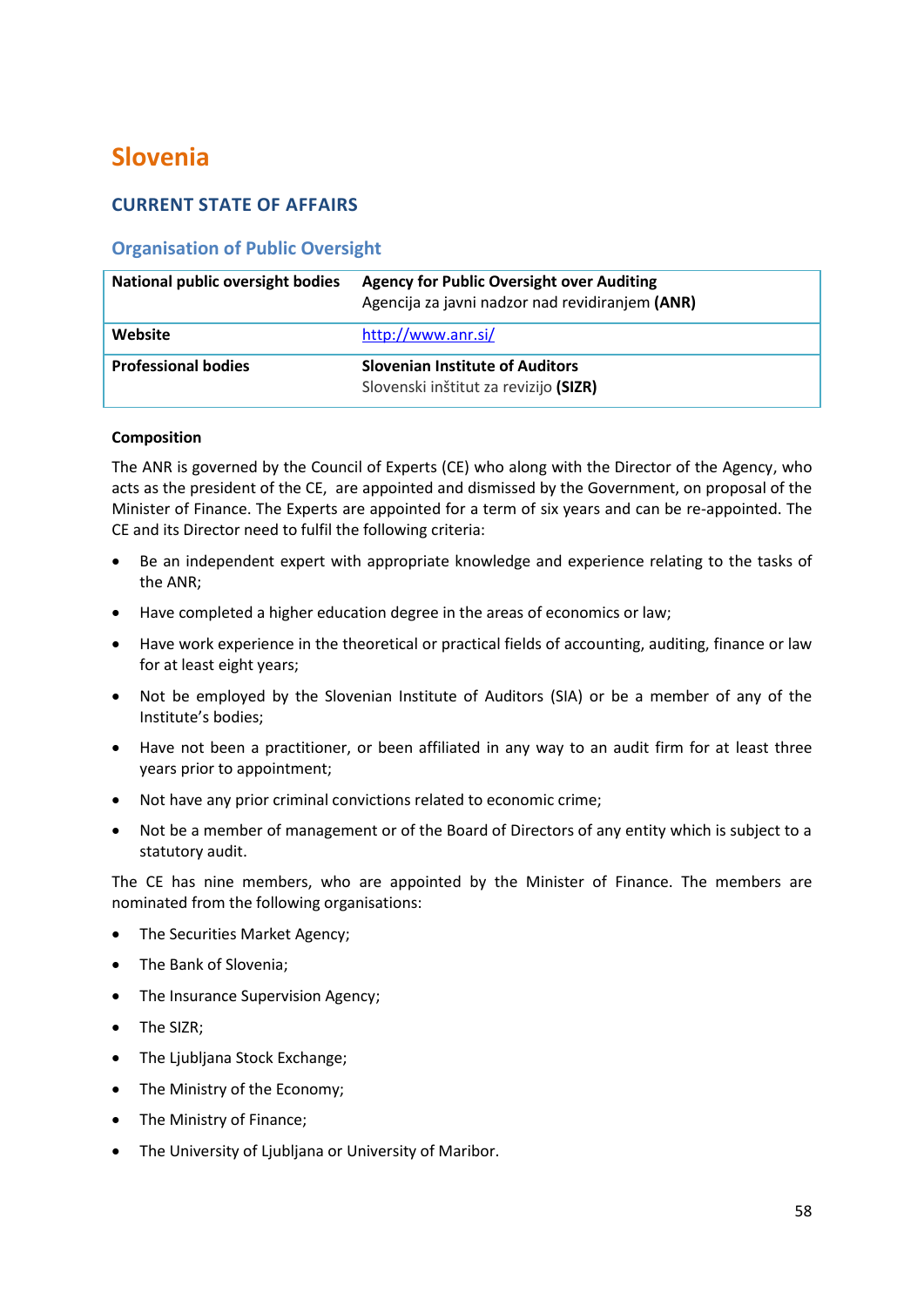## **Funding**

The ANR is mostly funded by the government. Indicatively, the ANR's budget for 2013 amounted to EUR 259,000, out of which EUR 242,000 was provided by the government.

## **Transparency**

The ANR prepares and presents an annual report which is reviewed by the National Assembly of the Republic of Slovenia. This report is publicly available, as is the annual work plan and the report on disciplinary measures and sanctions. The annual report includes overall results of the quality assurance reviews performed. Individual firm results are not presented. Information on disciplinary measures and sanctions are included in the public register maintained by the SIZR once they are finali.

# **Overview of Key Activities of National Public Oversight Body and Delegation**

| <b>KEY ACTIVITIES*</b>                                                                                   | non PIEs                                       | <b>PIES</b> |
|----------------------------------------------------------------------------------------------------------|------------------------------------------------|-------------|
| <b>Standard setting and</b><br>endorsement of standards                                                  | <b>SIZR</b>                                    |             |
| <b>Quality assurance system</b>                                                                          | Performed by SIZR                              |             |
|                                                                                                          | ANR can perform reviews & make recommendations |             |
| <b>Disciplinary measures and</b><br>sanctions                                                            | ANR                                            |             |
| *National public oversight bod(y)ies have ultimate responsibility for the oversight of these activities. |                                                |             |

#### **Scope of Activities**

The ANR is responsible for the oversight of the following activities:

- The adoption of auditing rules and the definition of the hierarchy of the auditing rules which are not regulations;
- The training for obtaining the professional title of certified auditor;
- The issuance of the licences to provide audit services and carry out the tasks of a certified auditor, and the registration of statutory third-country auditors and audit companies;
- The continuing education of certified auditors; and
- Ensuring the quality of the audit work of certified auditors and audit companies.

The ANR takes the final decisions regarding supervisory procedures of the quality of the work of audit companies and certified auditors, and imposes measures of supervision. Based on good practices, the ANR may, in cooperation with the SIZR, formulate recommendations for quality control of the auditing of individual types of companies.

# **Delegation to Professional Bodies**

#### **Standard setting and endorsement of standards**

This task is delegated to the SIZR. No distinction is made between PIEs and non-PIEs.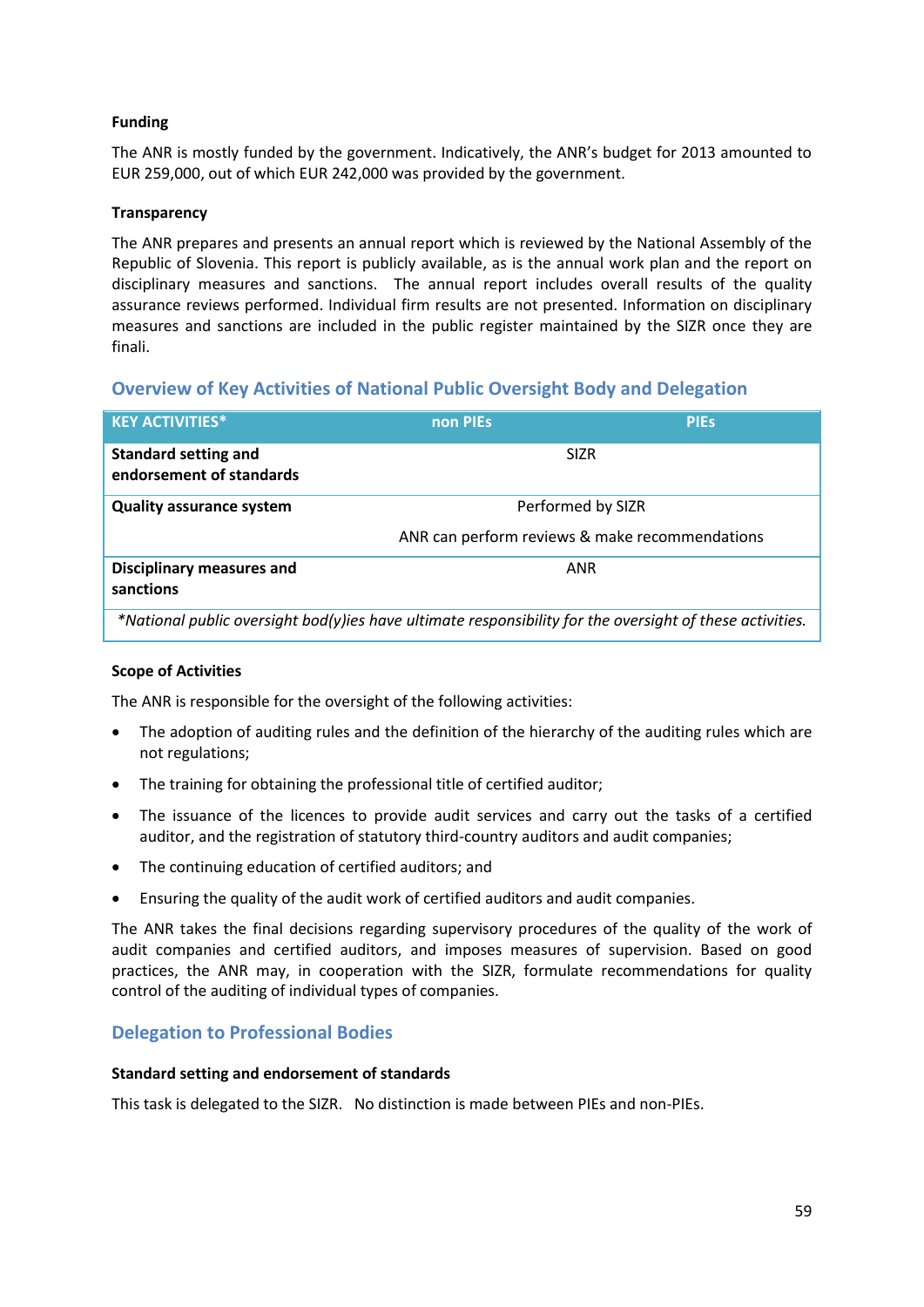#### **Quality assurance/ reviews and inspections**

This task is delegated to the SIZR. The ANR may itself perform quality assurance reviews. In carrying out such quality control, the ANR has the same competences as the SIZR. No distinction is made between PIEs and non-PIEs.

#### **Disciplinary measures and sanctions**

These tasks are not delegated, and there is no distinction made between PIEs and non-PIEs

## **Advisory Committee**

There is no advisory committee in place at the moment and it is unclear whether one will be put in place.

# **EXPECTED CHANGES - EU AUDIT REFORM**

The extent to which the transposition and implementation of the 2014 EU audit reform is likely to change the public oversight system is that the ANR is expected to take over all the activities relating to the quality review system, including sanctions.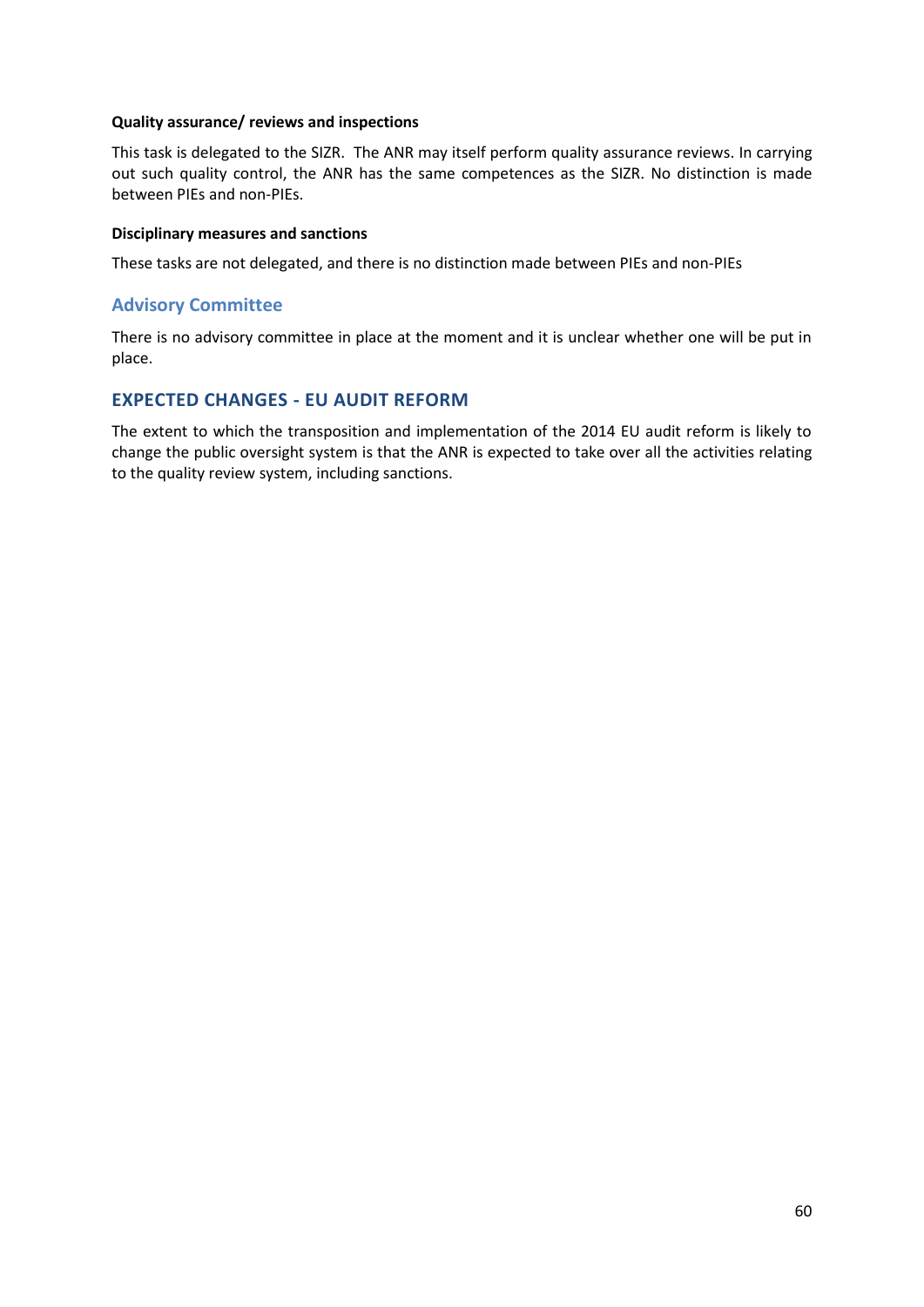# **Spain**

# **CURRENT STATE OF AFFAIRS**

# **Organisation of Public Oversight**

| <b>National public oversight bodies</b> | <b>Accounting and Auditing Institute</b><br>Instituto de Contabilidad y Auditoria de Cuentas (ICAC)              |
|-----------------------------------------|------------------------------------------------------------------------------------------------------------------|
| Website                                 | www.icac.meh.es                                                                                                  |
| <b>Professional bodies</b>              | <b>Institute of Chartered Accountants of Spain</b><br>Instituto de Censores Jurados de Cuentas de España (ICJCE) |
|                                         | <b>General Council of Economist Associations</b><br>Consejo General de Colegios de Economistas (CGCE)            |

## **Composition**

The ICAC is affiliated to the Ministry of Economy and Competitiveness. The governing bodies of the ICAC are the ICAC President, the Audit Committee and the Accounting Council.

The Audit Committee has only an advisory role and is composed of:

- Two representatives of the Ministry of Economy and Competitiveness, one from the Stock Exchange Regulator (CNMV);
- A representative from the Directorate General for Insurance and Pension Funds (DGS);
- A representative of the Government Controller's office (IGAE);
- A representative of the Court of Auditors;
- A representative of the Central Bank of Spain;
- A public prosecutor or company registration officer;
- A member of the academic community;
- An investment analyst;
- An expert in accounting and auditing issues; and
- Four representatives of the audit professional bodies.

The Accounting Council is composed of representatives of those bodies which are responsible for accounting standards regulation. These are:

- Representatives of the Bank of Spain, CNMV and DGS;
- Civil servants from the ICAC; and
- A representative from the Economy and Competitiveness Ministry.

#### **Funding**

The ICAC is funded predominantly by a fee levied on the profession. A fee is payable to the ICAC for the issuance of every audit report. A very small proportion of the ICAC's funding is from sales of its publications. Previously, until 2011, the ICAC also received funding from the Government.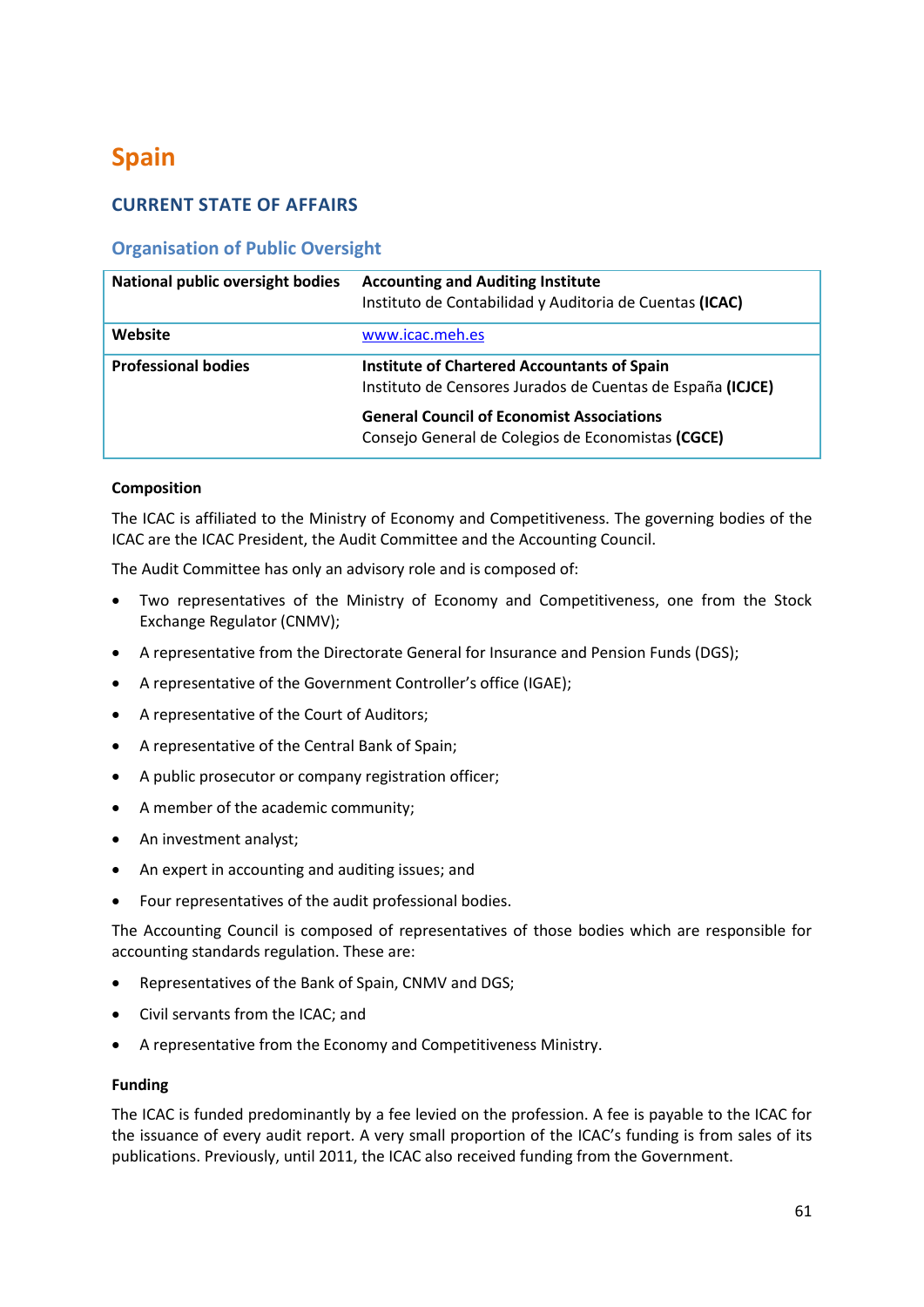## **Transparency**

The ICAC publishes its annual accounts and annual report of activities. The 2013 annual report is also available in **English**. The individual inspection reports are not publicly available. Information on sanctions and disciplinary measures is published at the Official ICAC Bulletin (BOICAC), and includes the name of the auditor or audit firm, the kind of sanction imposed, the fine amount if applicable, and the name of the audit client, if relevant. This information is published in the Official ICAC Bulletin named BOICAC.

## **Overview of Key Activities of National Public Oversight Body and Delegation**

| <b>KEY ACTIVITIES*</b>                                                                                   | non PIEs                | <b>PIES</b>                  |
|----------------------------------------------------------------------------------------------------------|-------------------------|------------------------------|
| <b>Standard setting and</b>                                                                              | Setting: ICJCE and CGCE |                              |
| endorsement of standards                                                                                 | Endorsing: ICAC         |                              |
| <b>Quality assurance system</b>                                                                          | <b>ICICE and CGCE</b>   | <b>ICAC</b>                  |
|                                                                                                          |                         | ICJCE and CGCE; possible but |
|                                                                                                          |                         | not exercised                |
| <b>Disciplinary measures and</b>                                                                         |                         | <b>ICAC</b>                  |
| sanctions                                                                                                |                         |                              |
| *National public oversight bod(y)ies have ultimate responsibility for the oversight of these activities. |                         |                              |

## **Scope of Activities**

The scope of activities of the ICAC is as follows:

- Approval and registration of statutory auditors and audit firms, and continuous education, as the ICAC also sets the standards for the access examinations which are conducted by the ICJCE;
- **Endorsement of standards** in audit, ethics and internal quality control;
- **Oversight of the quality assurance system** is maintained by the ICAC which sets the scope for reviews and establishes the procedures to be performed for both audits of PIEs and non-PIEs. The ICAC also approves the reviewers and makes the selection of the auditors and firms to be reviewed. All PIE reviews are performed by the ICAC; and
- **Disciplinary measures and sanctions**.

# **Delegation to Professional Bodies**

#### **Standard setting and endorsement of standards**

The drafting of the standards is delegated to the ICJCE and the CGCE. In instances where this task is not fulfilled, the ICAC has the competence to prepare and adopt the standards itself. There is no distinction between PIEs and non-PIEs.

#### **Quality assurance/reviews and inspections**

The performance of the quality assurance reviews for non-PIE audits is delegated to the professional bodies with the ICAC maintaining supervision of this activity. The work programme for quality reviews of non-PIEs is discussed annually between the ICAC and the professional bodies and an agreement is put in place, which is signed by both parties.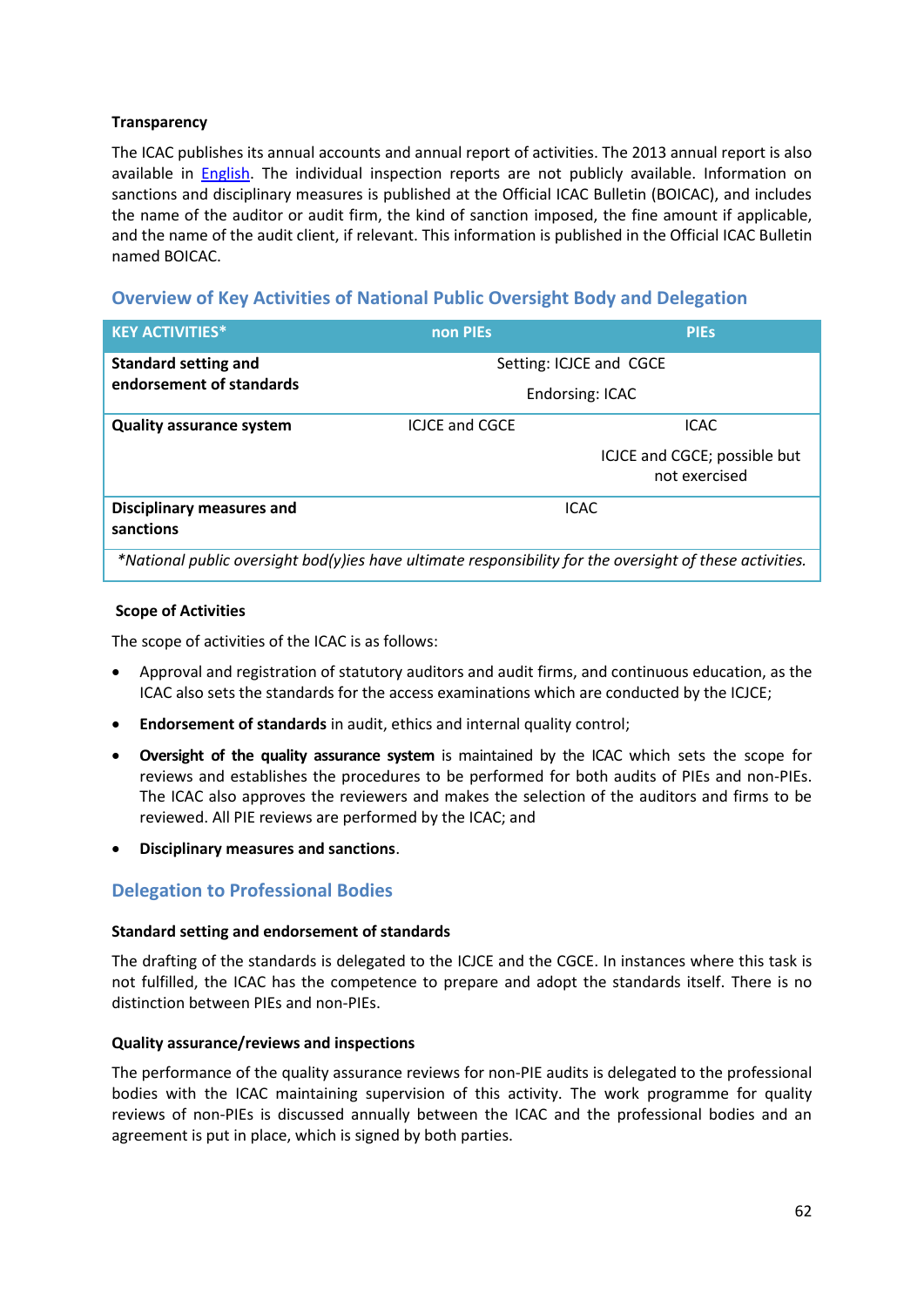At present, the delegation of quality reviews for PIEs and non-PIEs is possible, however, in practice only the quality review of non-PIE audits is performed by the professional bodies.

#### **Disciplinary measures and sanctions**

This task is not delegated. There are no distinctions between PIEs and non-PIEs.

## **Advisory Committee**

The current Audit Committee and Accounting Council, which are two of the Governing Bodies of the ICAC as per the relevant Auditing Law, operates as advisory committees of the ICAC President who bears ultimate responsibility with regards to decision making in audit matters. The participation of the profession in the Audit Committee has varied over the years, and the current composition is detailed above. The Accounting Council of the ICAC is assisted by an Accounting Consultative Committee where the profession is represented along with other interested parties. The Accounting Council is one of the governing bodies of the ICAC.

## **EXPECTED CHANGES - EU AUDIT REFORM**

The extent to which the transposition and implementation of the 2014 EU audit reform is likely to change the public oversight system is as follows:

- **Funding:** the new draft legislation includes the provision for a new fee for the registration in the Official Registry of Auditors.
- **Sanctions:** the new draft legislation proposes some changes, which would increase the amount of fines related to PIE audits.
- **Quality assurance system:** the new draft legislation specifies that the tasks that can be delegated to professional bodies shall be "merely instrumental". Depending on the final interpretation of this term, it may lead to an even lower delegation of tasks. The new draft legislation will limit the delegation of the performance of quality reviews to non-PIE audits. As indicated in the relevant section above, the current legislation permits the delegation of the performance of quality reviews to professional bodies. Although in practice only non-PIE quality reviews are delegated, the law currently does not provide this limitation. It is also expected that there will be state-wide possibilities for the regulator to access audit files/documentation of audit firms and individual auditors.
- **Advisory Committee**: the new draft legislation has introduced a new restriction to the composition, and responsibilities of the Audit (Advisory) Committee. The draft bill prohibits auditors in practice or recently retired to be members of the committee. The ICJCE has asked for the withdrawal of this new restriction.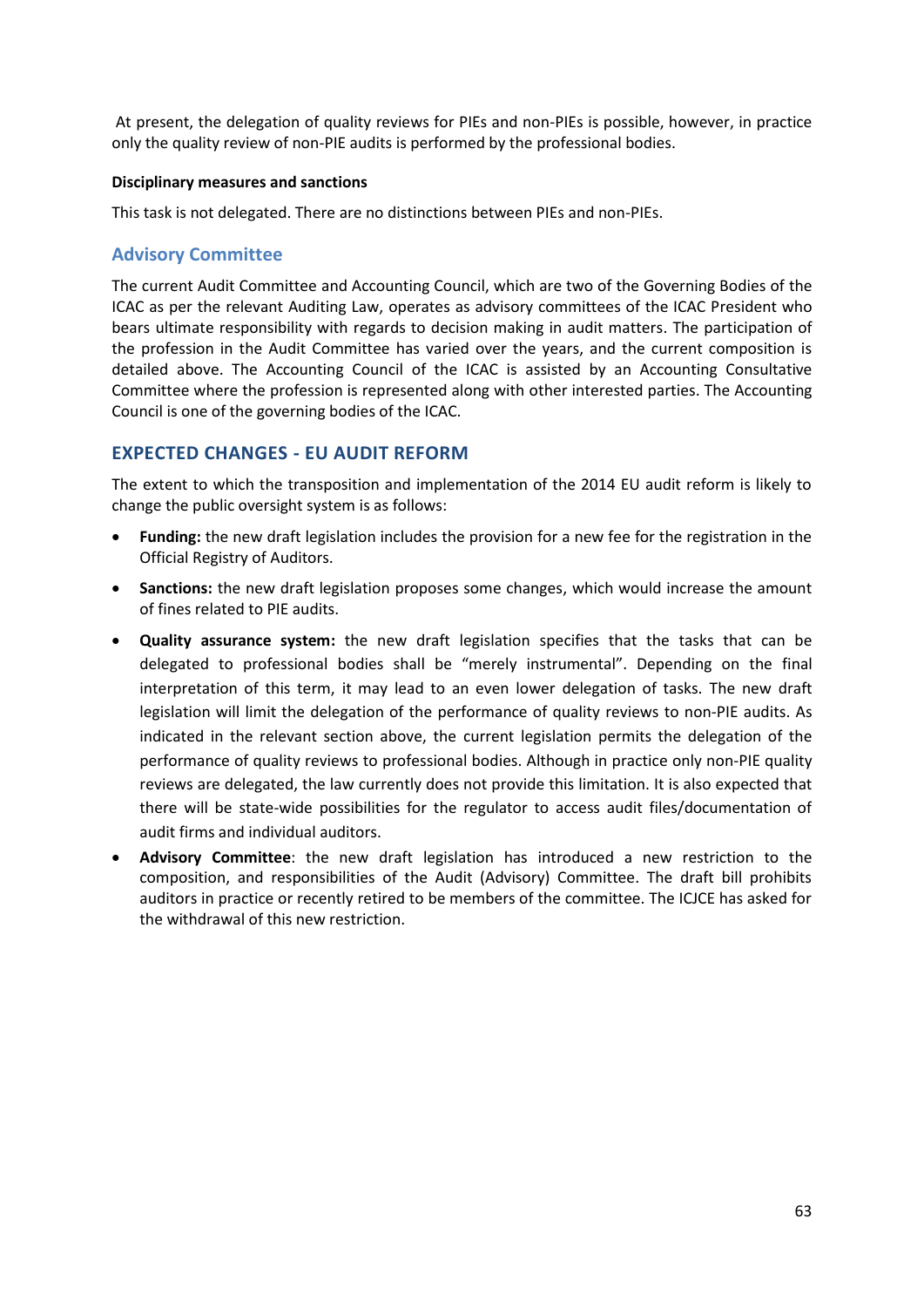# **Sweden**

# **CURRENT STATE OF AFFAIRS**

# **Organisation of Public Oversight**

| <b>National public oversight bodies</b> | <b>Supervisory Board of Public Accountants</b><br>Revisorsnämnden (RN)                                                                  |
|-----------------------------------------|-----------------------------------------------------------------------------------------------------------------------------------------|
| Website                                 | http://www.revisorsnamnden.se/rn/english/english.html                                                                                   |
| <b>Professional bodies</b>              | Institute for the Accountancy Profession in Sweden<br>Branschorganisationen för redovisningskonsulter, revisorer och<br>rådgivare (FAR) |

## **Composition**

The RN is organised around an office and a disciplinary board. The RN has no board, instead the office is led by a director, who is the head of the authority and who has the full decisive powers in all administrative matters. The director is appointed by the Government for a period of six years. The disciplinary board consists of nine members appointed by the Government for a period of three years, and two of these members should be practitioners.

## **Funding**

The RN is funded entirely by fees comprising of an annual fee amounting to SEK 5,500 per auditor and SEK 20,000 per registered public accounting firm, a fee of SEK 3,100 for every application for authorisation or registration and renewal of such authorisation/registration and a fee of SEK 25,000 for every exam.

The RN also charges an annual inspection fee for each PIE assignment, i.e. today comprising listed companies, ranging between SEK 10,000 to SEK 40,000.

## **Transparency**

The RN issues an annual report, which is made publicly available. The annual report includes overall results of the quality assurance reviews performed. Individual firm results are not presented. Decisions on disciplinary measures and sanctions are publicly available on an anonymous basis. The public can request further information on individual cases, in which case the name would also be included in the information provided.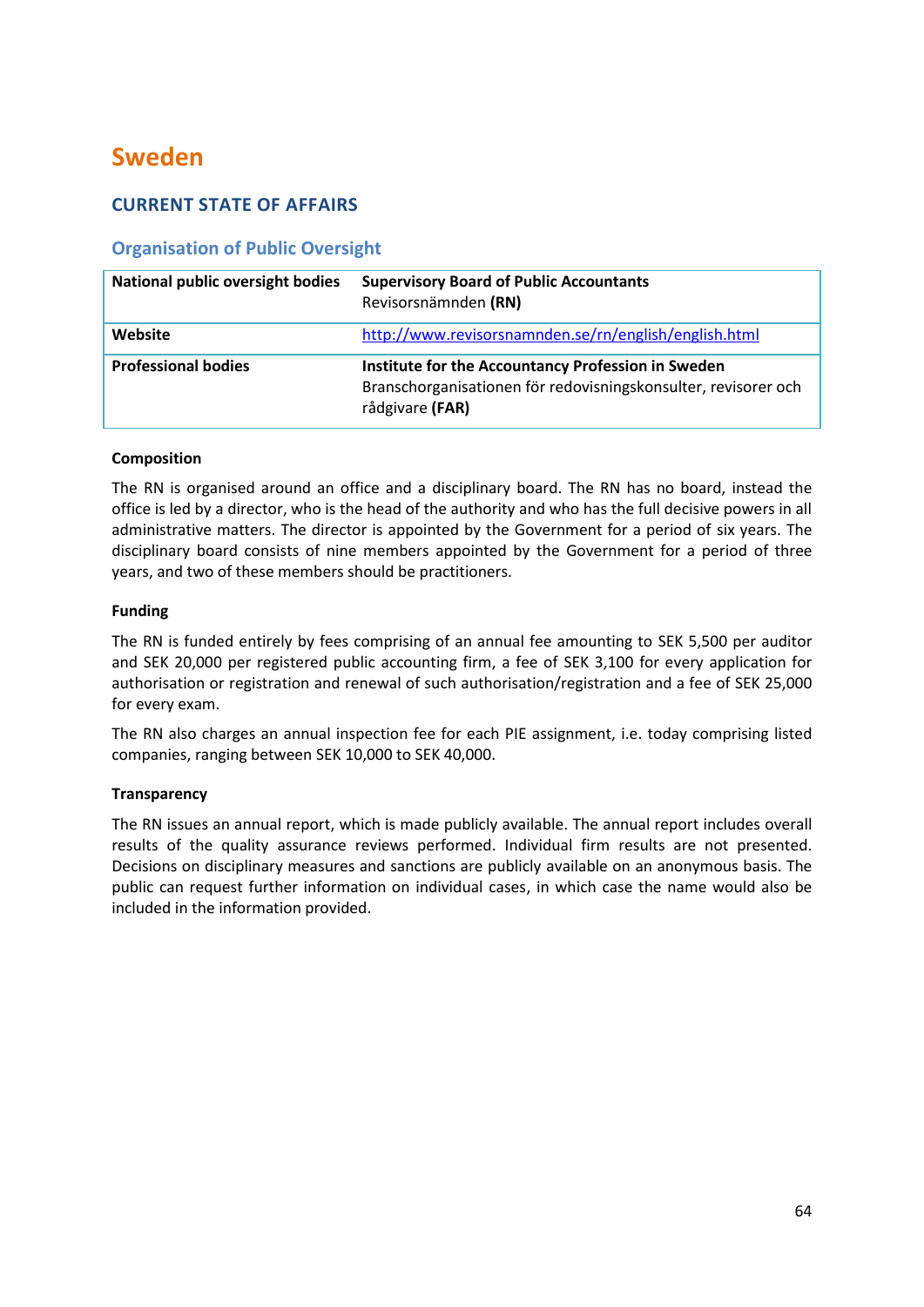## **Overview of Key Activities of National Public Oversight Body and Delegation**

| <b>KEY ACTIVITIES*</b>                                                                                   | non PIEs | <b>PIES</b> |    |
|----------------------------------------------------------------------------------------------------------|----------|-------------|----|
| <b>Standard setting and</b><br>endorsement of standards                                                  |          | RN          |    |
| <b>Quality assurance system</b>                                                                          | FAR/RN   |             | RN |
| <b>Disciplinary measures and</b><br>sanctions                                                            |          | <b>RN</b>   |    |
| *National public oversight bod(y)ies have ultimate responsibility for the oversight of these activities. |          |             |    |

#### **Scope of Activities**

The scope of activities of the RN is as follows:

- Approval and registration of auditors and audit firms, and continuous education;
- **Standard setting and endorsement of standards**;
- **Oversight of the quality assurance system** and performance of quality reviews of PIE auditors, and non-members of FAR. The RN also performs a review of a random selection of the quality assurance reviews conducted by the FAR; and
- **Disciplinary measures and sanctions** are performed by the RN through its disciplinary board.

The RN is the governmental authority for all matters concerning auditors. The RN is responsible for all matters concerning exams and issuing authorisation or registration, but also supervision and decisions on disciplinary and other measures against auditors and registered public accounting firms. The RN is also responsible to give advanced notifications and interpret and develop auditing practice and professional ethics.

# **Delegation to Professional Bodies**

#### **Standard setting and endorsement of standards**

There is no delegation of this task. There is no distinction between PIEs and non-PIEs.

#### **Quality assurance/ reviews and inspections**

The quality assurance review of non-PIE auditors, that are members of FAR, is conducted by the FAR. In instances where an auditor or audit firm refuses to undergo a review, or the review raises significant deficiencies, then the FAR needs to report this to RN.

#### **Disciplinary measures and sanctions**

There is no delegation of this task. There is no distinction between PIEs and non-PIEs.

# **Advisory Committee**

No advisory committee in place.

# **EXPECTED CHANGES - EU AUDIT REFORM**

The extent to which the transposition and implementation of the 2014 EU audit reform is likely to change the public oversight system is as follows: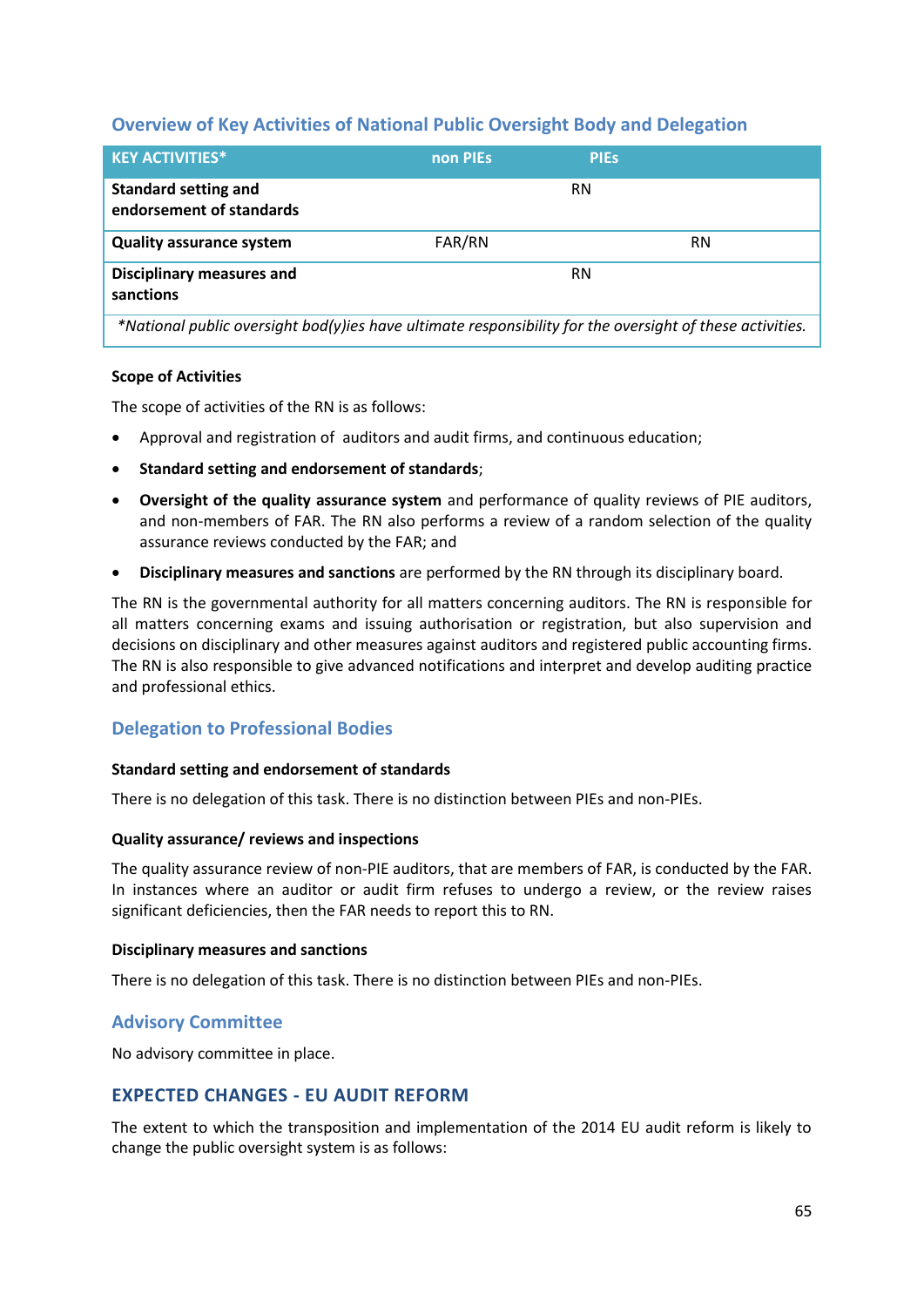**Scope of activities:** it is expected to change slightly with more market monitoring being conducted by the RN. No additional delegation is planned.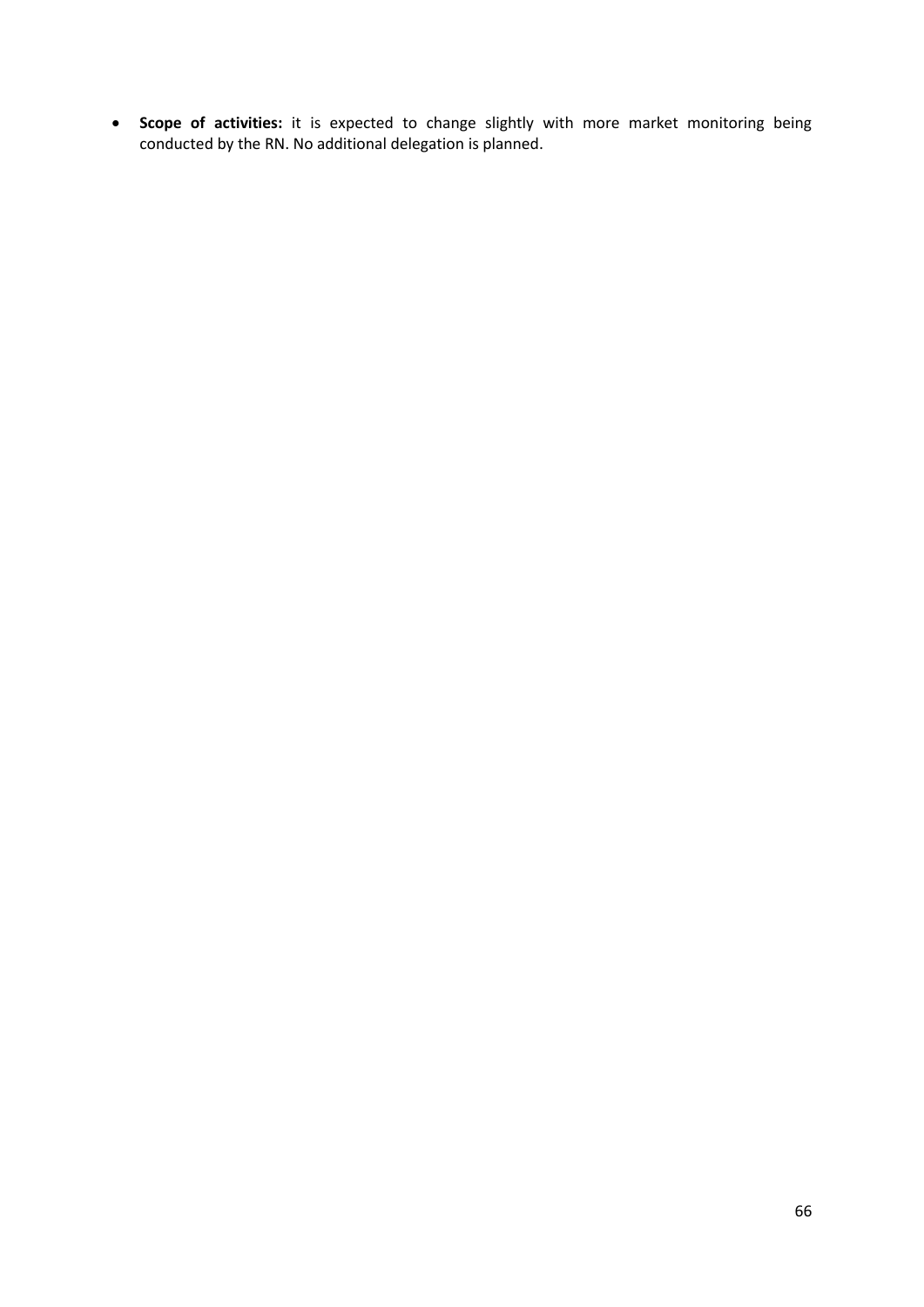# **UK**

**.** 

# **CURRENT STATE OF AFFAIRS**

# **Organisation of Public Oversight**

The government departments with authority over the public oversight of the profession are the Department for Business Innovation & Skills (BIS), and the Treasury. The powers held by the BIS are devolved to the Financial Reporting Council (FRC), and those of the Treasury are similarly devolved to the Financial Conduct Authority (FCA) and the Prudential Regulation Authority (PRA).

| <b>National public oversight bodies</b> | Oversight of the audit profession and company reporting<br>Financial Reporting Council (FRC)                                                                                                                                                                                                                                                                                                                                     |  |
|-----------------------------------------|----------------------------------------------------------------------------------------------------------------------------------------------------------------------------------------------------------------------------------------------------------------------------------------------------------------------------------------------------------------------------------------------------------------------------------|--|
| Other relevant bodies                   | <b>Audits of banks</b><br>Prudential Regulation Authority (PRA)                                                                                                                                                                                                                                                                                                                                                                  |  |
|                                         | <b>Financial listing</b>                                                                                                                                                                                                                                                                                                                                                                                                         |  |
|                                         | Financial Conduct Authority (FCA)                                                                                                                                                                                                                                                                                                                                                                                                |  |
| Website                                 | https://www.frc.org.uk/Home.aspx                                                                                                                                                                                                                                                                                                                                                                                                 |  |
|                                         | http://www.fca.org.uk/                                                                                                                                                                                                                                                                                                                                                                                                           |  |
|                                         | http://www.bankofengland.co.uk/pra/Pages/default.aspx                                                                                                                                                                                                                                                                                                                                                                            |  |
| <b>Professional bodies</b>              | <b>Recognised Supervisory Bodies (RSBs)</b> <sup>18</sup><br>Institute of Chartered Accountants in England and Wales<br>(ICAEW)<br><b>Chartered Accountants Ireland (ICAI)</b><br>Association of Chartered Certified Accountants (ACCA)<br>Institute of Chartered Accountants of Scotland (ICAS)<br>Association of Authorised Public Accountants (AAPA)                                                                          |  |
|                                         | <b>Recognised Qualifying Bodies (RQBs)</b> <sup>19</sup><br>Institute of Chartered Accountants in England and Wales<br>(ICAEW)<br><b>Chartered Accountants Ireland (ICAI)</b><br>Association of Chartered Certified Accountants (ACCA)<br>Institute of Chartered Accountants of Scotland (ICAS)<br>Chartered Institute of Public Finance and Accountancy (CIPFA) <sup>20</sup><br>Association of International Accountants (AIA) |  |

<sup>&</sup>lt;sup>18</sup> These are the professional bodies which are approved by the Minister of State, and monitored by the FRC, as responsible for supervising the work of their member auditors, and audit firms.

<sup>&</sup>lt;sup>19</sup> These are the professional bodies which are approved by the Minister of State, and monitored by the FRC, as responsible for offering an audit qualification.

 $20$  CIPFA's status as an RQB is currently temporarily suspended.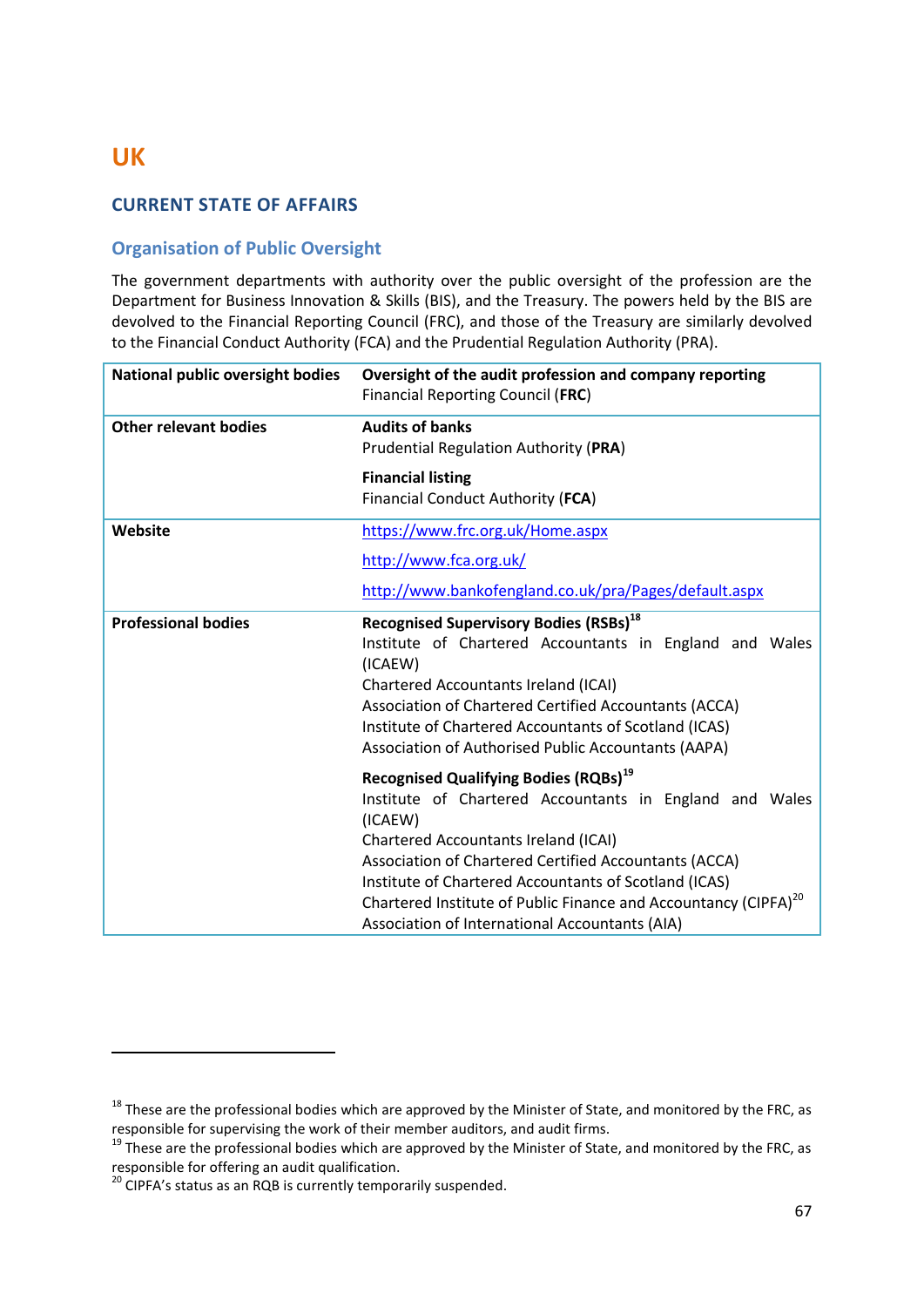## **Composition**

The FRC Board can have up to 20 directors comprising: the Chairman and Deputy Chairman (appointed by the Secretary of State for the Department of Business, Innovation and Skills); the Chief Executive; the Executive Director of Conduct; the Executive Director of Codes and Standards; the Chair of the Codes and Standards Committee; the Chair of the Conduct Committee; and up to 11 other non-executive directors (including the Chairs of the Accounting, Actuarial and Audit and Assurance Councils). The key committees with regards to the oversight of the audit profession are the Codes and Standards Committee, and the Conduct Committee. Both of these committees have practitioners amongst their ranks. However, no FRC Board member is a practitioner.

The majority of FRC Board members must not be individuals who in the five years prior to appointment have:

- Been practising auditors, accountants or actuaries; or
- Held voting rights in an audit, accountancy or actuarial firm; or
- Been employees of an audit, accountancy or actuarial firm, members of the administrative or management body of an audit, accountancy or actuarial firm or officer holders of an accountancy or actuarial body.

Further to the above conditions, an office holder of an accountancy or actuarial body is not eligible for appointment as a director of one of the FRC committees.

#### **Funding**

The FRC's core operating costs in relation to accounting, auditing and corporate governance are currently funded by an arrangement under which the costs are met by the business community, the accountancy profession and by the UK Government. It should be noted that the proportion of government funding is minimal. Core operating costs in relation to actuarial standards and regulation are funded by contributions from the pensions and insurance industries and the actuarial profession.

The FRC's budget for the year ending 31 March 2016 is GBP 12,800,000. Details of the funding arrangements can be found on the [FRC's website](https://www.frc.org.uk/About-the-FRC/Reports-Plans-and-Budgets/Funding.aspx).

#### **Transparency**

An [annual report, plan and budget](https://www.frc.org.uk/About-the-FRC/Reports-Plans-and-Budgets/Previous-annual-reports.aspx) are published by the FRC on an annual basis. [Individual firm](https://www.frc.org.uk/Our-Work/Conduct/Audit-Quality-Review/Audit-firm-specific-reports.aspx)  [quality review results](https://www.frc.org.uk/Our-Work/Conduct/Audit-Quality-Review/Audit-firm-specific-reports.aspx) are published, as well as information and decisions on disciplinary measures [and sanctions.](https://www.frc.org.uk/Our-Work/Conduct/Professional-discipline.asp)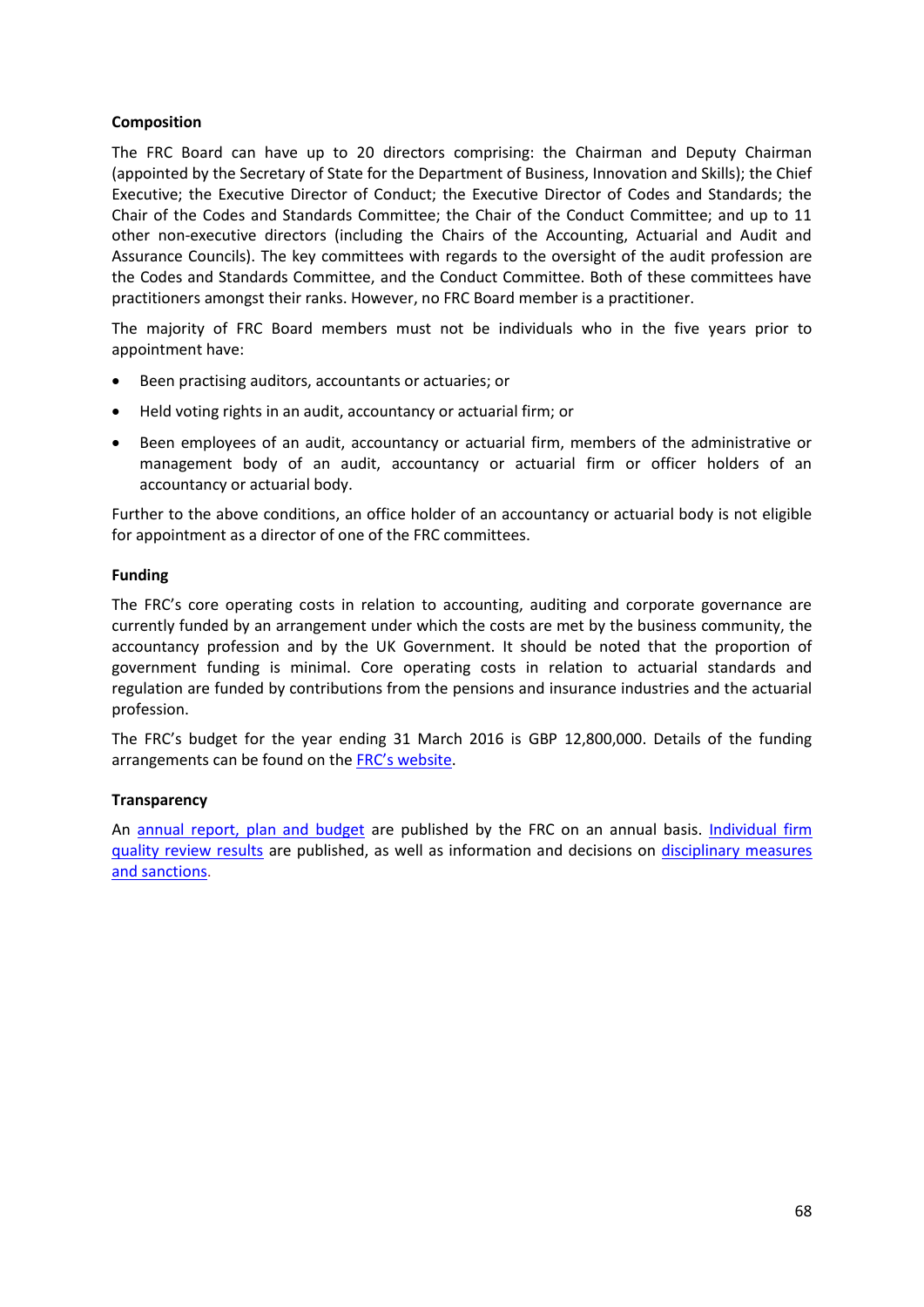# **Overview of Key Activities of National Public Oversight Body and Delegation**

| <b>KEY ACTIVITIES*</b>                                                                                   | non PIEs                                                                                     | <b>PIEs</b>                     |
|----------------------------------------------------------------------------------------------------------|----------------------------------------------------------------------------------------------|---------------------------------|
| <b>Standard setting and</b><br>endorsement of standards                                                  | <b>FRC</b>                                                                                   | <b>FRC</b>                      |
|                                                                                                          | Ethical standards: RQBs and FRC                                                              |                                 |
| <b>Quality assurance system</b>                                                                          | Audit firms $> 10$ "major audits" <sup>21</sup>                                              |                                 |
|                                                                                                          | <b>FRC</b>                                                                                   |                                 |
|                                                                                                          | All other non-PIE audits                                                                     | Audit firms > 10 "major audits" |
|                                                                                                          | <b>RSBs</b>                                                                                  | <b>RSBs</b>                     |
| <b>Disciplinary measures and</b>                                                                         | <b>FRC and RSBs</b>                                                                          |                                 |
| sanctions                                                                                                | If the investigation was carried out by the FRC then the sanctions<br>are imposed by the FRC |                                 |
| *National public oversight bod(y)ies have ultimate responsibility for the oversight of these activities. |                                                                                              |                                 |

#### **Scope of Activities**

**.** 

The scope of activities of the FRC is as follows:

- Approval and registration of statutory auditors and audit firms, and continuous education is overseen by the Professional Oversight Team of the FRC. It should be noted that auditor approval, and qualification/ training is not conducted by the FRC. Approval and registration is granted by each of the RSBs. The FRC has a supervisory and not a delegating role in this instance.
- **Standard setting and endorsement of standards** is carried out by the FRC, through its audit and assurance team. The FRC develops and maintains auditing and assurance standards, as well as ethical standards for auditors, and guidance for engagements that are performed in the UK and Ireland.
- **Oversight of the quality assurance system** "major audits", which includes PIEs. The FRC, through its Audit Quality Review (AQR) team, is responsible for the monitoring of the audits of all listed entities and other PIEs. The AQR team conducts reviews of firms with more than 10 "major audits" - there are nine such audit firms subject to full inspection by the AQR. A middle tier of audits are within the scope of the AQR's work, and are known as non-PIE "major audits". These relate to entities whose financial condition is considered to be a major public interest. A description of such entities is issued annually by the FRC ("Scope of Independent Inspection"). Major audits undergo the same inspection arrangements as PIEs but have no other obligations associated with them.
- **Disciplinary measures and sanctions** through investigation in instances of potential misconduct<sup>22</sup> which raise or appear to raise important issues affecting the public interest in the UK. The FRC is the independent disciplinary body for accountants, and accountancy firms which are members of the UK professional bodies.

 $21$  These are audits of PIE and non-PIE entities whose financial condition is considered to be a major public interest. A description of such entities is issued annually by the FRC.

 $22$  This is formally designated as the Auditors Regulatory Sanctions Procedure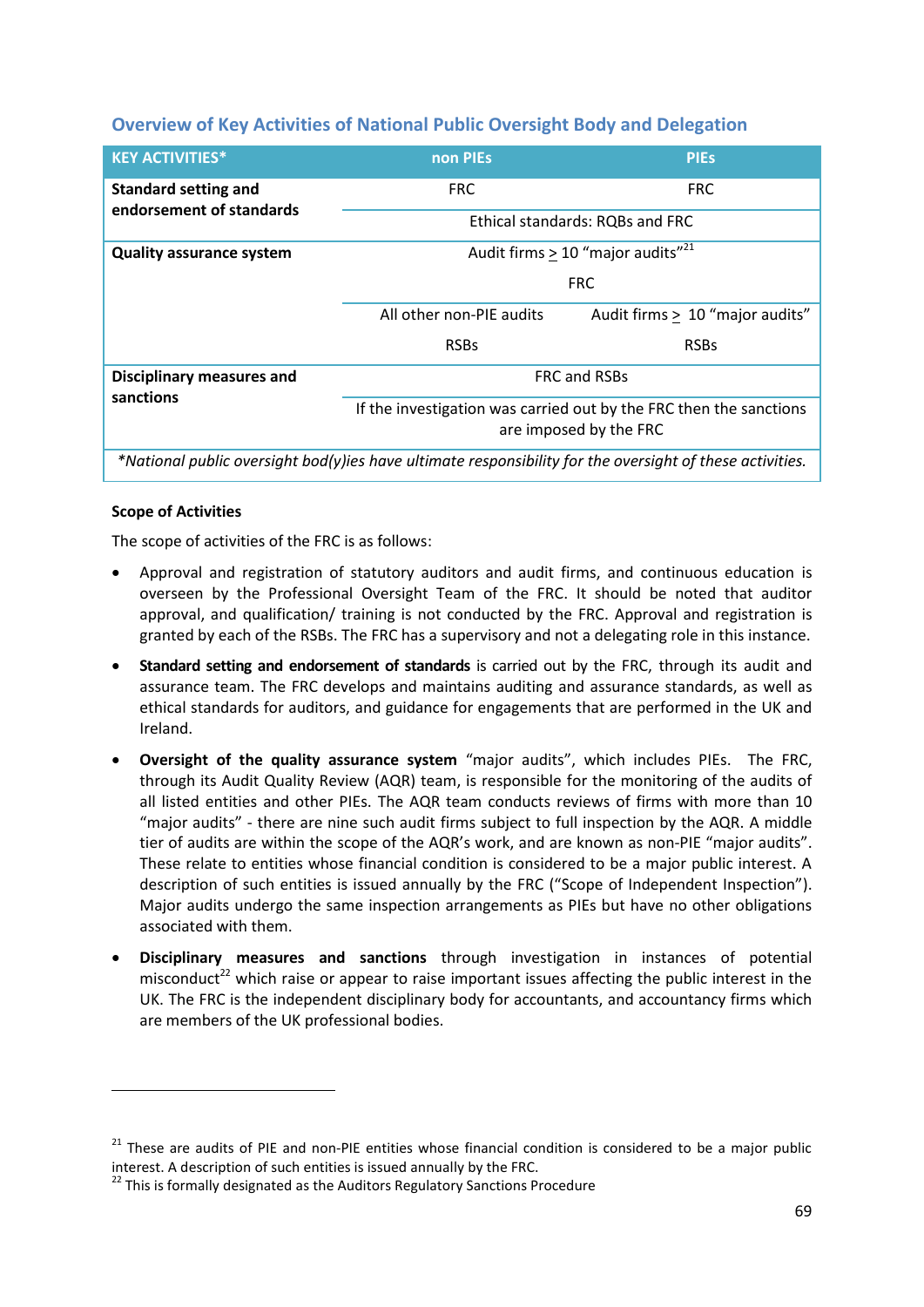# **Delegation to Professional Bodies**

#### **Standard setting and endorsement of standards**

The FRC issues financial reporting and auditing standards which preparers (UK GAAP financial statements only) and auditors respectively, have to comply with. The auditing standards are the UK and Ireland version of the International Standards on Auditing (ISAs). The standards are referred to as ISAs (UK and Ireland) as they contain additional material specific to the UK and Ireland environment. The FRC is also responsible for setting ethical standards for auditors and these are due to be revised later this year to take account of the changes in EU audit legislation. The respective professional bodies each have their own Code of Ethics which applies to all of their respective members, regardless of their role. Some of the bodies adopt the IESBA Code as is, whilst others add in additional specific material.

#### **Quality assurance/ reviews and inspections**

Under the current definitions 40 firms carry out PIE audits and 60 firms carry out "major audits" which include the PIEs. There are approximately fifty firms with ten or fewer "major audits" audits, where the AQR delegates the independent inspection of the firm to the Monitoring Bodies of the RSBs, depending on which body has granted the audit registration to the firm. The RSBs undertake the primary review of the firm. Overall, 1350 firms were monitored by the 5 RSBs in 2013, representing 20% or so of the number of all registered firms in the UK. The inspections carried out by the RSBs are overseen by the FRC.

#### **Disciplinary measures and sanctions**

The expedition of disciplinary measures and sanctions is delegated to the professional bodies which are RSBs. The professional bodies also determine the sanctions in respect of matters under their direct supervision. In the instance of sanctions and measures which arise from disciplinary investigations conducted by the FRC, professional bodies act as agents of implementation on behalf of the FRC.

It depends whether the related inspection was performed by the FRC or the RSBs as to who determines the sanctions to be imposed. All sanctions are carried out by RSBs.

## **Advisory Committee**

In 1974 a committee was established made up of ICAEW, ICAS, ACCA, CIPFA and Chartered Accountants Ireland, known as the Consultative Committee of Accounting Bodies (CCAB). The CCAB provides a forum for the bodies to work together collectively in the public interest to support the FRC and BIS and the wider economy.

## **EXPECTED CHANGES - EU AUDIT REFORM**

The extent to which the transposition and implementation of the 2014 EU audit reform is likely to change the public oversight system is unclear at the moment. BIS has issued a discussion paper to consult on changes to the oversight of the profession in the UK. There is no clear indication at the moment on what these changes will be, however, the following are anticipated:

- **Composition and nomination process:** anticipated changes relate to the independence of committee members.
- **Scope of activities:** the FRC will be responsible for conducting quality reviews of all audit firms which carry out PIE audits. These are estimated to be between 50 and 100 in number depending on how the definition of PIE is applied. The appropriate use of the category "major audit" is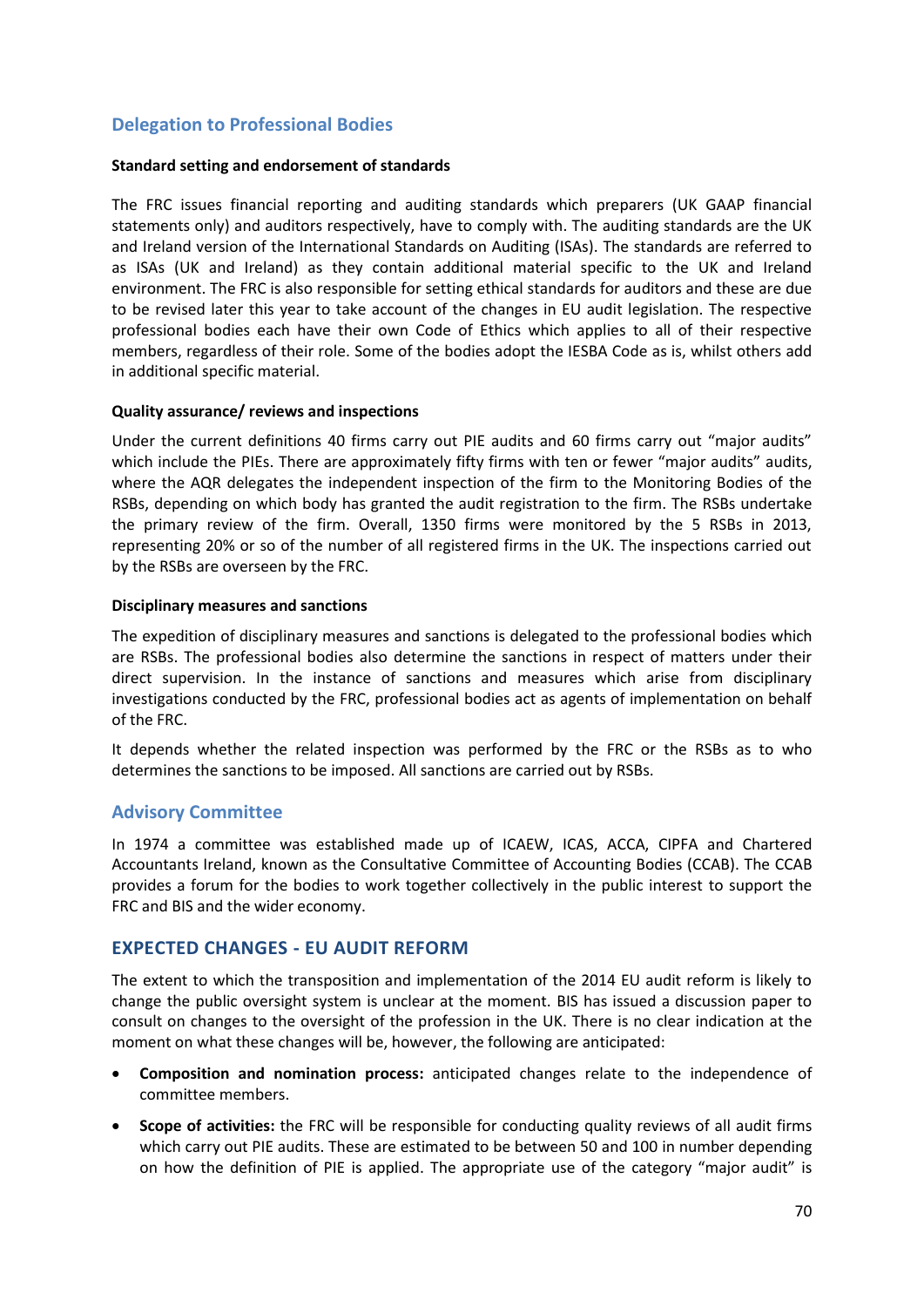questionable as well as, and whether this category will remain. The Competition & Markets Authority (CMA) has already indicated that the inspection programme for listed entities will be strengthened, and as the FRC is obliged to have regard for competition, this might lead to increased quality review activity.